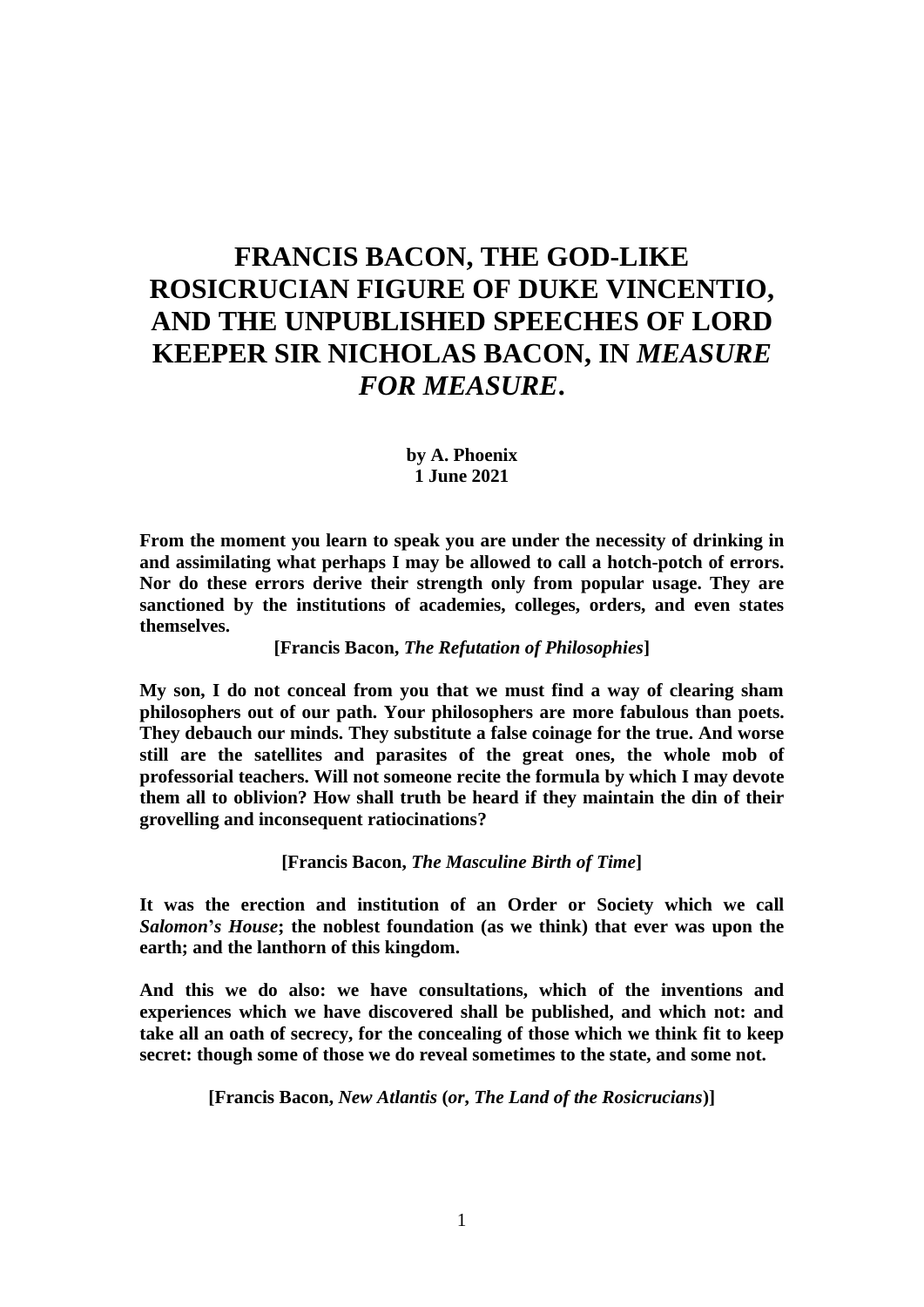# **CONTENTS**

| 1. The Background and Sources for <i>Measure for Measure</i> | $\mathbf{p}$ . 4 |
|--------------------------------------------------------------|------------------|
| 2. The Play Measure for Measure                              | p.17             |
| 3. References                                                | p.42             |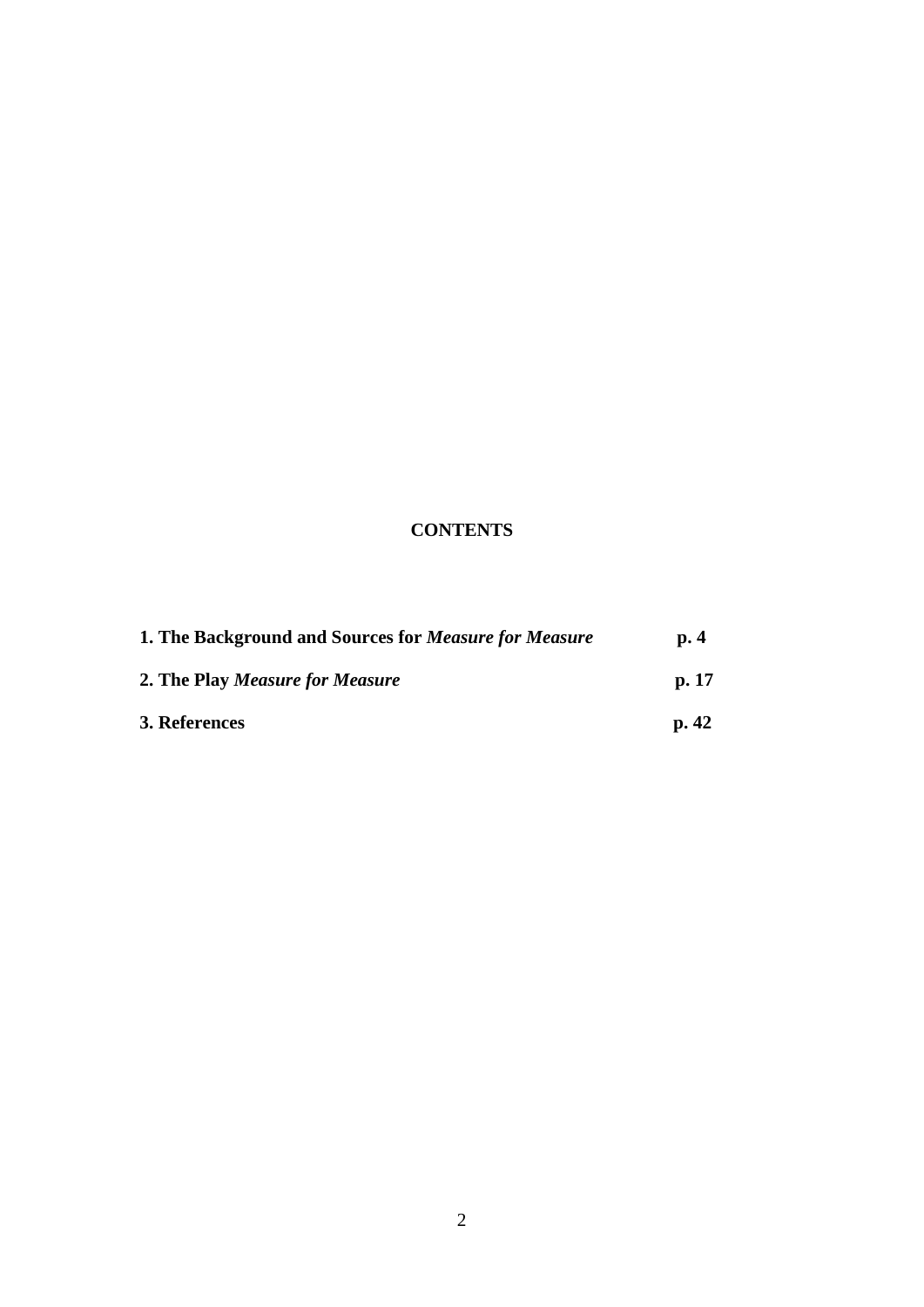## **FACSIMILES**

| Fig. 1 Francis Bacon age 17 years old by Nicholas Hilliard c. 1578                                                         | p. 5  |
|----------------------------------------------------------------------------------------------------------------------------|-------|
| Fig. 2 Lord Keeper Sir Nicholas Bacon, Artist Unknown                                                                      | p. 8  |
| Fig. 3 Francis Bacon after Van Somer                                                                                       | p. 13 |
| Fig. 4 John Philp Kemble as Duke Vincentio in <i>Measure for Measure</i><br>1794, British School, Victoria & Albert Museum | p. 14 |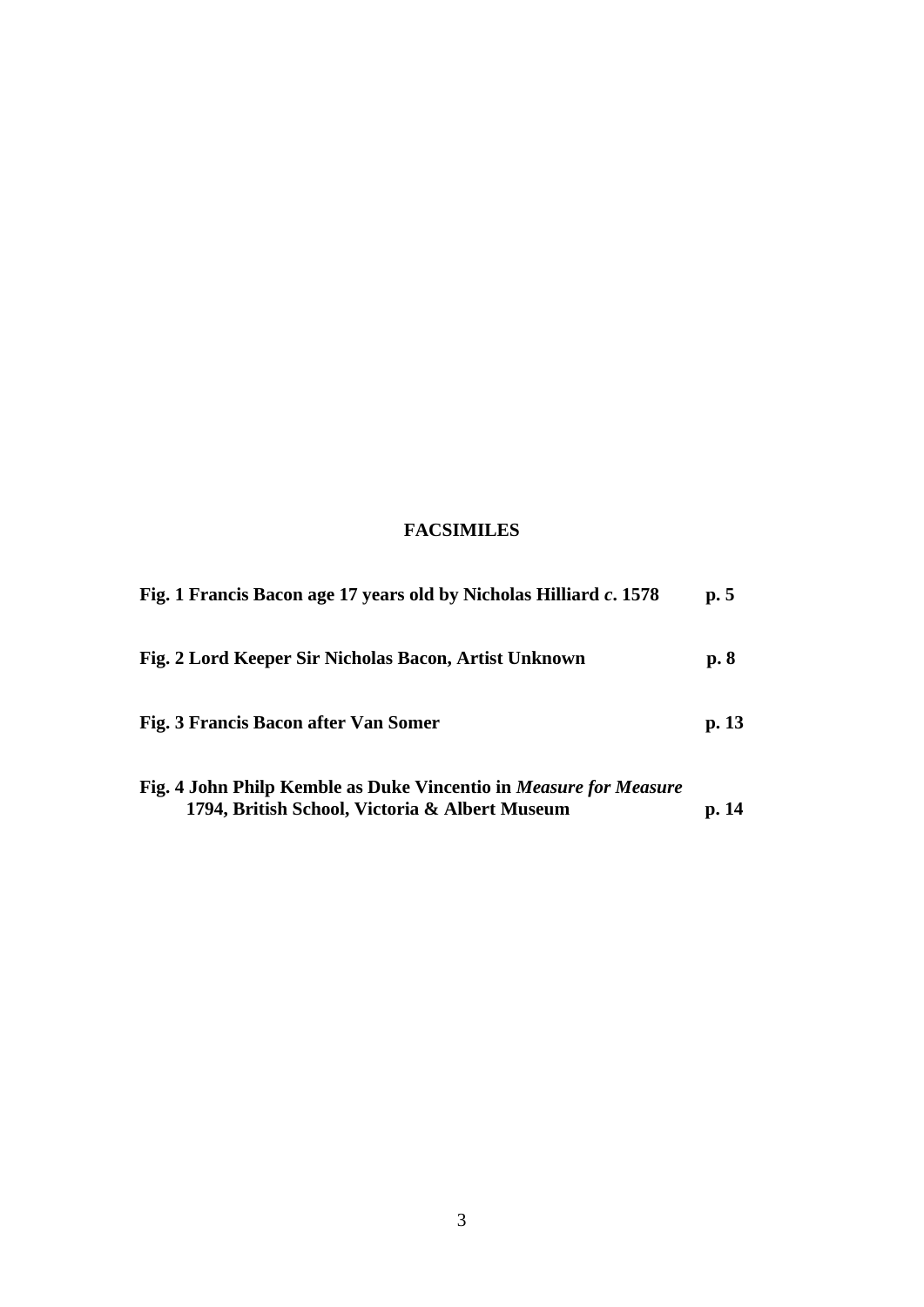#### **THE BACKGROUND AND SOURCES OF** *MEASURE FOR MEASURE*

While Francis Bacon was residing in France at the English Embassy in Paris under the charge of Sir Amias Paulet, Ambassador to France, working on behalf of the English Secret Service, on 17 February 1579 he had a dream or vision that his father's house at Gorhambury was plastered all over with black mortar.<sup>1</sup> A few days later his beloved foster father and mentor Lord Keeper and *de facto* Lord Chancellor of England Sir Nicholas Bacon died on 20 February. When news of his death eventually reached Francis in Paris he left for England on 20 March 1579 carrying a number of secret dispatches for Queen Elizabeth and her chief ministers and members of the Privy Council. By the time he reached England and made his way up to London the solemn funeral ceremony of Sir Nicholas Bacon attended by all the great and good of Elizabethan society headed by his brother-in-law Sir William Cecil and spymaster Sir Francis Walsingham had already taken place. With his brother-in-law the Principal Secretary of State Sir William Cecil, Lord Burghley (married to Lady Mildred Cooke Cecil elder sister of Lady Anne Cooke Bacon) Lord Keeper Sir Nicholas Bacon was the Grand Architect of the Elizabethan Protestant Reformation the consequences of which still reverberate around the world to the present day.

 The kingdom had lost a towering statesman and a great agent for change and his son who loved and idolised him, had lost a father, a friend, and a great mentor:

His father, Sir Nicholas Bacon, had been Lord Keeper under Elizabeth for nearly twenty years. It is not too much to say that from the first the elder Bacon's precept and example, and after his death, his memory were absolutely decisive in making his son [Francis] the Bacon that we know.<sup>2</sup>

 To the present day there is still very little known about how Sir Nicholas Bacon died and what he exactly died of and in precisely what circumstances. All we have is a story told by Francis later in life that while having his hair cut Sir Nicholas died after falling asleep as the result of his barber opening a window to let in some fresh air on a freezing cold February day. The account given out by Francis of Sir Nicholas's death does not add up and has very quietly attracted the passing attention of the biographers of both father and son.<sup>3</sup> Most recently while discussing the death of their illustrious subject in *The Troubled Life of Francis Bacon*, and the various accounts of it provided by his earliest biographers Dr Rawley, Pierre Ambiose and antiquarian John Aubrey (which are also fictional) Jardine and Stewart urge us to treat them with caution:

Accounts of the circumstances surrounding a prominent death in early modern England need to be taken with more than pinch of salt. Just like the anecdote of Sir Nicholas Bacon dispensing his bon mot on the barber who thoughtfully left open a window for fresh air (that contained the 'cold' that killed him), this account of Bacon's end is carefully constructed.<sup>4</sup>

The story of Sir Nicholas's death by Francis had been very carefully constructed with just enough inconsistencies and hints to point to the fact that it is completely false. Thus the traditional account of the death of Sir Nicholas Bacon must be concealing a very secret explosive truth which could not then be uttered in public, one that has still never been openly revealed in public, to the present day.

 In truth the great Lord Keeper Sir Nicholas Bacon died in suspicious circumstances quite likely by poisoning as there is reason to believe at the hands of his adversary the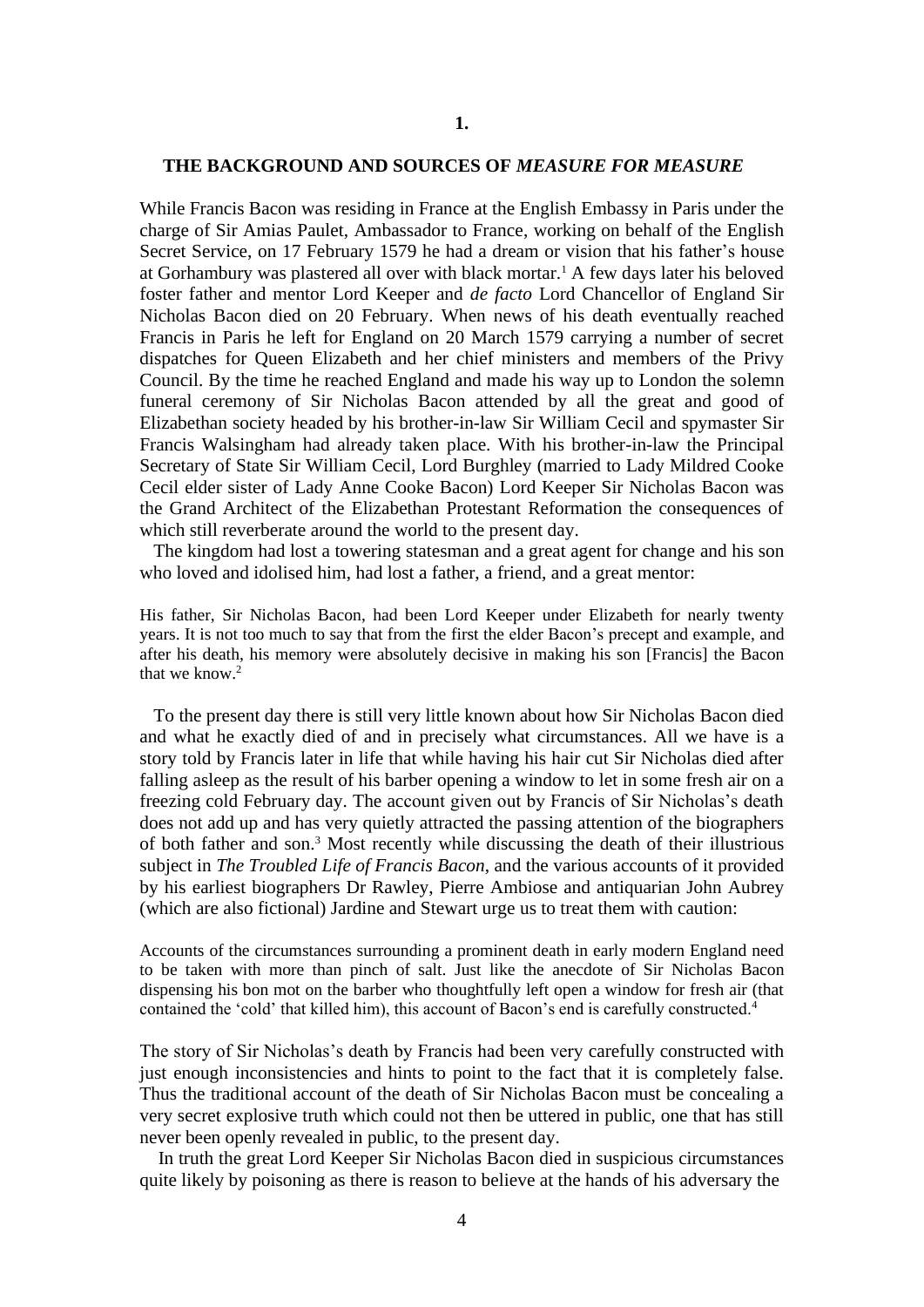

Fig. 1 Francis Bacon age 17 years old by Nicholas Hilliard *c*. 1578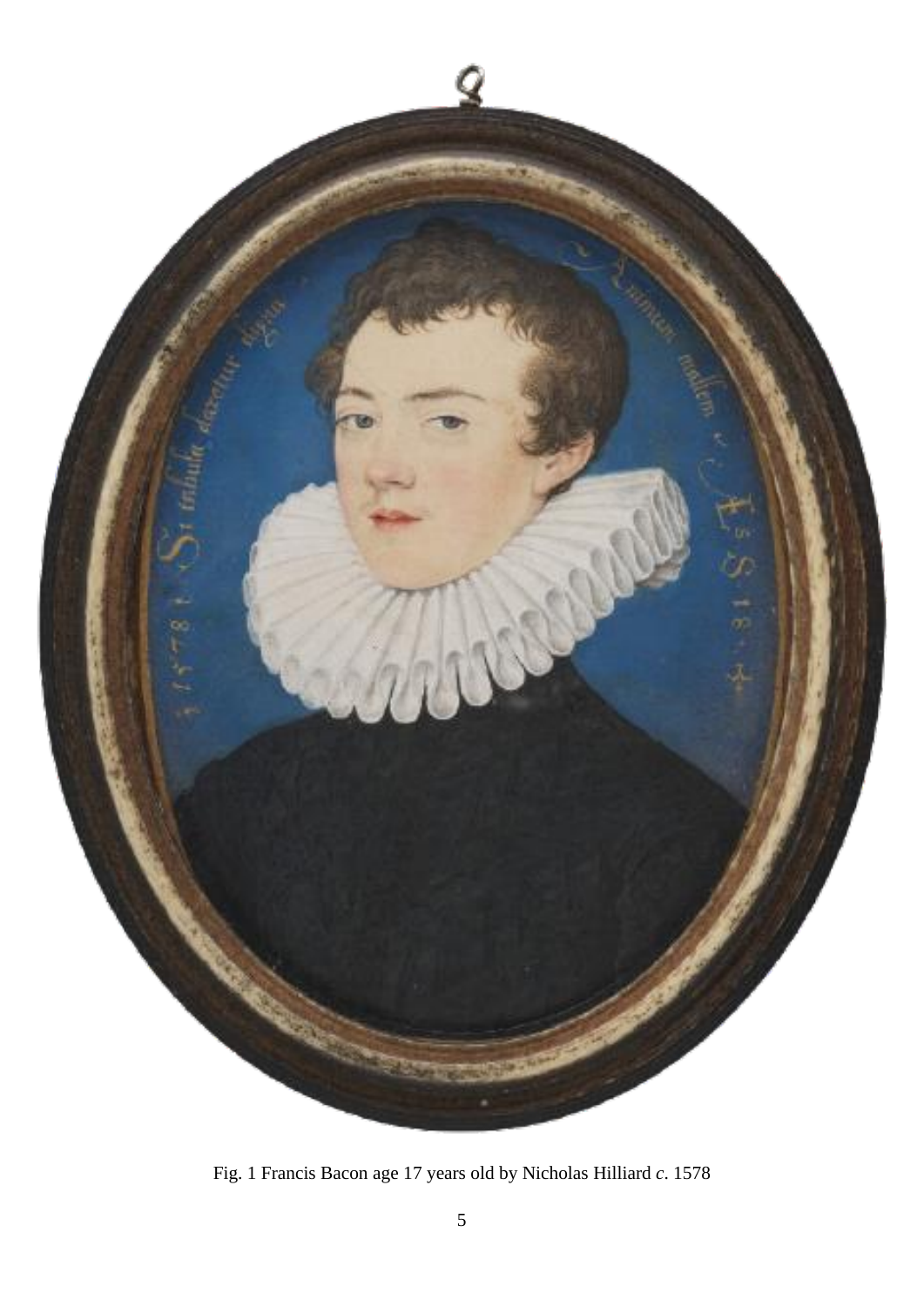notorious poisoner and murderer Robert Dudley, Earl of Leicester. In *The Tragedy of Hamlet* in shadowing real life events Francis portrays the death of Hamlet's father Old Hamlet (the refracted figure of his foster father Sir Nicholas) through poisoning at the hands of King Claudius (the refracted figure of his blood father Robert Dudley, Earl of Leicester) husband to Queen Gertrude mother to Prince Hamlet modelled upon Queen Elizabeth, secret royal mother of Francis Tudor Bacon, Prince of Wales.<sup>5</sup>

 *The Tragedy of Hamlet* shares many similarities with *Measure for Measure* in terms of their style, themes and content. Both incorporate religious themes and imagery. In *Measure for Measure* its central character the Duke disguises himself as a Franciscan Friar and Isabel is about to become a nun not dissimilar to Hamlet issuing his edict for Ophelia to join a nunnery. The Duke's appointed deputy Angelo's speech on prayers in *Measure for Measure* is often compared to a similar speech by King Claudius in *Hamlet*. There is an atmosphere and culture of surveillance at Elsinore in Denmark and similarly an atmosphere and culture of surveillance in Vienna. In *Hamlet* the play within a play *The Murder of Gonzago* depicts a murder done in Vienna of a Duke one Hamlet commissions in order to determine Claudius's guilt in the death of his father. There is 'something is rotten in the state of Denmark' and in *Measure for Measure*. Hamlet philosophically declares 'Denmark's a prison' and *Measure for Measure* in a more literal sense explores the twin themes of imprisonment and freedom. The play of *Hamlet* is full of law and the central theme of *Measure for Measure* is law and justice on a local and national level relating to its enactment, administration and enforcement. Parallels have been drawn between the soliloquies of Hamlet on suicide and death and the speeches of the Duke and Claudio on imminent death. Both *Hamlet* and *Measure for Measure* are all-encompassing meditations upon life and death, the same subjects explored by Bacon in his essay *Of Death*, <sup>6</sup> and his two full length treatises *An Inquiry concerning the Ways of Death the Postponing of Old Age*, *and the Restoring of the*  Vital Powers,<sup>7</sup> and the more succinctly and aptly titled *The History of Life and Death*.<sup>8</sup>

 It appears very likely that *Hamlet* and *Measure for Measure* were written around the same time as each other with nearly all Shakespeare scholars believing *Measure for Measure* was composed during the period of the publication of the first and second quartos of *Hamlet*. Yet the first version of *Hamlet* was written in the early 1580s,<sup>9</sup> with the main sources for *Measure for Measure* written by a similar date, allowing for the possibility that the first version of the latter was written in the early or by the mid-1580s.

 A similar theme to the tale told in *Measure for Measure* is found in the Latin tragedy *Philanira* by Claude Rouillet a literary professor at the College de Bourgogne in Paris whose *Varia Poemata* (1556) contained four plays on moral and religious themes. A French translation of *Philanira* was published at Paris in 1563, and again at Paris, by Nicholas Bonfons in 1577.<sup>10</sup> At the time of the 1577 translation Bacon was residing with Sir Amias Paulet at the English Embassy in Paris and would have most probably purchased a copy of it from one of the bookstalls or bookshops within a few minutes walk of his official residence.

 The primary source for *Measure for Measure* is the *Hecatommithi* first published in 1565 by the Italian poet and dramatist Giraldi Cinthio and translated into French by Gabriel Chappuys in 1584. There was no contemporary English version of the work and Bacon read it in both the original Italian and French translation. Some time before his death in 1573 Cinthio adapted his story into a five-act play called *Epitia* published at Venice in 1583 by his son Celso Giraldi. A number of Shakespeare scholars have pointed to the many detailed verbal parallels between Cinthio's extremely rare (then and now) drama *Epitia* written in Italian and *Measure for Measure*.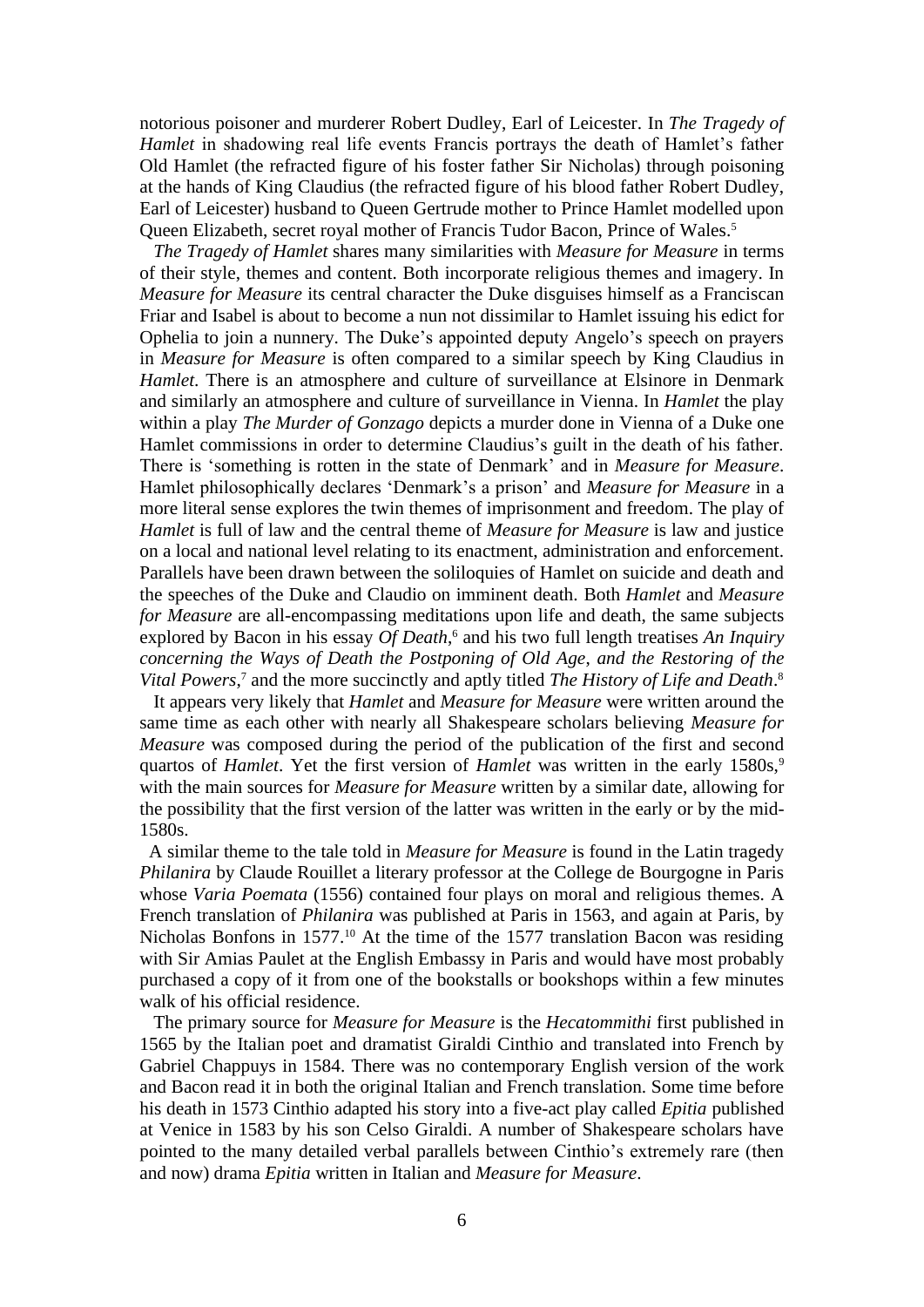The *Hecatommithi* was drawn upon by the poet and dramatist George Whetstone for his two-part drama entitled *The Right Excellent and Famous History of Promos and Cassandra*, the most important source for *Measure for Measure*, about a virtuous lady who sacrifices her virginity to a hypocritical magistrate in order to save the life of her brother. The work issued in the middle of 1578 is dedicated to Sir William Fleetwood, Recorder of London,<sup>11</sup> who lived at Bacon House in Foster Lane built by his long time friend Lord Keeper Sir Nicholas Bacon. Modern Shakespeare editors of *Measure for Measure* (none of whom mention Sir Nicholas Bacon) have in recent times devoted considerable attention to the remarkable similarities between *The Right Excellent and Famous History of Promos and Cassandra* and *Measure for Measure* which they have set out in extensive and minute detail.<sup>12</sup> For several years before the publication of *Promos and Cassandra* George Whetstone was already moving in the rarefied circles of the Cooke-Bacon-Cecil family who regularly acted as his patron and assisted in the publication of his works.

 His first work *The Rocke of Regarde* is divided into four parts with 'The Orcharde of Repentance' warmly dedicated to Sir William Cecil's eldest son Sir Thomas Cecil.<sup>13</sup> The little read work also includes verses to Bacon's maternal aunts Lady Elizabeth Cooke Hoby Russell and Lady Mildred Cooke Cecil (the younger and elder sisters of Lady Anne Cooke Bacon) who Whetstone described as both beautiful and virtuous and paid fulsome compliment to their celebrated learning.<sup>14</sup> The year following the publication of *Promos and Cassandra* the great Lord Keeper Sir Nicholas Bacon died in February 1579 and within weeks of his death Whetstone penned a long laudatory poem entitled *A Remembravnce*, *Of The woorthie and well imployed life*, *of the right honorable Sir Nicholas Bacon Knight*, *Lorde keper of the greate Seale of England*, *and one of the Queens Maiesties most honorable Priuie Counsell*. He described his patron Sir Nicholas Bacon, a man of great virtue and integrity, as a great pillar of the state and Solomon of the Law.<sup>15</sup>

 For several years after the death of his patron Whetstone moved in the same private, social and literary circles as the great scion of the family, Francis Bacon, with whom he secretly liaised on a number of literary projects including writings printed in the name of George Gascoigne, one of Bacon's early literary masks. If he had lived long enough Whetstone would have been gratified to see how Bacon (whom he knew was a concealed poet and dramatist) made much use of *Promos and Cassandra*. The plot of *Promos and Cassandra* was retold in the prose narrative of his *Heptameron of Civil Discourses* published in 1582 and the themes of *A Mirror for Magistrates of Cities* by Whetstone published in 1584 might also have proved useful for Bacon when writing *Measure for Measure*. All these writings would doubtless have evoked remembrances of things past for Bacon regarding his beloved father Lord Keeper Sir Nicholas Bacon whom Whetstone in his elegy to the great statesman had lauded to the high heavens, and whose presence is also felt in the structure and plot of *Measure for Measure*.

 In the recent groundbreaking chapter 'The Assize Circuitry of *Measure for Measure*' in her work *Legal Reform in English Renaissance Literature* (Edinburgh University Press, 2019) Professor Strain frames and commences it with the policy words set out by Lord Keeper Sir Nicholas Bacon in his parliamentary speeches:

In his closing oration, the Lord Keeper [Bacon] addressed the country's provincial magistrates, admonishing them to put into practice the statutes that were especially prioritised by central policy. He warned of the dangers of bad justices who failed to enforce the law, and especially of negligent and corrupt officeholders who posed the most insidious threat to order by inviting the contempt of all authority…At the turn of the seventeenth century, the court of Assize was responsible for overseeing and reforming the execution of local justice and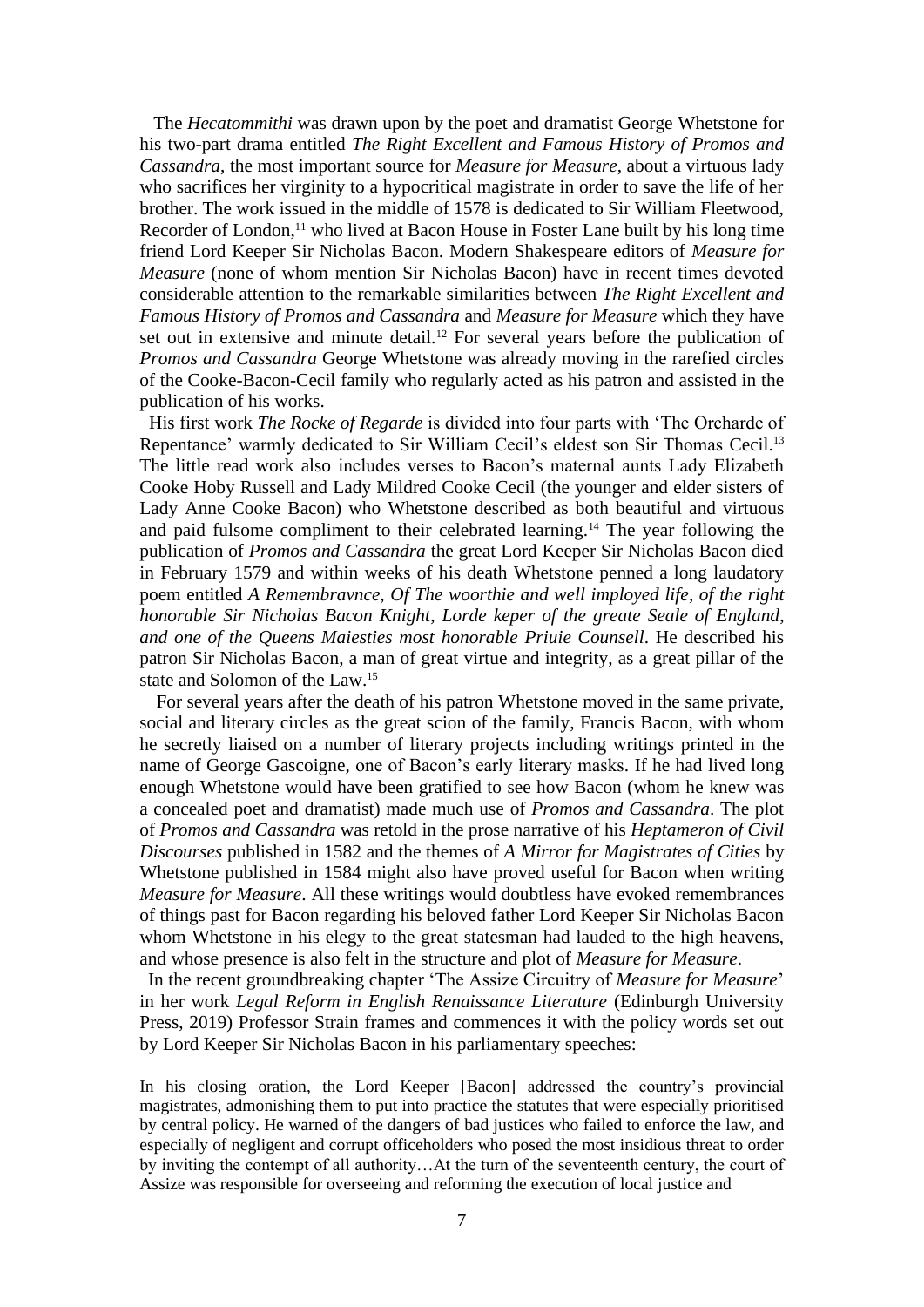

Fig. 2 Lord Keeper Sir Nicholas Bacon, Artist Unknown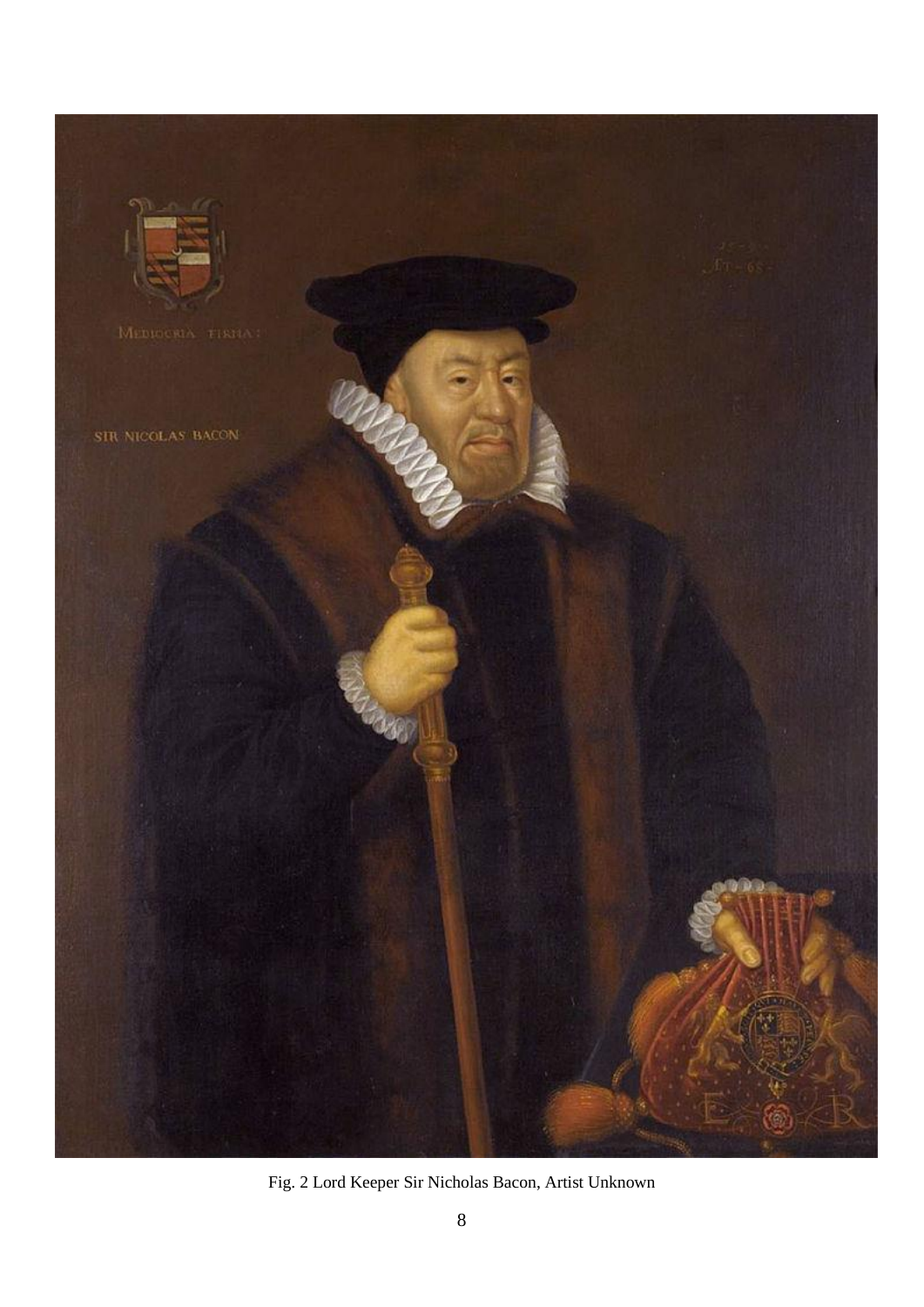governance throughout the country. The court was an itinerant tribunal that convened twice a year, generating a cyclical representation of central authority in which judges from the Westminster courts brought legal expertise, the voice of the sovereign and the Privy Council, and imposing ceremonial grandeur to their sessions in the English counties. Through its operations, the national policies of the Privy Council were disseminated and corrupt or incompetent local officers were identified and reformed (corrected, fined, shamed or removed from office)….The Assizes, I argue, supply a historical analogue through which the representation and reformation of legal administration in *Measure for Measure* can be newly analysed.<sup>16</sup>

 The major features of the Assize system-the stages of its cyclical structure, the aspects of legal spectacle, the alternating surveillance and exposure of local office holders, the expectation that justice and legal process transformed private into public knowledge, the tensions between central and local authorities, between Assize judges and JPs, and between the rule of law and its execution-all inform the plot and the characterisation of legal officers in *Measure for Measure*. 17

 …This limitation of central government inspired Bacon's most ambitious proposal for legal reform, a system of regular provincial visitations to evaluate the performance of local officers. As an advisor to James I, to his favourites and as Lord Chancellor, his son Francis would take pains to advocate and institute the investigation of local officers as a vital function of the Assize judges who were already responsible for holding court throughout the country during law-term vacations…I argue that the Assize judges' responsibility for the oversight of local justice informs the structure and ethics of *Measure for Measure*. 18

In a letter of advice to the king's favourite the Duke of Buckingham [Francis] Bacon explained to him in a section 'touching the Laws (wherein I mean the Common Laws of England)', of the importance of the Assizes which if rightly administered serves as a balance between the prince and the people, and a benefit to the kingdom. He tells Buckingham that King James would be well advised to take advantage of his circuit judges, and make use of them as important sources of information and intelligence for the purposes law and order and the well-being of his kingdom and people:

…that the Judges of the Law may be always chosen of the learnedst of the profession (for an ignorant man cannot be a good judge) and of the prudentest and discreetest, because so great a part of the Civil Government lies upon their charge; and indeed little should be done in legal consultations without them, and very much may be done by their prudent advices, especially in their Circuits, if right use were made of them: Believe me Sir, much assistance would be had from them, besides the delivering of the gaols, and trying of causes between party and party, if the King by himself (which were the best) or by his Chancellor did give them the charge according to occurrences at their going forth, and receive a particular accompt from them at their return home; They would then to the best intelligencers of the true state of the Kingdom, and the surest means to prevent or remove all growing mischiefs within the body of the Realm.<sup>19</sup>

The same advice presented here by Bacon informs the *modus operandi* of the Duke of Vienna in *Measure for Measure* via the device that frames from its outset the central plot of the play, one which runs throughout its entirety to the final act, when the Duke who has been secretly surveilling his state, legal officials, and citizens, finally reveals his true identity:

The same coupling of local surveillance and legal spectacle that was orchestrated by the Assize judge is easily observed in Shakespeare's *Measure for Measure*, in which Duke Vincentio secretly surveys the operations of the Viennese justice system and then exposes its corrupt elements in trial. $^{20}$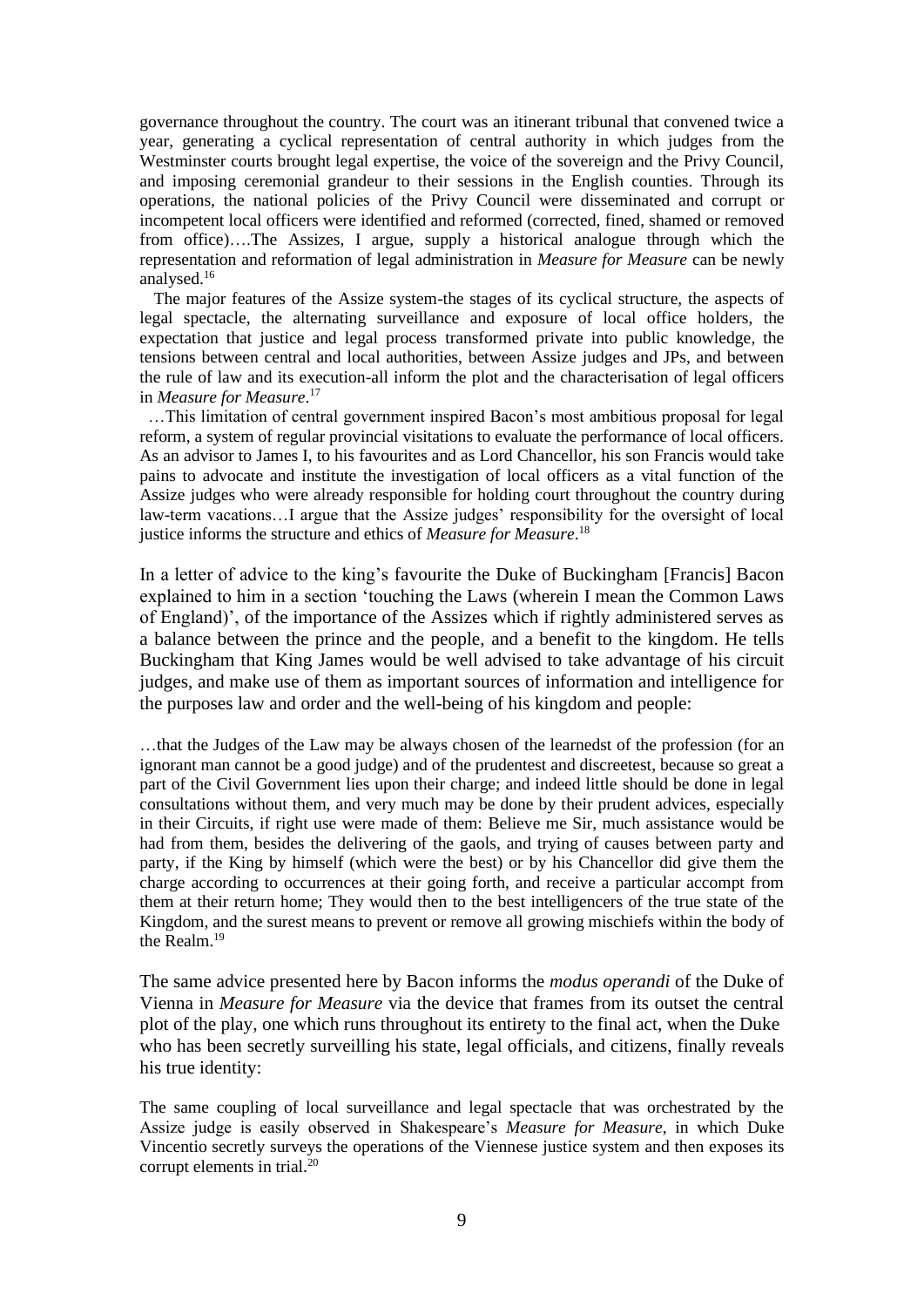Early in 1597 Bacon issued the first edition of his *Essays* printed with *Meditationes Sacrae* in Latin and in English *Of the Colours of Good and Evil*. The ten essays were written in a terse aphoristic style or short pithy maxims (his first important legal work *Maxims of the Law* was written in 1596-7) on subjects concerning public and private life.<sup>21</sup> The *Meditationes Sacrae* comprising twelve essays on theological subjects and ethics address among other things hypocrisy and the exaltation of charity.<sup>22</sup> The small fragment *Of Colours of Good and Evil* as indicated by its title is a collection of ten arguments on good and evil.<sup>23</sup> By the end of the sixteenth century, writes Vickers, the word 'colour' had acquired the meaning 'to disguise, conceal under a fair appearance' and in a letter to Lord Mountjoy sent with a copy of the treatise Bacon writes 'the full understanding and use of it will be somewhat dark, and best pleasing the taste of such wits as are patient to stay the digesting and soluting unto themselves of that which is sharp and subtile.'<sup>24</sup> The edition containing the *Essays*, *Meditationes Sacrae* and *Of the Colours of Good and Evil* is dedicated by Bacon to his beloved brother Anthony Bacon, on whom he modelled the figure of Antonio in *The Merchant of Venice*, with his own personal circumstances reflected in Bassanio, and his legal persona in the invisible lawyer Dr Bellario, who from behind the scenes controlled and guided the trial through his deputy Portia. In '*Portia*'*s Laboratory*: The Merchant of Venice *and the New Science*' Professor Lamb states the 1597 edition of Bacon's *Essays* 'comprise aphorisms collected under subject headings that resonate topically in the play',<sup>25</sup> and more than a century earlier Morton Luce similarly observed that a full appreciation of *Measure for Measure*,

is impossible without an acquaintance with the writings of Shakespeare's great contemporary, Bacon…it may encourage the student if I direct him to Bacon's "Colours of Good and Evil" and his "Meditationes sacrae" and the earlier "Essays," which I think Shakespeare must have been studying about this time.

And in dealing with this philosophy of morals as we find it in "Measure for Measure," I must again refer to Bacon; for the doctrines of Shakespeare are based, like Bacon's on the classics, the schools, on logic good or bad, even on verbal quibbles; but seldom on religious dogma; neither writer will permit his philosophy to encroach on the province of that "eternal blazon" which "is not for mortal ears."…

But there is more in it; among the antitheta in the play, none so elaborate as the antitheta of life and death; and for their full exposition this treason of Claudio was essential. I have already called attention to Bacon and his philosophies and his methods; herein they find their best illustration; and as Bacon's Essays on Death are in praise not of death but of fortitude, so Shakespeare's in this play would teach us that life is best….

Of the Duke as a reflection of Shakespeare, and an earlier Prospero, I have spoken elsewhere; and this personal interest of the dramatist is the best explanation of the somewhat unusual proportion of the drama that is assigned to this character.<sup>26</sup>

 It might or might not come as a surprise that over the course of the previous century none of the major editions of *Measure for Measure* (RSC, Oxford, Cambridge, Arden (published and distributed in London: New York: Oxford: New Delhi: Sydney etc) all aimed at the schoolmen, university students and the interested reader, have included a discussion of Bacon in any of their long prefaces and introductions.<sup>27</sup> The principle reason Bacon is ignored and suppressed or only occasionally glanced at in the major editions of the Shakespeare plays is due to the so-called authorship question and in the case of the legal play *Measure for Measure* it is all the more conspicuous considering Bacon with Coke was the most important lawyer and legal writer of the Elizabethan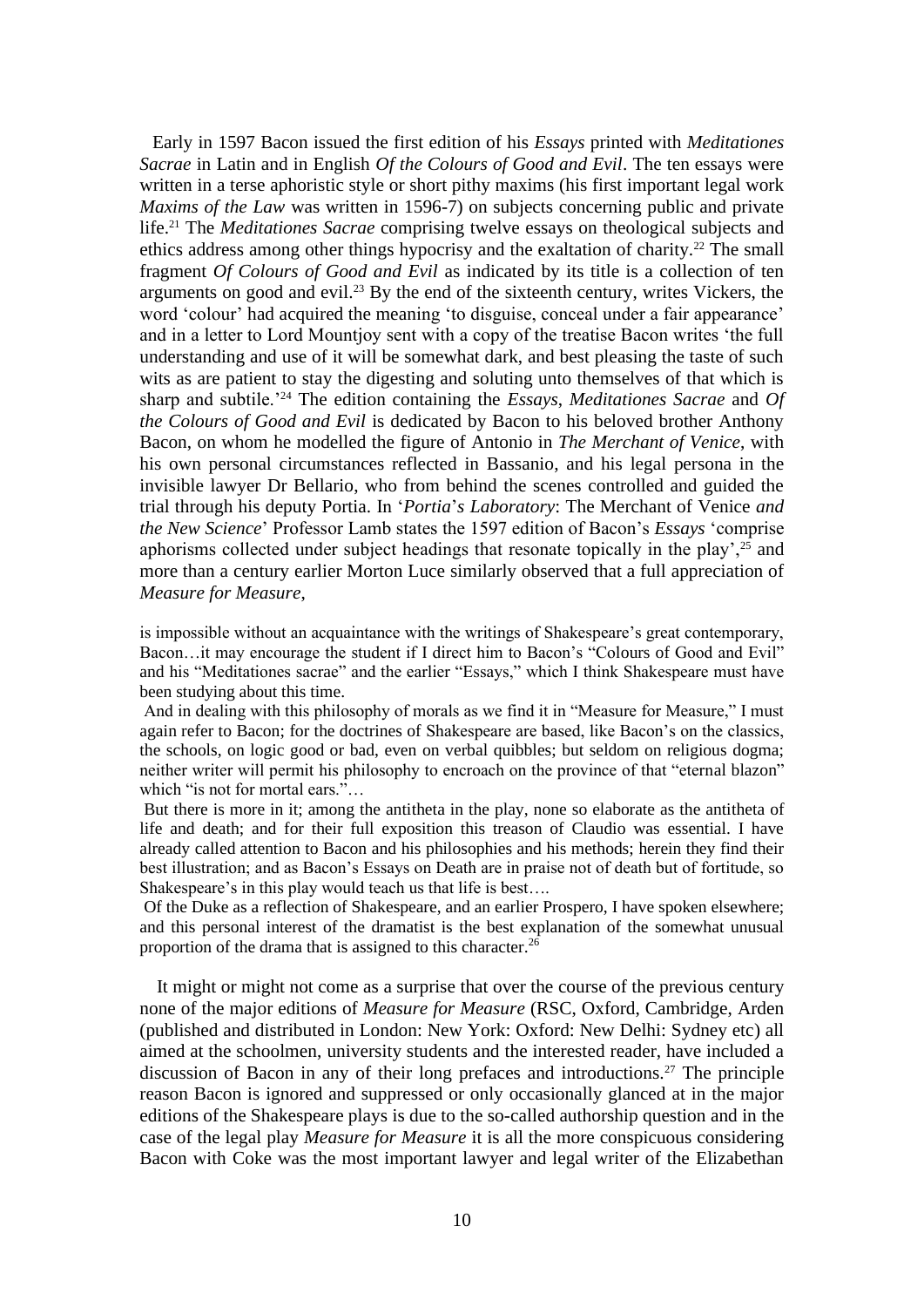and Jacobean period. A drama we are about to see that is infused throughout with his legal, political, philosophical and scientific inquires into nature, and literary DNA.

 Before we proceed to examine the play in its entirety it is important we examine the complex and enigmatic character of Duke Vincentio which has produced a great deal of debate and discussion among Shakespeare scholars and critics. The role of the controversial Duke one of the longest in the Shakespeare canon has been portrayed in print by the critics from an all-seeing all-knowing God or Christ-like figure all along the spectrum to a manipulative Machiavellian strategist and similarly in the theatre, via conflicting and contradictory portrayals, from a God-like figure to every kind of sinister and cynical manipulator of power it is possible to imagine.<sup>28</sup> It seems there are as many opinions on the Duke as there are critics, virtually all of whom misinterpret and misrepresent him, few if any truly know him, and none of whom, have unmasked and revealed his true identity.

In his essay 'Vincentio's Selves in *Measure for Measure*' Professor Hunt points outs that Duke Vincentio 'probably the most complex figure in Shakespearean comedy', possesses a public and private self which are often at odds with each other. According to Hunt the 'enigmatic' and 'dissimulating' Duke has three selves that can be termed as 'Machiavellian, holy and sexual'.<sup>29</sup> The Duke appears, writes Professor Jordan, 'in multiple perspectives: as himself, as "Friar Lodowick," as a responsible prince [and] a Machiavellian strategist.<sup>'30</sup> In actual historical terms the character of Duke Vincentio has by a significant number of Shakespeare commentators been compared with King James, a mistaken suggestion now rejected and dismissed: 'And as often as this Duke has been compared to King James, he has also been compared to Shakespeare, or to a playwright, ordering his cast and bringing about his plot devices, dramatic surprises, and denouements.'<sup>31</sup> Indeed, writes Professor Leggatt, 'the Duke is a surrogate for the playwright himself'.32With the joint editors of the recent Arden edition of *Measure for Measure* correctly maintaining that its author 'sets up the correspondences between himself and the duke…extensively', and that, *Measure for Measure* 'persistently hints that the Duke is a playwright made in Shakespeare's image'.<sup>33</sup> Or put another way the secretive, complex and enigmatic character of Duke Vincentio, who adopts multiple masks, disguises and identities in *Measure for Measure* represents Shakespeare, that is to say, the true author of the play, who himself outside of the play itself, also adopts multiple identities and disguises behind his various literary living masks including the pseudonym of Shakespeare.

So asks Professor Jordan 'what kind of a man is the Duke?',<sup>34</sup> the same question that can be asked about the author of *Measure for Measure*. 'He may be regarded', insist Professor Jonathan Bate and Eric Rasmussen, joint editors of the recent RSC edition of *The Complete Works*, 'as a God-like figure, benignly controlling the world of the play from behind the scenes.'<sup>35</sup> He might also be regarded as the equivalent God-like figure, who behind the scenes secretly penned *Measure for Measure*, and as another masked disguised representation of himself, the character of Duke Vincentio.

 In *The Wheels of Fire*, a work which has been described as the best single work of Shakespeare criticism, the incomparable Professor G. Wilson Knight ('probably the most whole-hearted and devoted Shakespearian of all time') provides us with a still unsurpassed illuminating character portrait of Duke Vincentio.<sup>36</sup> He begins by telling us that the play is a very carefully constructed work which tends towards allegory or symbolism and that the characters of the play tend to illustrate certain human qualities chosen with careful reference to the main theme: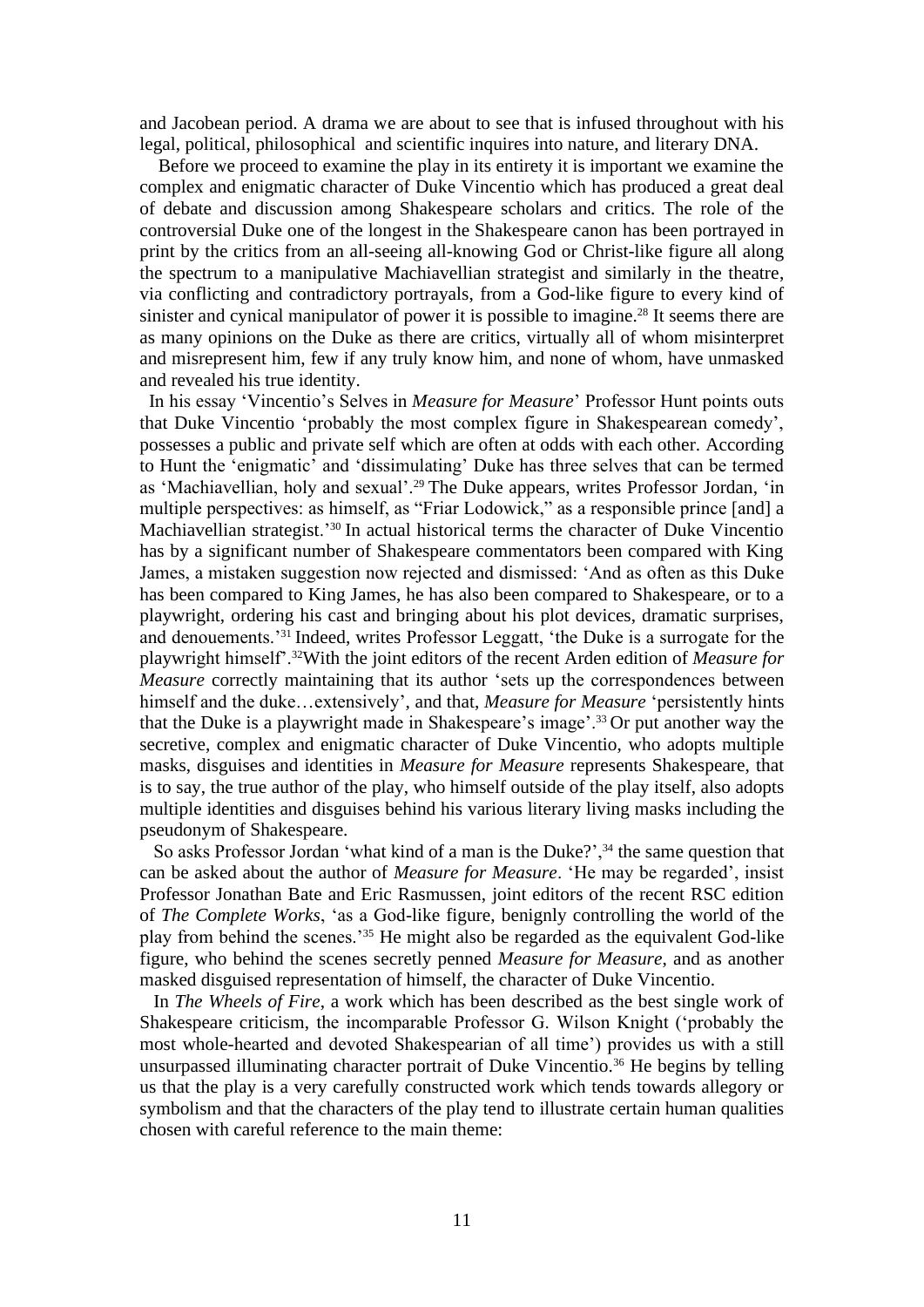The atmosphere, purpose, and meaning of the play are throughout ethical. The Duke, lord of this play in the exact sense that Prospero is lord of *The Tempest*, is the prophet of an enlightened ethic. He controls the action from start to finish, he allots, as it were, praise and blame, he is lit at moments with divine suggestion comparable with his almost divine power of fore-knowledge, and control, and wisdom. There is an enigmatic, other-worldly, mystery suffusing his figure and the meaning of his acts: their result, however, in each case justifies their initiation-wherein we see the allegorical nature of the play, since the plot is so arranged that each person receives his deserts in the light of the Duke's-which is really the Gospelethic.

 His government has been inefficient, not through an inherent weakness of laxity in him, but rather because meditation and self-analysis, together with profound study of human nature, have shown him that all passions and sins of other men have reflected images in his own soul …to such a philosopher government and justice may begin to appear a mockery, and become abhorrent…The Duke's sense of human responsibility is delightful throughout: he is like a kindly father, and all the rest are his children. Thus he now performs the experiment of handing the reins of government to a man of ascetic purity...The scheme is a plot, or trap: a scientific experiment to see if extreme ascetic righteousness can stand the test of power.

…As the play progresses and his plot on Angelo works he assumes an ever-increasing mysterious dignity, his original purpose seems to become more and more profound in human insight, the action marches with measured pace to its appointed and logical end….he holds, within the dramatic universe, the dignity and power of a Prospero, to whom he is strangely similar. With both, their plot and plan is the plot and plan of the play: they make and forge the play, and thus are automatically to be equated in a unique sense with the poet himself-since both are symbols of the poet's controlling, purposeful, combined, movement of the chessmen of the drama. 37

 Methinks he knew of whom he spoke-and does everything but name him. The Duke is a lawyer, a philosopher, and a scientist, who seeks mastery over nature; a prophet of an enlightened ethic, concerned with what is good for individuals, society and the rest of the human race. He likens him to the scientific-philosopher-prophet Prospero (once Duke of Milan) the great central character of the Rosicrucian play *The Tempest*, who through his power controls nature and the future destiny of the world which evokes its Utopian coeval of Bacon's *New Atlantis*, *or Land of the Rosicrucians*, where its RC Brothers through the divine institution of Salomon's House, pursue all the arts and sciences for the advancement and benefit of mankind. Thus the Rosicrucian Duke appears to be a mirror image of his Shakespearean creator, Francis Bacon, something he continually reveals to us, throughout the whole play.

 As all serious Shakespeare scholars are perfectly aware names are important and the names of characters in the plays are almost invariably carefully chosen and selected. The name Vincentio means conqueror 'the victorious one' which in this case could be taken to mean, the one destined to rule or be victorious over nature. In his long essay Professor Hunts asks 'Why does the Duke want to assume a friar's disguise, when any number of secular disguises could serve his purpose'.<sup>38</sup> In this instance the selection of the Duke's disguise as a friar was done deliberately and for a very specific reason. In his 'Measure for Measure's *Hoods and Masks*: *the Duke*, *Isabella*, *and Liberty*', Professor Gurr points out the simple robes and large hoods of wandering friars made use of in *Measure for Measure* was an excellent device to conceal the wearer's face or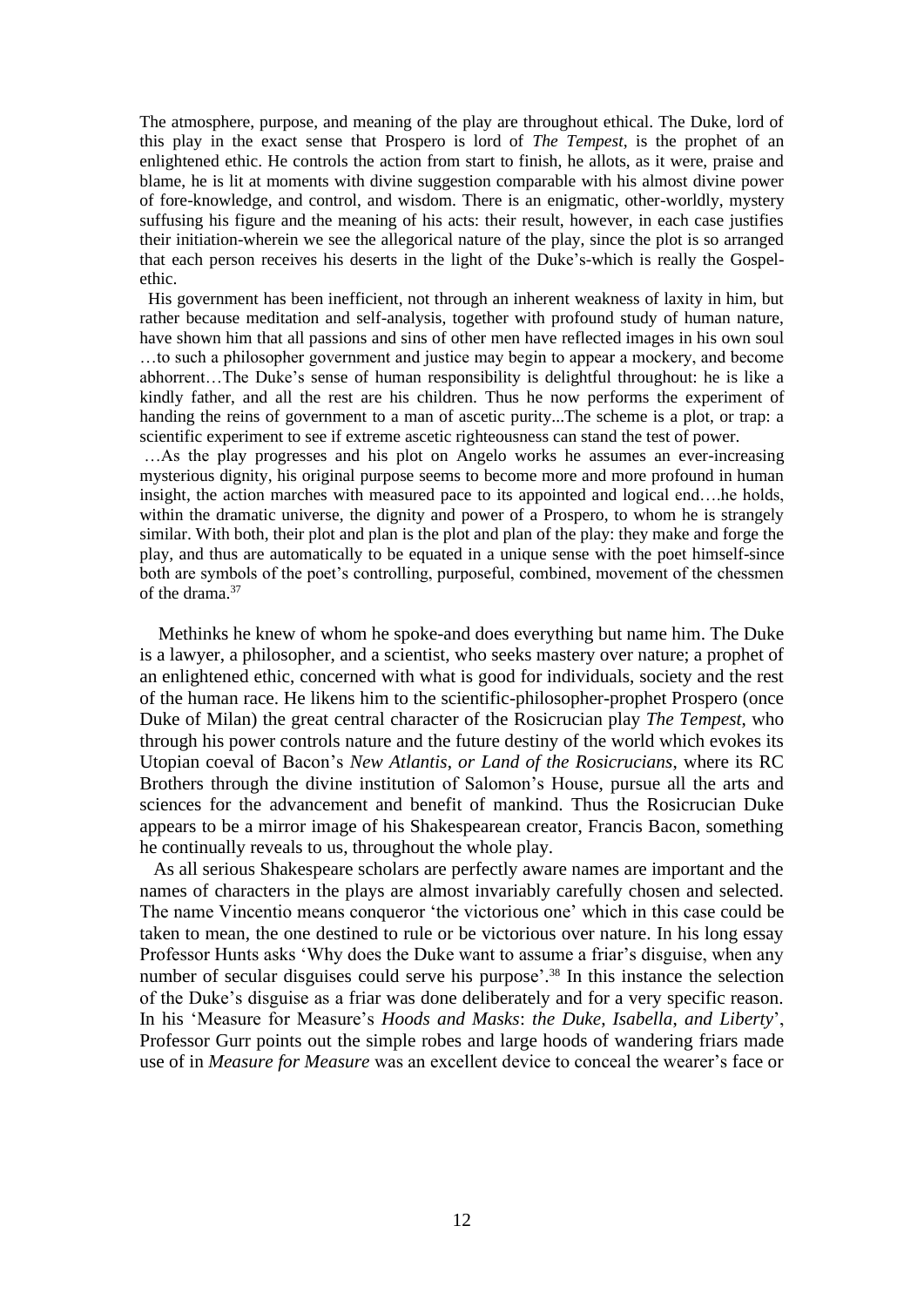

Fig. 3 Francis Bacon after Van Somer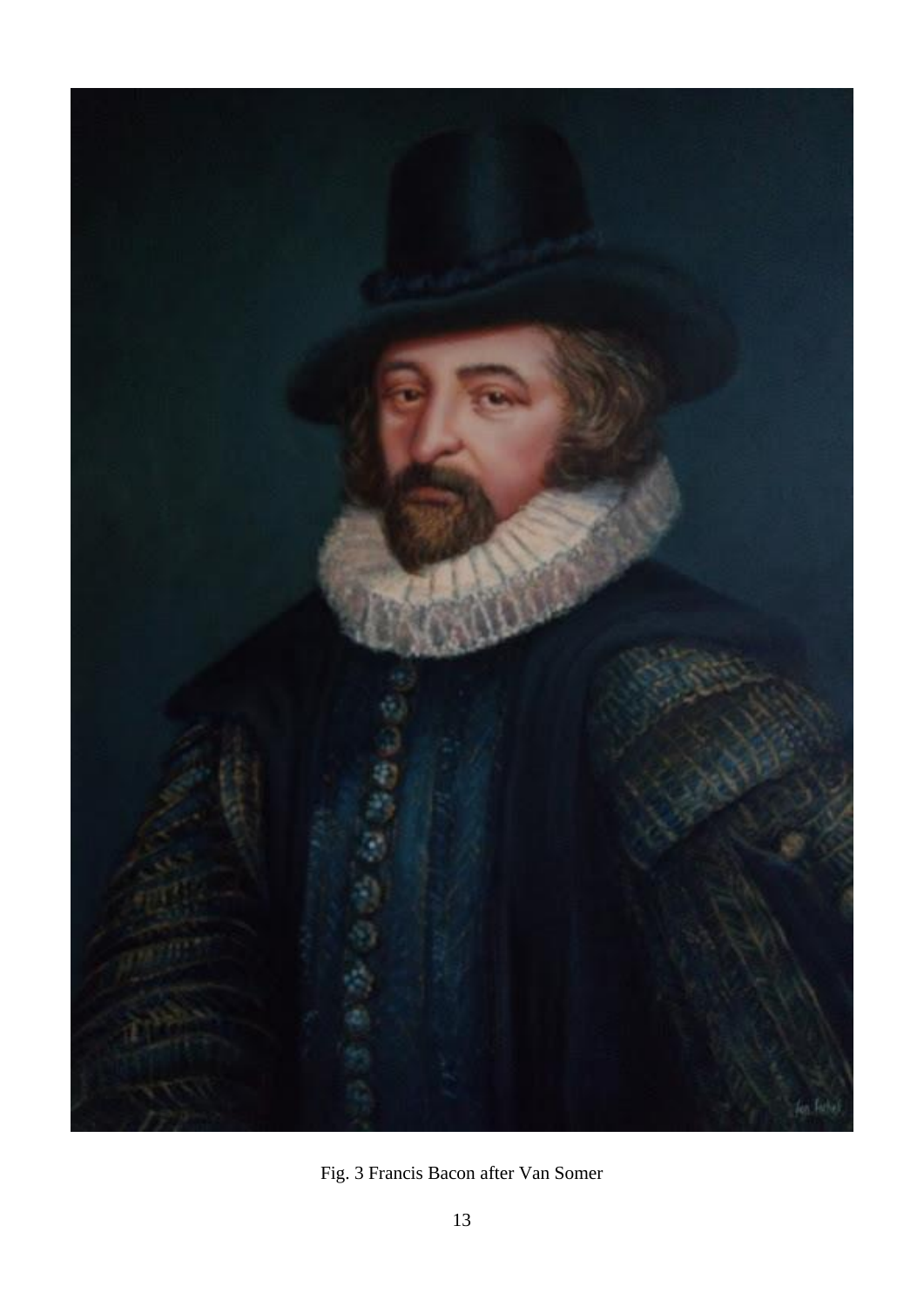

Fig. 4 John Philp Kemble as Duke Vincentio in *Measure for Measure* 1794, British School, Victoria & Albert Museum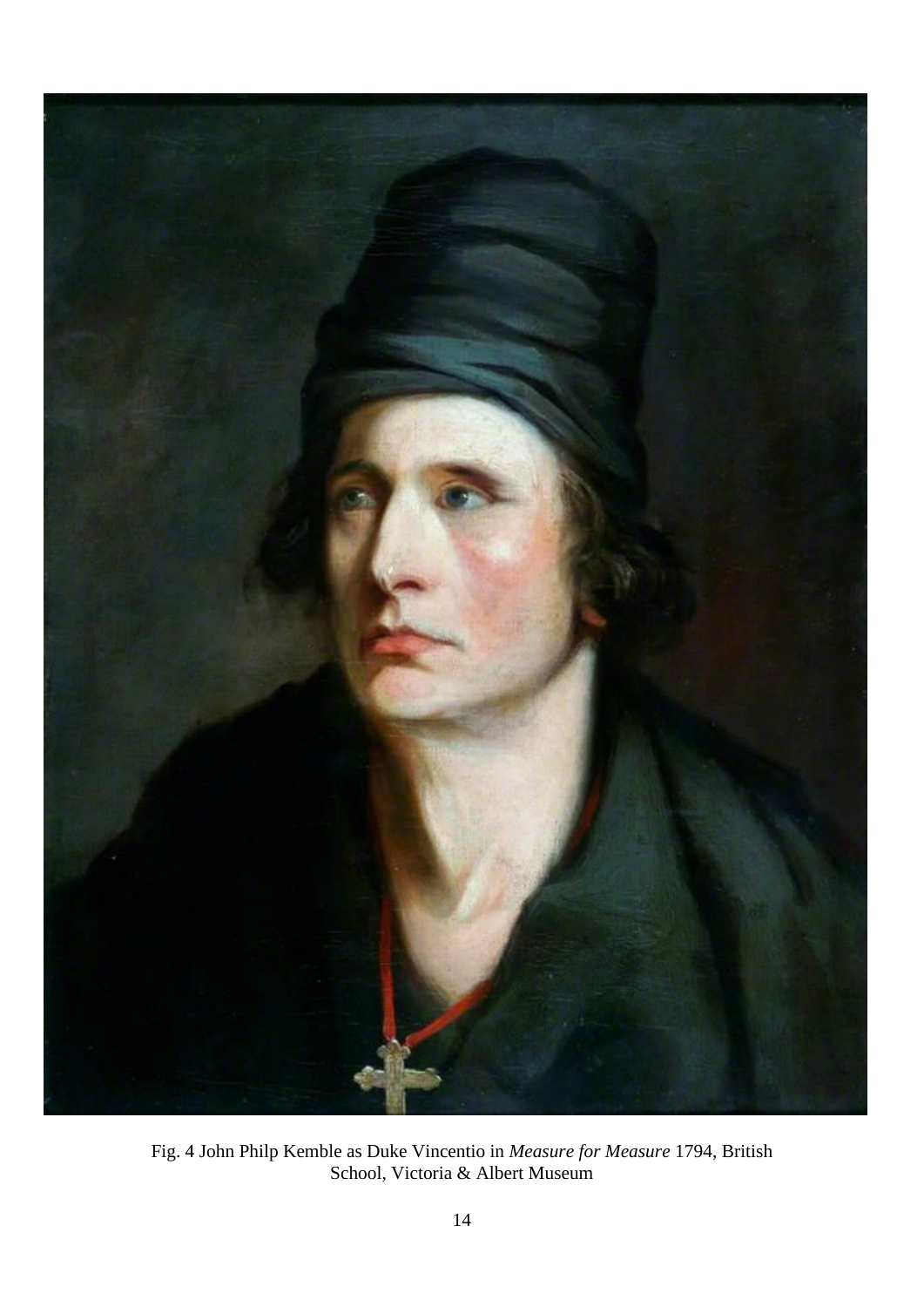identity 'What is most striking about his use of the friar disguise in *Measure for Measure* is that he apparently had a disconcertingly intimate knowledge of the Franciscans, and in particular of the minor order of women Franciscans, the nuns of St Clare.'<sup>39</sup> The eponymous Order of Saint Clare was founded at Assisi, Italy in 1212 when the eighteen years old Clare received her habit from the hands of Francis of Assisi. She eventually established the Second Order of Saint Francis at San Damiano. Before the end of the thirteenth century the Order of St Clare was founded in England in an area near the Tower still known as the Minories. In England they followed the regime of her later follower Isabella of Este, sister of Louis IX, King of France, and founder of the monastery of the Humility of the Blessed Virgin Mary at Longchamp, near Paris. She Isabella was the author of the so-called Isabella Rule which governed the women Franciscans. The order thrived for more than two centuries up until the dissolution of monasteries when the nunnery of the Clares was surrendered to Henry VIII in 1539.

 The Bacons greatly benefited from the dissolution of the monasteries. Following the dissolution, throughout the 1540s, Sir Nicholas Bacon began building a landed estate purchasing land and properties, many of them formerly belonging to the monasteries, in his native Suffolk, where he built his first family seat at Redgrave, as well as in Norfolk, Essex and London. In the case of the latter this included property close to the Abbey of the Order of St Clare located in Aldergate Without, on the eastern boundary of the city. The nuns chapel became a parish church and later in the sixteenth century the church was a Puritan stronghold where John Field and Thomas Wilcox preached both of whom were supported and patronised by Sir Nicholas and Lady Anne Bacon who secretly provided funds for some of their clandestine publications.<sup>40</sup> Thus we see the Duke adopted the disguise of a Franciscan friar an order founded by St Francis of Assisi (with its clear reference to the Christian name Francis) whose dissolved church had links with his father and mother Sir Nicholas and Lady Anne Bacon. In addition to the Isabella Rule governing the female Franciscan Order the name Isabella carried for Bacon further layers of concealed meaning. Isabel (the shortened form of Isabella) was the name of his grandmother Isabel Bacon, mother of his father Nicholas Bacon, and the name Isabel/Isabella is a version of Elizabeth, a possible glance at his natural mother Queen Elizabeth, the so-called virgin queen.

 In the play Isabella arrives on stage in Act 1 Scene 4 under the stage direction '*Enter Isabella*, *and Francisca*, *a nun*'. Isabella is about to become a novice of the Order of St Clare, however the only qualified nun in the play is named Francisca, the feminine version of Francis the umpteenth disguised allusion to Bacon himself. The brief passage in the scene is located in the Order of St Clare:

> ISABELLA And have you nuns no farther privileges? FRANCISCA Are not these large enough? ISABELLA Yes, truly. I speak not as desiring more, But rather wishing a more strict restraint Upon the sisterhood, the votarists of Saint Clare. LUCIO (*within*) Ho, peace be in this place! ISABELLA [*to Francisca*] Who's that which calls? FRANCISCA It is a man's voice. Gentle Isabella. Turn you the key, and know his business of him.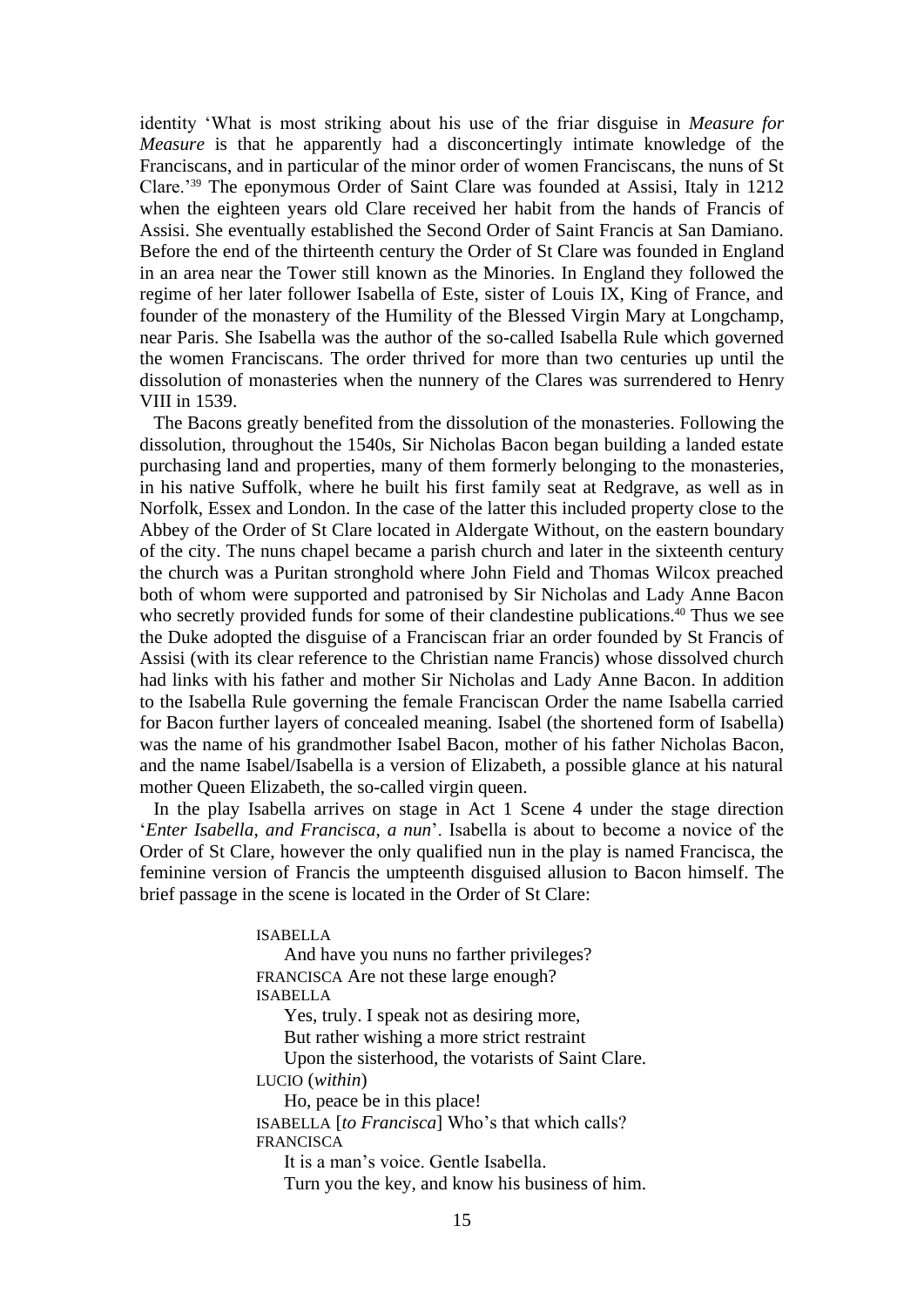You may, I may not; you are yet unsworn. When you have vowed, you must not speak with men But in the presence of the prioress. Then if you speak, you must not show your face; Or if you show your face, you must not speak. *Lucio calls within*  He calls again, I pray you answer him. [*she stands aside*]

ISABELLA

 Peace and prosperity! Who is't that calls? *She opens the door*. *Enter Lucio* [*Measure for Measure*: 1:4:1-15]

The Duke pretends to leave Vienna for Poland and returns disguised as a friar of the Franciscan Order under the carefully chosen name or pseudonym of Friar Lodowick. From Lodowick (the Latin name Ludovicus which means victorious evolved into the old French as Louis and into English as Lowis or Lewis) derives the English name of Lewis. In Freemasonry a Lewis denotes a Freemason brought into the Brotherhood by his father and is also a Freemasonic symbol of strength. It lent its name to *The Lewis Masonic* the oldest Masonic publisher in the world which produces the ritual books of the United Grand Lodge of England and other Freemasonic publications. Thus from behind his various disguises and pseudonyms Bacon, Duke Vincentio in *Measure for Measure*, is a secret member of the Rosicrucian-Freemasonic Brotherhood working in the real world and through the allegory of the play for the advancement and benefit of all humankind.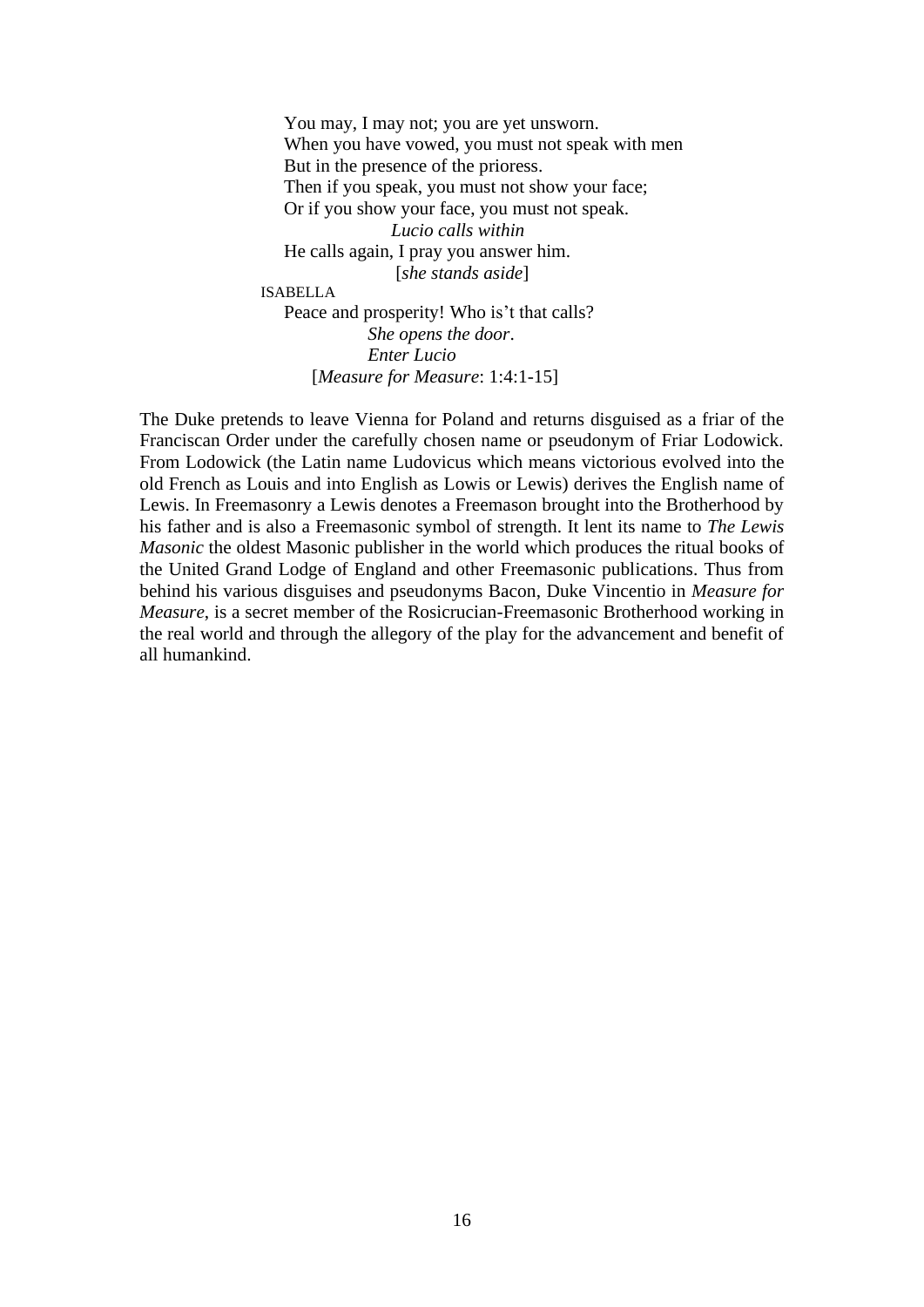### **THE PLAY** *MEASURE FOR MEASURE*

 The provenance and progenitor of *Measure for Measure* should have been obvious to any Bacon-Shakespeare scholar from the Duke's first speech on the inner workings of the science of government. The Duke (Bacon) says, to Escalus, that when it comes to understanding the nature of the people, the city's institutions, and the standards of law and justice, he Escalus is more knowledgeable in theory and in practice, than any he remembers:

#### DUKE

 Of government the properties to unfold Would seem in me t'affect speech and discourse, Since I am put to know that your own science Exceeds in that the lists of all advice My strength can give you. Then no more remains But this: to your sufficiency, as your worth is able, And let them work. The nature of our people, Our city's institutions and the terms For common justice, you're as pregnant in As art and practice hath enriched any That we remember. *He gives Escalus papers*. There is our commission,

 From which we would not have you warp. [*Measure for Measure*: 1:1:3-14]

 There is a near universal consensus among Shakespeare scholars that *Measure for Measure* (none of whom consider a date for its composition in the early to mid 1580s when Shakspere was in Stratford) was conceivably begun-or should we say revised-at some unspecified time during 1603, and completed in the Spring or Summer, or even perhaps, towards the end of 1604. This proved a fruitful period of writing for Bacon. In 1603 he composed *A Confession of Faith*, *A Brief Discourse Touching the Happy Union of the Kingdoms of England and Scotland* and during this period stretching from 1603 to 1605 *The Advancement of Learning*, in which he devotes a long passage on government and law, much of it an epitome of the combined interwoven central themes of government and law in *Measure for Measure*:

Concerning Government, it is a part of knowledge secret and retired, in both these respects in which things are deemed secret; for some things are secret because they are hard to know, and some because they are not fit to utter. We see all governments are obscure and invisible …Such is the description of governments. We see the government of God over the world is hidden, insomuch as it seemeth to participate of much irregularity and confusion...

Notwithstanding, for the more public part of government, which is Laws, I think good to note only one deficience; which is, that all those which have written of laws, have written either as philosophers or as lawyers, and none as statesmen. As for the philosophers, they make imaginary laws for imaginary commonwealths; and their discourses are as the stars, which give little light because they are so high. For the lawyers, they write according to the states where they live, what is received law, and not what ought to be law; for the wisdom of the lawmaker is one, and of a lawyer is another. For there are in nature certain fountains of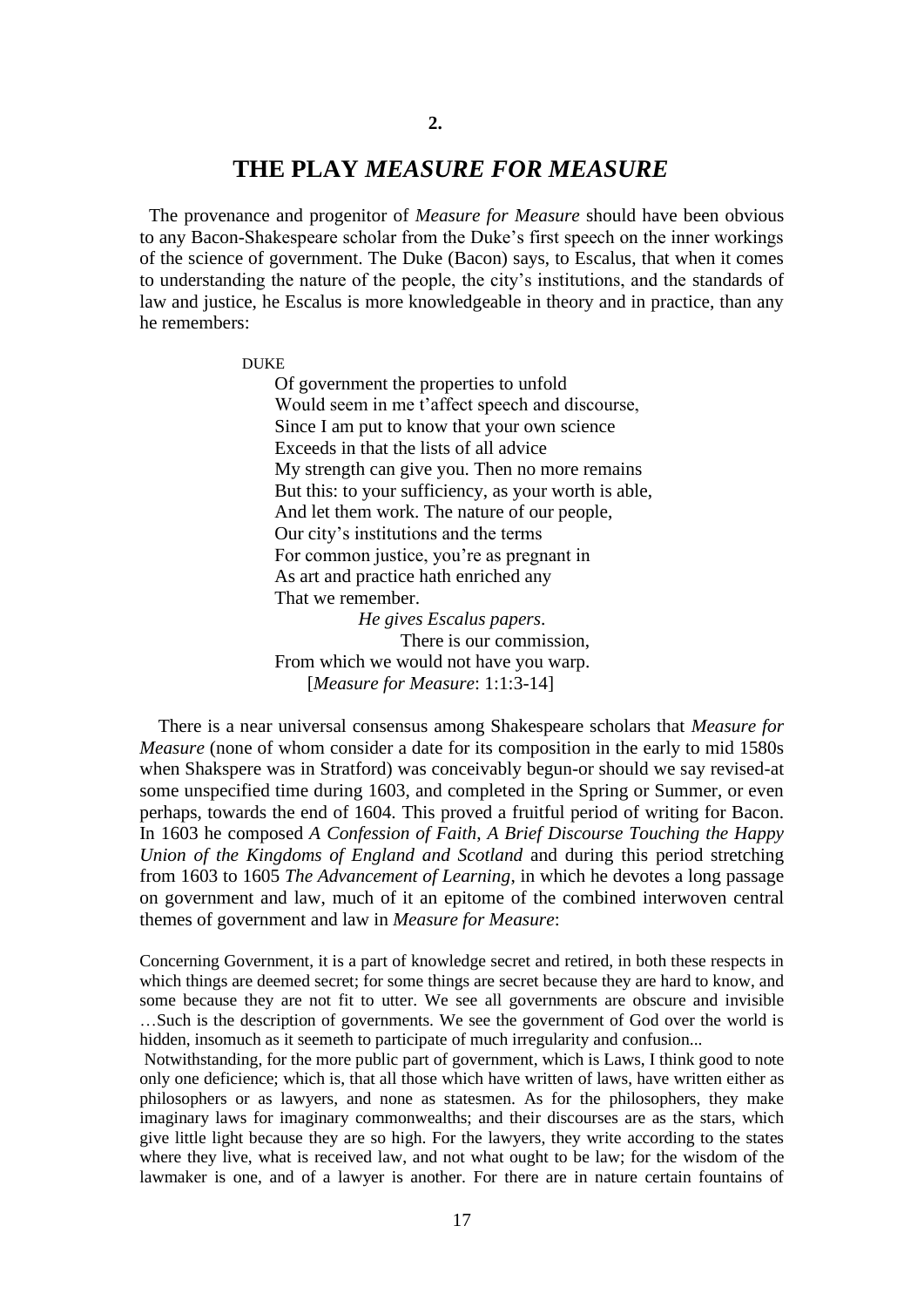justice, whence all civil laws are derived but as streams; and like as waters do take tinctures and tastes from the soils through which they run, so do civil laws vary according to the regions and governments where they are planted, though they proceed from the same fountains. Again, the wisdom of a lawmaker consisteth not only in a platform of justice, but in the application thereof; taking into consideration by what means laws may be made certain, and what are the causes and remedies of the doubtfulness and incertainty of law; by what means laws may be made apt and easy to be executed, and what are the impediments and remedies in the execution of laws; what influence laws touching private right of *meum* and *tuum* have into the public state, and how they may be made apt and agreeable; how laws are to be penned and delivered, whether in Texts or in Acts; brief or large; with preambles or without; how they are to be pruned and reformed from time to time; and what is the best means to keep them from being two vast in volumes or too full of multiplicity and crossness; how they are to be expounded, when upon causes emergent and judicially discussed, and when upon responses and conferences touching general points or questions; how they are to be pressed, rigorously or tenderly; how they are to be mitigated by equity and good conscience; and whether discretion and strict law are to be mingled in the same courts or kept apart in several courts; again, how the practice, profession, and erudition of law is to be censured and governed; and many other points touching the administration, and (as I may term it) animation of laws. 41

 In *Measure for Measure* we see the intertwining of nature (in the fullest sense of the word) and the law (in the fullest sense of the word) which at its highest level is seen in theological, philosophical and scientific terms, as the immutable law of nature wonderfully captured by Professor Hanson in her essay '*Measure for Measure* and the Law of Nature':

The purpose of this essay is to suggest that in posing this question, *Measure for Measure*, with its ambiguous entwining of law and nature, engages not only with questions of civil law such as the relationship between law and equity, absolutism and common law, and civil and religious authority, but also with contemporary discourse regarding the idea of a *law of nature*, that is, of compelled regularity within the order of physical creation. By the end of the seventeenth century an invocation of a law of nature was a marker for explicitly scientific discourse, as when Newton begins his *Mathematical Principles of Natural Philosophy* by distinguishing the moderns from the ancients on the grounds that the former "have undertaken to explain the phenomena of nature by mathematical laws." When *Measure for Measure* was first staged in 1604 the potential for such a concept to structure an autonomous domain of scientific inquiry was already evident, particularly in the writings of Francis Bacon, but the idea was still imbricated with questions both of theology and of political sovereignty.<sup>42</sup>

For Bacon, writes Professor Hanson, the law of nature is inseparable from that of the legislating God and 'the year before *Measure for Measure* was first performed' Bacon wrote *A Confession of Faith* (first printed in 1641) 'in which he affirms his belief that  $God', ^{43}$ 

created heaven and earth, and all their armies and generations, and gave unto them constant and everlasting laws, which we call *Nature*, which is nothing but the laws of the creation; which laws nevertheless have had three changes or times, and are to have a fourth and last. The first, when the matter of heaven and earth was created without forms: the second, the *interim* of every day's work: the third, by the curse, which notwithstanding was no new creation, but a privation of part of the virtue of the first creation: and the last, at the end of the world, the manner of whereof is not yet revealed. So as the laws of Nature, which now remain and govern inviolably till the end of the world, began to be in force when God first rested from his works and ceased to create; but received a revocation in part by the curse, since which time they change not.<sup>44</sup>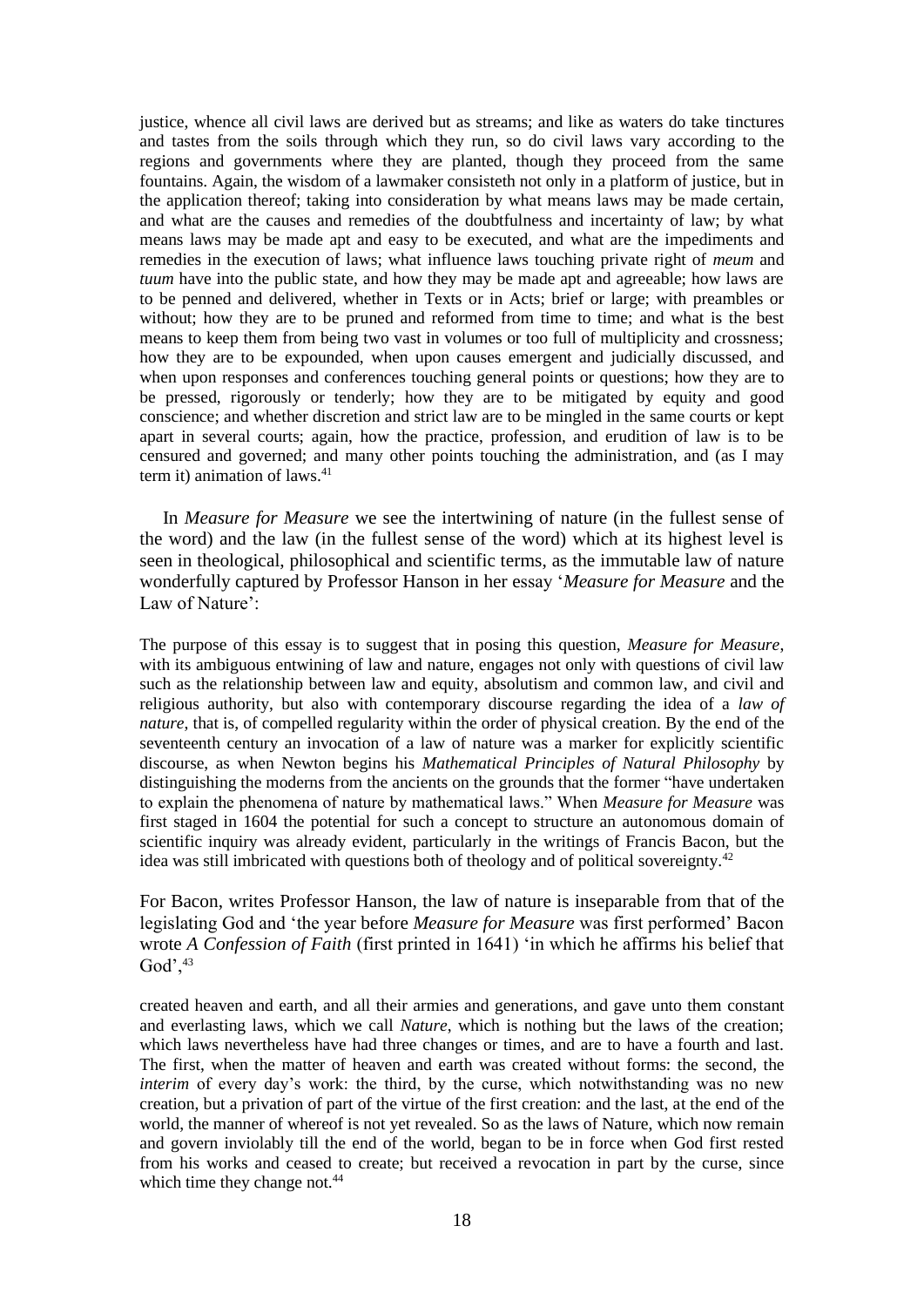As we have seen around the time Bacon revised *Measure for Measure* and wrote *Confession of Faith* he also penned a political-philosophical treatise *A Brief Discourse Touching the Happy Union of the Kingdoms of England and Scotland* (not printed until 1657) that he '*Dedicated in private to His Majesty*'. In the treatise Bacon makes explicit the affinity between the laws of nature and rules of government and policy:

For there is a great affinity and consent between the rules of nature, and the true rules of policy: the one being nothing else but an order in the government of the world, and the other an order in the government of estate. And therefore the education and erudition of the kings of Persia was in a science which was termed by a name with great reverence…for the Persian magic, which was the secret literature of their kings, was an observation of the contemplations of nature and an application thereof to a sense politic; taking the fundamental laws of nature, with the branches and passages of them, as an original and first model, whence to take and describe a copy and imitation for government.<sup>45</sup>

'Like King James and the Persian Kings', says Professor Hanson 'Duke Vincentio is a student of the "properties of government" (1:1:3), as he announces in the first lines of a play whose action will unfold what it means to acquire and wield such knowledge.' <sup>46</sup> What she could have said is like Bacon (lest we forget the author of the *Union of the Kingdoms of England and Scotland*) who like his father Lord Keeper Sir Nicholas Bacon understood the secret inner workings of government and wrote several essays and papers touching upon the subject, his dramatic character incarnate the Duke was a master of the 'properties of government', the public part of which, as Bacon informs us, is Laws.

 With Escalus given the papers of his commission one of the lords summons Angelo and the Duke speaks with Escalus about his impending plan to place Angelo in charge of government while he is away:

DUKE (*to Escalus*)

 What figure of us think you he will bear?- For you must know we have with special soul Elected him our absence to supply, Lent him our terror, dressed with our love, And given his deputation all the organs Of our own power. What think you of it? **ESCALUS**  If any in Vienna be of worth To undergo such ample grace and honour, It is Lord Angelo. [*Measure for Measure*: 1:1:16-24]

Concerning this passage Rivier and Santin-Guettier in their article entitled 'If? What if? Hypothesis as a Leitmotif in *Measure for Measure*' headed by the quotation 'If a man will begin in certainties, he shall end in doubts; But if he will be content to begin with doubts, he shall end in certainties' (Bacon, *Advancement of Learning*, I, 1605, p. 147)' make the following observation:

As Francis Bacon's acknowledgment quoted above implies, if things were all clearly settled in advance, there would be no space for self-awareness or pardon. This is particularly revealing in Shakespeare's *Measure for Measure*, contemporary to this quotation, where,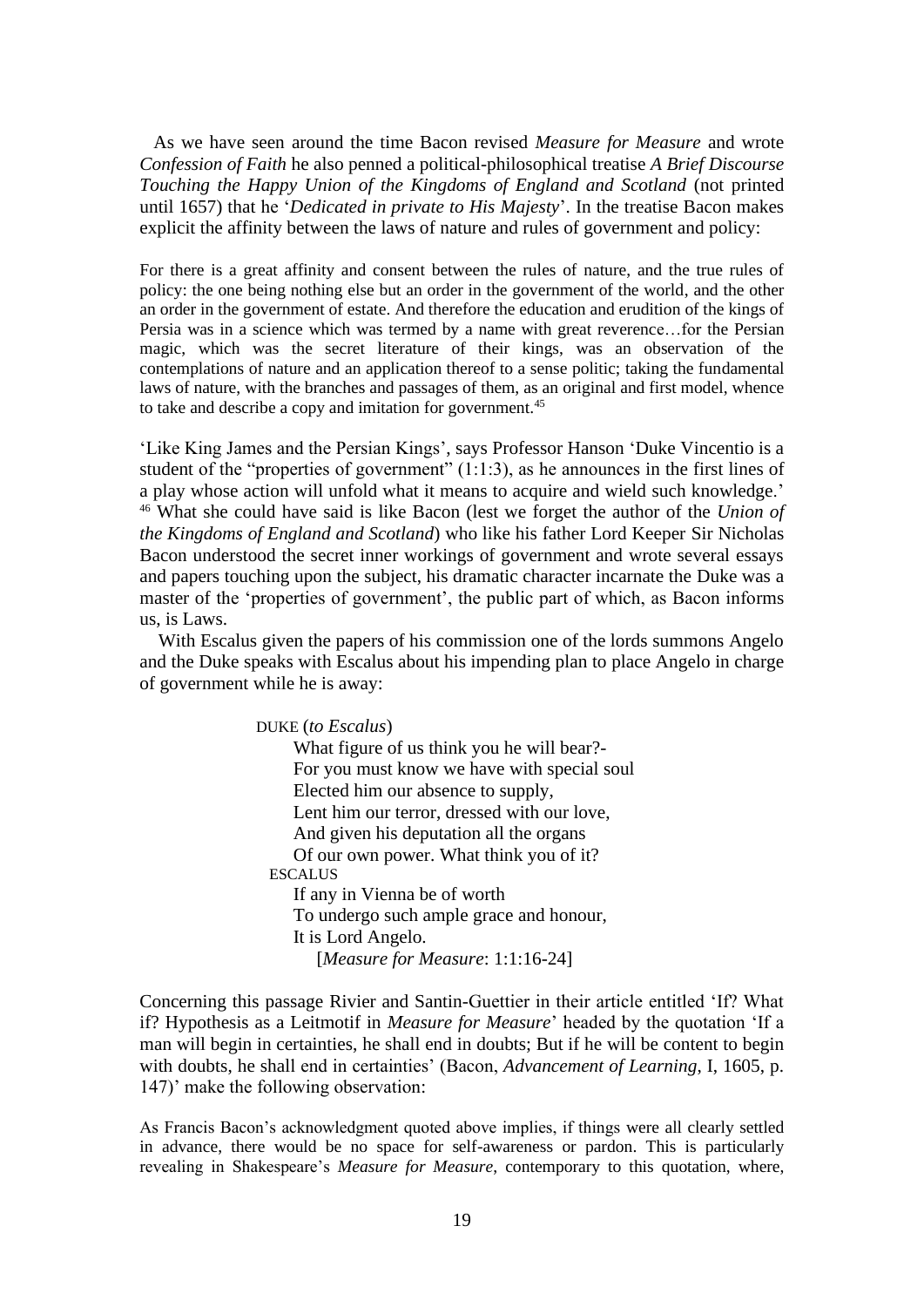from the beginning, nothing is obvious and considered at face value. The Duke's question to Escalus, while he is about to appoint Angelo as the deputy of Vienna in his absence, "What think you of it?"(1.1.21), sets the tone, showing that despite decisions made, doubts remain. In his answer, Escalus voices the first hypothetic clause of the play "**If** *any in Vienna be of worth*, (...) It is Angelo" (1.1.22-4).<sup>47</sup>

 The Duke informs Angelo that he is to appoint him head of government in charge of all of its laws and the welfare of the people while he is away:

> DUKE Angelo, There is a kind of character in thy life That to th'observer doth thy history Fully unfold. Thyself and thy belongings Are not thine own so proper as to waste Thyself upon thy virtues, they on thee. Heaven doth with us as we with torches do, Not light them for themselves, for if our virtues Did not go forth of us 'twere all alike As if we had them not.

> In our remove be thou at full ourself. Mortality and mercy in Vienna Live in thy tongue and heart. Old Escalus, Though first in question, is thy secondary. Take thy commission. ANGELO Now good my lord, Let there be some more test made of my metal Be so noble and great a figure Be stamped upon it. [*Measure for Measure*: 1:1: 27-35, 43-49]

In his article 'Vincentio's Selves in *Measure for Measure*' Professor Hunt explains that the Duke intends to perform a scientific experiment to test Angelo's mettle to the fullest, a Baconian scientific test, to see whether his much vaunted integrity and moral fortitude is capable of dealing in an upright and honest manner as the newly appointed head of the Vienna government:

Closely bound up with Vincentio's Machiavellian use of Angelo to protect himself from censure for his lax enforcement of Viennese law is his testing of him to see whether power will corrupt this puritanical man. Its deeply enigmatic purpose makes this latter behaviour appear Machiavellian. "There is a kind of character"-handwriting, or engraved pattern-"in thy life," Vincentio tells Angelo, "[t]hat to th'observer doth thy history/Fully unfold" (1.1.27-29). But if Vincentio believed that Angelo's life had "fully unfold[ed]" him to an observer, he would not need to "assay" it (3.1.162)-subject his "mettle" to a trial-to experimentation....

 In 1605, Sir Francis Bacon published his revolutionary *The Advancement of Learning*, which prepared the way for the widespread recovery of the modern scientific method, where an experiment determined the probability of a hypothesis through conducting a number of tests on the make-up of a subject. $48$ 

 As he is about to leave the Duke re-affirms to Angelo that he has invested him with all his powers and that he can enforce or qualify the law as his soul and conscience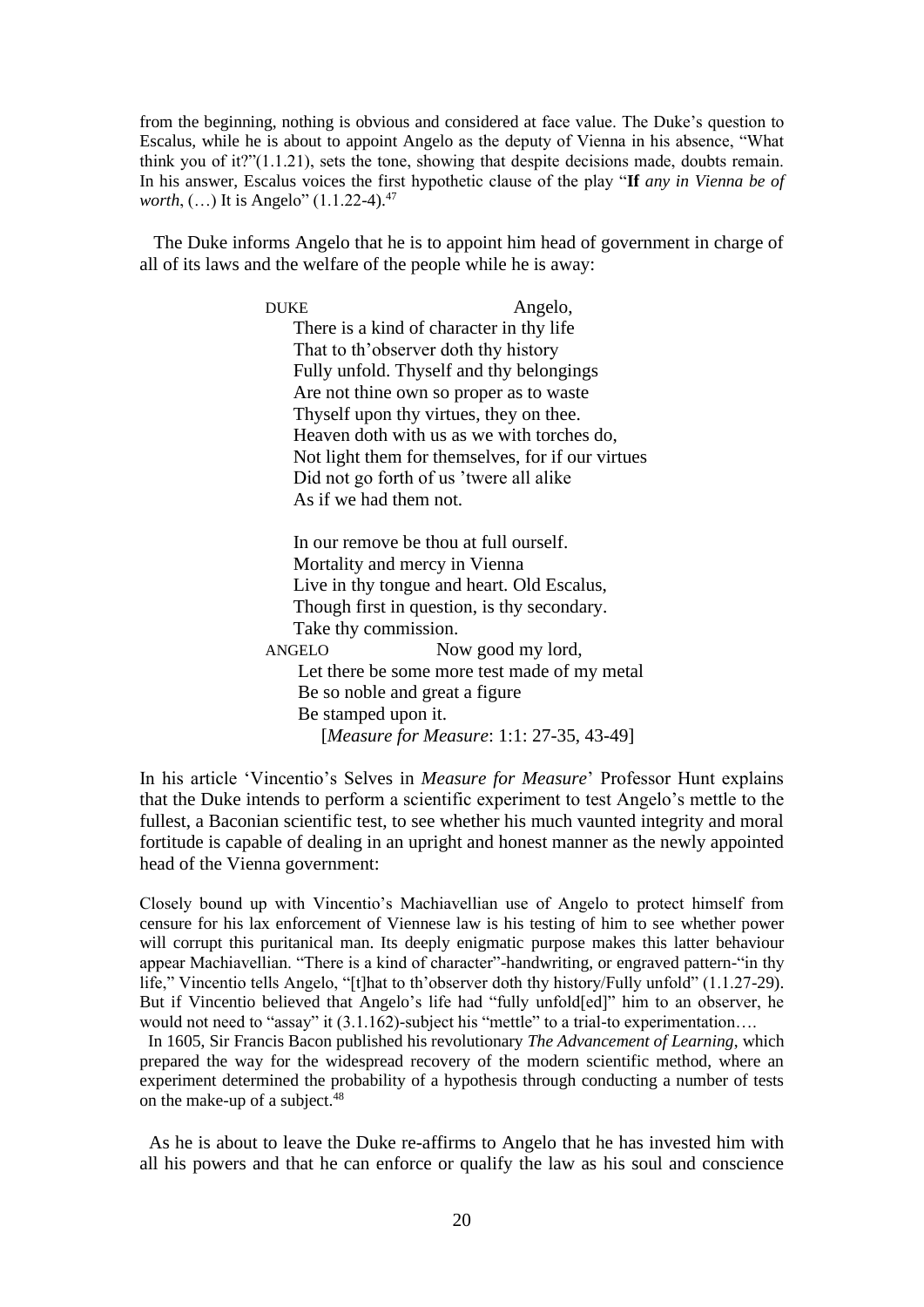sees fit. But just before he departs the Duke reveals that while he dearly loves the people he prefers (like an invisible Rosicrucian Brother) to remain in the shadows, neither expecting or wanting any thanks or applause:

> I love the people, But do not like to stage me to their eyes. Though it do well, I do not relish well Their loud applause and *aves* vehement; Nor do I think the man of safe discretion That does affect it. [*Measure for Measure*: 1:1: 67-72]

In her truly revealing essay 'The Assize Circuitry of *Measure for Measure*' Professor Strain argues that the Assize judges' responsibility for the oversight of local justice informs the structure and ethics of the play and the first scene when the Duke departs Vienna bears the mark of the circuit judges dissolution and withdrawal after their sessions had ended.<sup>49</sup> In a speech delivered in the Star Chamber, while the king was away in Scotland, concerning the Judges and Justices before they departed for their summer circuits, Bacon, Lord Keeper of the Realm, gives them the following advice, the concluding part of which, echoes the words of the Duke in *Measure for Measure*:

…you that are the Judges of Circuits are as it were the planets of the kingdom…and no doubt you have a great stroke in the frame of this government, as the other have in the great frame of the world. Do therefore as they do; move always and be carried with the motion of your first mover, which is your sovereign. A popular Judge is a deformed thing: and *plaudite*'*s* are fitter for players than for magistrates. Do good to the people, love them and give them justice. But let it be, as the Psalm saith, *nihil inde expectantes*; looking for nothing, neither praise nor profit.<sup>50</sup>

Before the Duke leaves Escalus requests a more precise and detailed explanation of his powers and place:

| <b>ESCALUS</b>                                  | it concerns me                       |
|-------------------------------------------------|--------------------------------------|
|                                                 | To look into the bottom of my place. |
| A power I have, but of what strength and nature |                                      |
|                                                 | I am not yet instructed.             |
|                                                 | [Measure for Measure: 1:1: 77-80]    |

In his essay *Of Great Place* Bacon writes:

For good thoughts...are little better than good dreams, except they be put in act; and that cannot be without power and place.<sup>51</sup>

 With the Duke having supposedly left Vienna Angelo begins his administration by ordering the closure of the bawdyhouses one of which is owned by Mistress Overdone who interrupts the lewd conversation of Lucio and two gentlemen to tell them Claudio has been sentenced to death for having made Juliet pregnant on account of some longneglected Act. As Mistress Overdone approaches Lucio quips that he had purchased many diseases under her roof a cost of in the region of 'three thousand dolours a year' (1:2: 48), and after fending off their jibes she tells them, she had seen Claudio arrested and carried away 'and, which is more, within three days his head to be chopped off'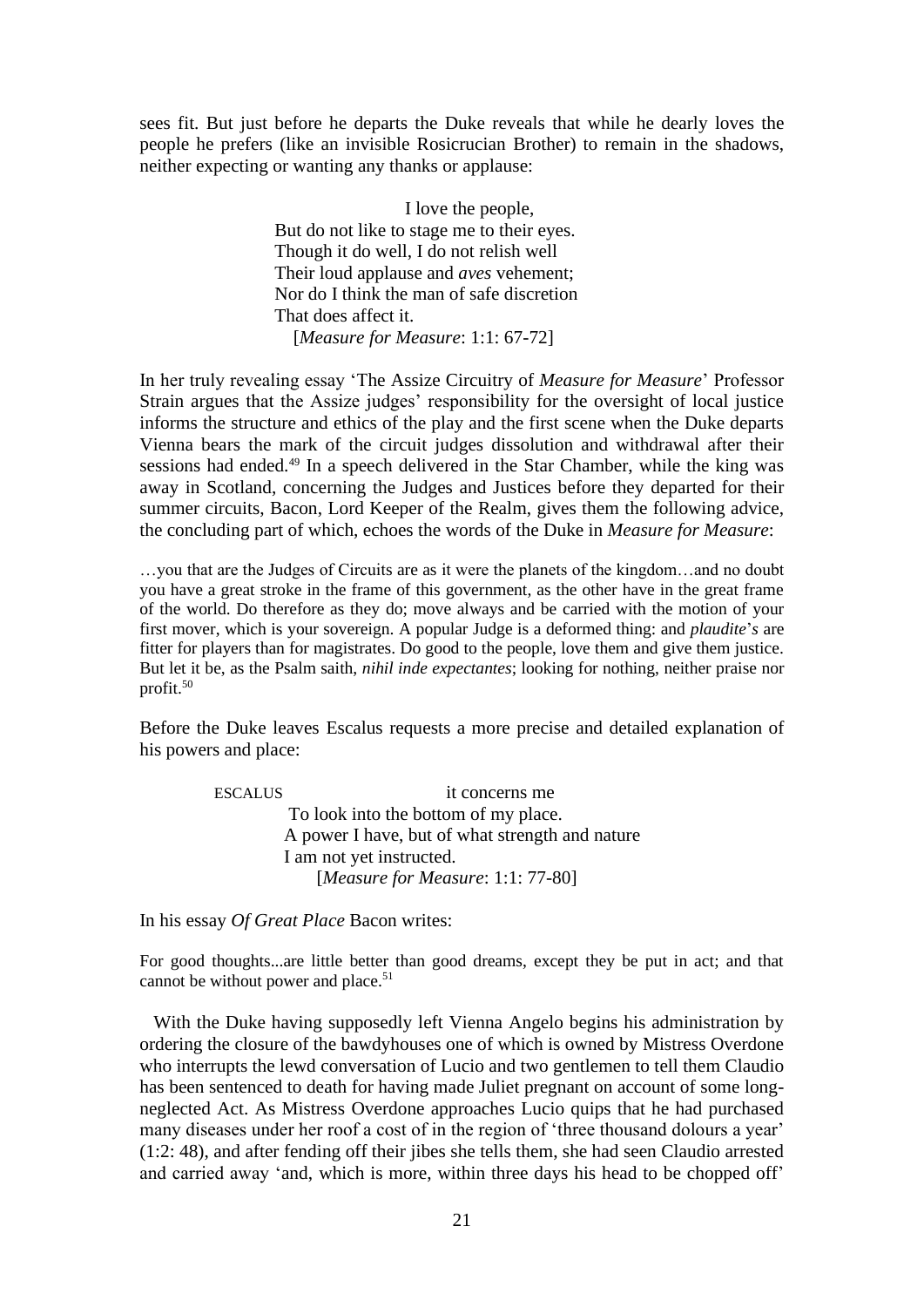(1:2:66-7}. If we remove from the number 3,000 the 3 nulls '000' and place it with the number 3 ('three days') it yields 33 Bacon in simple cipher and nor is this the only Baconian cryptographic signature enciphered in two other related passages.

 The clownish servant Pompey arrives and tells Mistress Overdone of a new law or legal proclamation ordering all brothels in the suburbs of Vienna will be pulled down. The Provost appears and on the special orders of Angelo parades Claudio through the street to punish and humiliate him. Lucio meets Claudio on his way to prison and asks why he is under arrest 'From too much liberty, my Lucio, liberty (1:2:117). For what offence, he asks, is it 'murder?', no lechery he replies The Provost intervenes, 'Away, Sir; you must go', but Claudio, had more he wanted to say, to which the Provost assented 'Lucio, a word with you' to which Lucio replies 'A hundred' [100 Francis Bacon in simple cipher] 'if they'll do you any good'(1:2:131). Claudio explains that upon a true 'contract' he had slept with Juliet in the belief they would be soon married which had been temporarily delayed due to some complications over her dowry. Now as a result of Angelo's decision to revive an ancient law that the Duke never enforced, making sexual immorality a capital offence, he has been sentenced to death:

#### CLAUDIO

 And the new deputy now for the Duke- Whether it be the fault and glimpse of newness, Or whether that the body public be A horse whereon the governor doth ride, Who newly in the seat, that it may know He can command, lets it straight feel the spur. Whether the tyranny be in his place Or in his eminence that fills it up I stagger in-but this new governor Awakes me all the enrolled penalties Which have, like unscoured armour, hung by th'wall So long that nineteen zodiacs have gone round And none of them been worn; and, for a name Now puts the drowsy and neglected act Freshly on me. [*Measure for Measure*: [Arden] 1:2:152-66]

As Bacon succinctly put in his private paper to the king *Touching the Compiling and Amendment of the Laws of England* (written in 1616 and first printed in 1657):

There are a number of ensnaring penal laws, which lie upon the subject; and if in bad times they should be awaked and put in execution, would grind them to power.<sup>52</sup>

The ensnaring statute is, Professor Strain correctly states, 'essential to the plot': 'Most obviously, the conflict of *Measure for Measure* grows out of the Duke's decision to 'awake' an 'antiquated' penal law that punishes fornicators with death'.<sup>53</sup> The subject of the reform of the law and snaring statutes had repeatedly been addressed by Bacon from the early 1590s, in parliamentary speeches, the Gray's Inn *Gesta Grayorum* and various other dramatic devices, a speech in the House of Commons in 1601 prior to the revision of *Measure for Measure* (1603-4), and afterwards again in the House of Commons in 1607, and he was about to return, to strict statutes and severe laws, in the next scene of the play.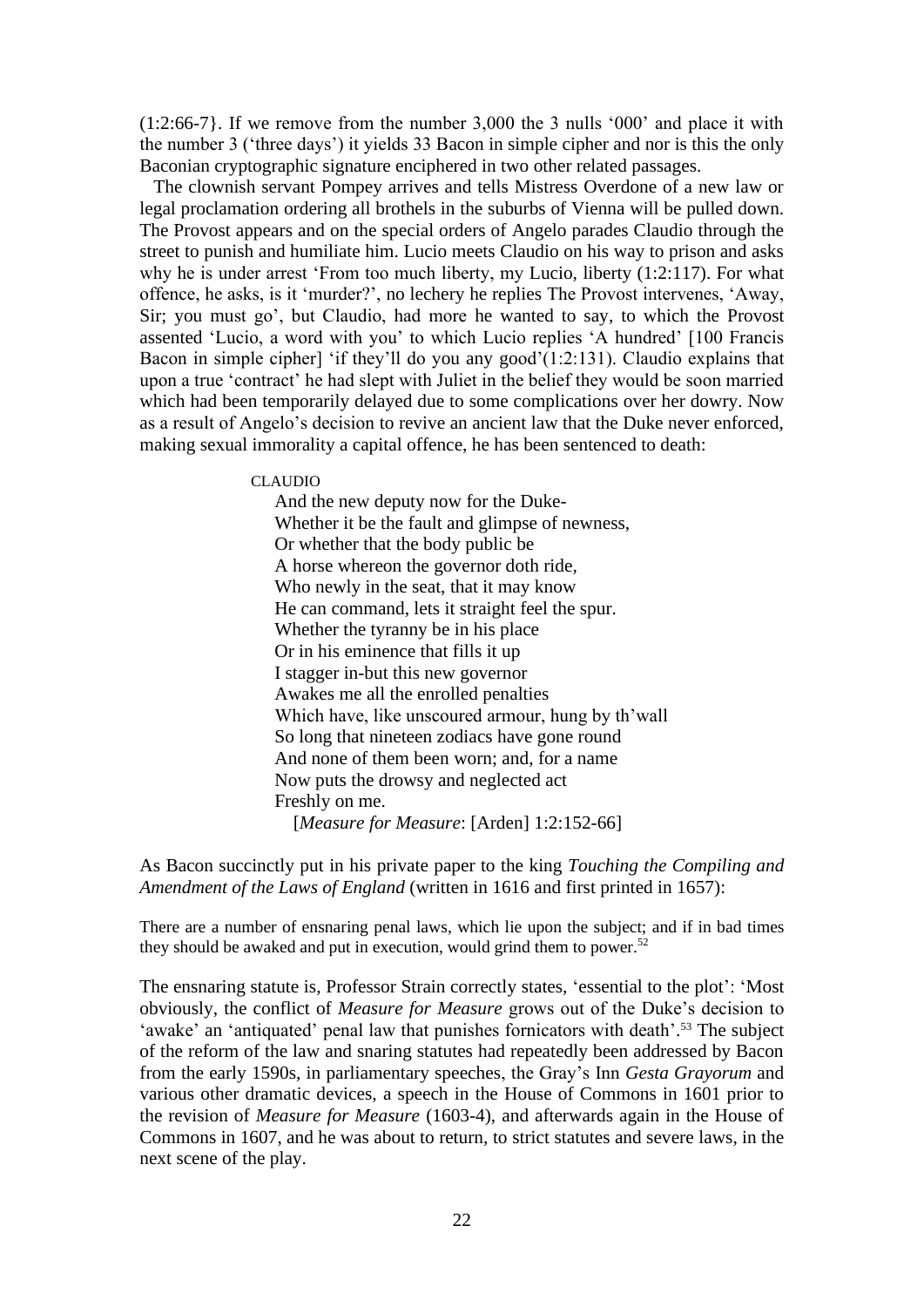In the meantime the Duke, who had not left Vienna, but secretly retired to a nearby Franciscan monastery, reveals to Friar Thomas the reasons for his actions. Indicating that they had had some kind of previous unexplained secret or hidden relationship the Duke says 'My holy sir, none better knows than you/How I have ever loved the life removed' (1:3:7-8). The Duke informs him that he has left Angelo in absolute power here in Vienna while Angelo 'supposes' that he had travelled to Poland 'For so I have stewed it in the common ear,/And so it is received' (1:3:15-6). The law has fallen into disrepute, and it is necessary to re-balance law and order in Vienna, and he is to return in secret to oversee the process:

#### DUKE

 We have strict statutes and most biting laws, The needful bits and curbs to headstrong weeds, Which for this fourteen years we have let slip; Even like an o'ergrown lion in a cave That goes not out to prey. Now, as fond fathers, Having bound up the threat'ning twigs of birch Only to stick it in their children's sight For terror, not to use, in time the rod More mocked becomes than feared: so our decrees, Dead to infliction, to themselves are dead; And liberty plucks Justice by the nose, The baby beats the nurse, and quite athwart Goes all decorum.

[*Measure for Measure*: 1:3:19-31]<sup>54</sup>

The observant reader will have noticed that in the previous scene Claudio says that the strict statutes had not been enforced for 19 years but in the above passage the Duke says the strict statues and laws have been left to 'slip' for the last 14 years. The word slip is an interesting choice. The phrase to let slip, is to reveal something that is secret. In this case, to let 'slip' for those with eyes to see, the secret identity of the concealed author of *Measure for Measure*: 19+14=33 Bacon in simple cipher.

 In her work covering the law and *Measure for Measure* Professor Strain draws upon the unpublished and still relatively unfamiliar parliamentary speeches of Lord Keeper Nicholas Bacon on the imperfections of the law and how their lack of its execution or enforcement results in politically and socially destructive consequences echoed above (by his son Francis who had access to all his extant unpublished papers and speeches):

'[T]he making of lawes without execucion doe verie much harme', explained [Nicholas] Bacon, 'for yt breedes and bringes forth contempt of lawes and lawe-makers and all magistrates, which is the verie foundacion of all misgovernance.' Bad justices are thus 'the very occasioners of all injuries and injustice and of all disorders and unquietness in the common-wealth. In the third scene of *Measure for Measure*, Shakespeare's Duke of Vienna makes the same argument in more succinct terms. Echoing Bacon's comparison of 'a lawe without execucion' to 'a bodie without life', the Duke explains, 'our decrees,/Dead to infliction, to themselves are dead', with the result that, 'Liberty plucks Justice by the nose,/The baby beats the nurse, and quite athwart/Goes all decorum.' '[We bid this be done, he concludes, 'When evil deeds have their permissive pass,/And not their punishment.']<sup>55</sup>

In an essay entitled '*Measure for Measure* and the Discourse of Husbandry' Professor Bertram observes that our poet forges subtle connections between biological, political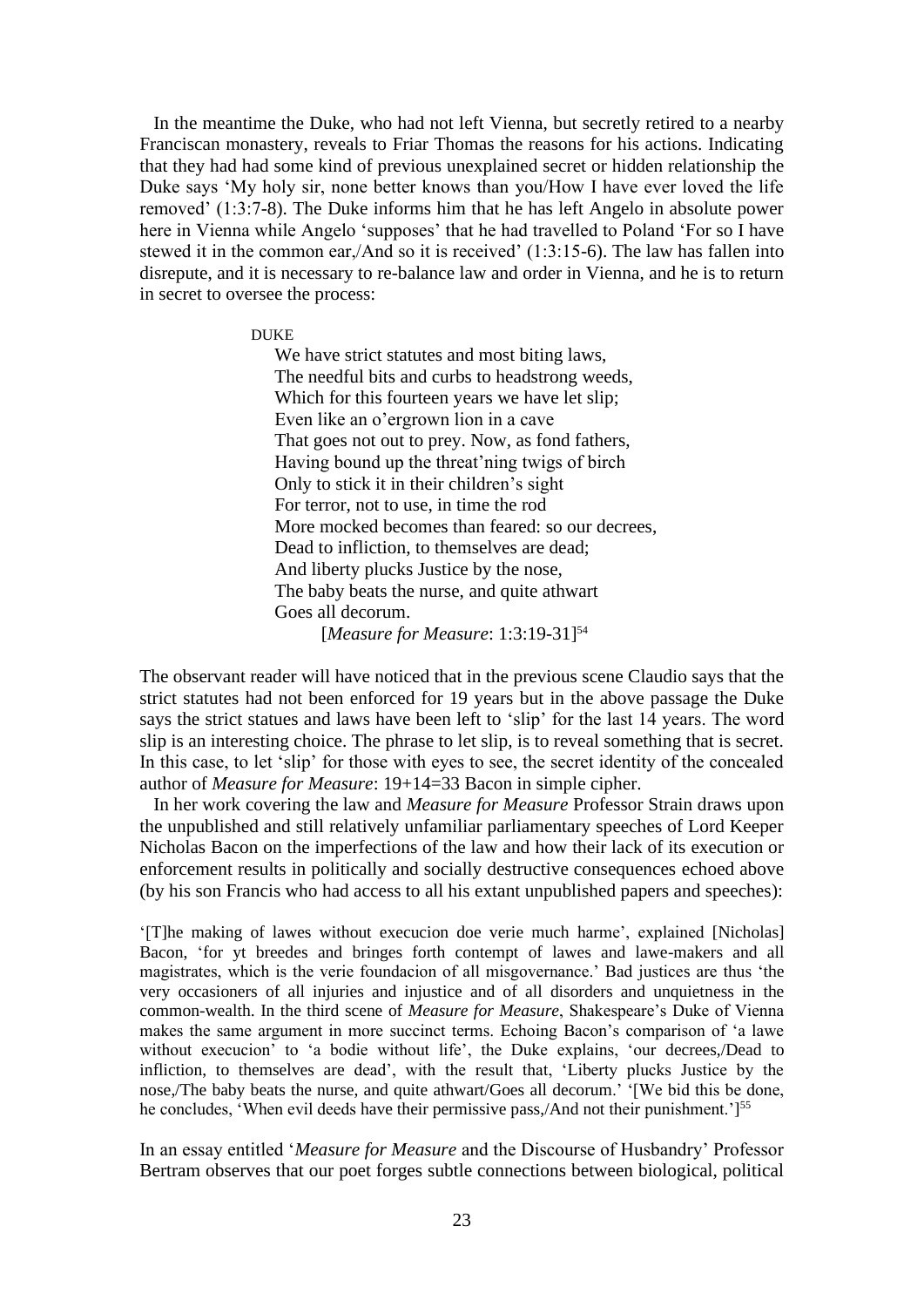and economic forms of reproduction in the play, engaging the rise of state husbandry, which he likens to Bacon's utopia *New Atlantis* (or, *Land of the Rosicrucians*):

As the duke himself points out, he has neglected this role as head of the household: he has been like those "fond fathers" who merely threaten to use the rod but do not follow through. Now, ruling over his "children," he wants to re-establish good husbandry.

..In its most extreme form, state husbandry expresses the utopian goals epitomized by Francis Bacon's paean to James I's husbandry, the *New Atlantis*, in which sexual pleasure that does not serve the state's needs has been eradicated and there is no space whatsoever for private pleasure…Bacon's utopia contains a celebration of regimented husbandry called the "Feast of the Family," in which exceedingly fruitful patriarchs are honoured by the state. All eros in the *New Atlantis* is channeled to the utilitarian reproduction of the patriarchal family or to the fecund "instruments" of Salomon's House, a research center that specializes in husbandry techniques on a tremendous scale….

 In *Measure for Measure*, as in the *New Atlantis*, the institutional control of procreation and private pleasure is crucial to the creation of an orderly society…The duke, it turns out, is the one who truly knows how to unfold the history and nature of his people along with the properties of government.<sup>56</sup>

 The Franciscan friar says to the Duke that while it rested in his power to unleash the pent-up justice when you pleased, it would have seemed more dreadful in you than it would from Lord Angelo with the Duke accepting responsibility for giving the people too much of a free reign:

> DUKE I do fear, too dreadful. Sith 'twas my fault to give the people scope, 'Twould be my tyranny to strike and gall them For what I bid them do-for we bid this be done When evil deeds have their permissive pass, And not the punishment. Therefore indeed, my father, I have on Angelo imposed the office, Who may in th'ambush of my name strike home, And yet my nature never in the fight T'allow in slander. And to behold his sway, I will as 'twere a brother of your order Visit both prince and people. Therefore, I prithee, Supply me with the habit, and instruct me How I may formally in person bear Like a true friar. More reasons for this action At our more leisure shall I render you. Only this one: Lord Angelo is precise, Stands at a guard with envy, scarce confesses That his blood flows, or that his appetite Is more to bread than stone. Hence shall we see If power change purpose, what our seemers be. [*Measure for Measure*: 1:3:35-54]

Regarding the Duke's plan to deputize Angelo to execute and enforce law and justice as explained to the friar above, in contrast to the too much licence and liberty given under his rule, speaking of this passage (1:3:35-54) Professor Jordan writes: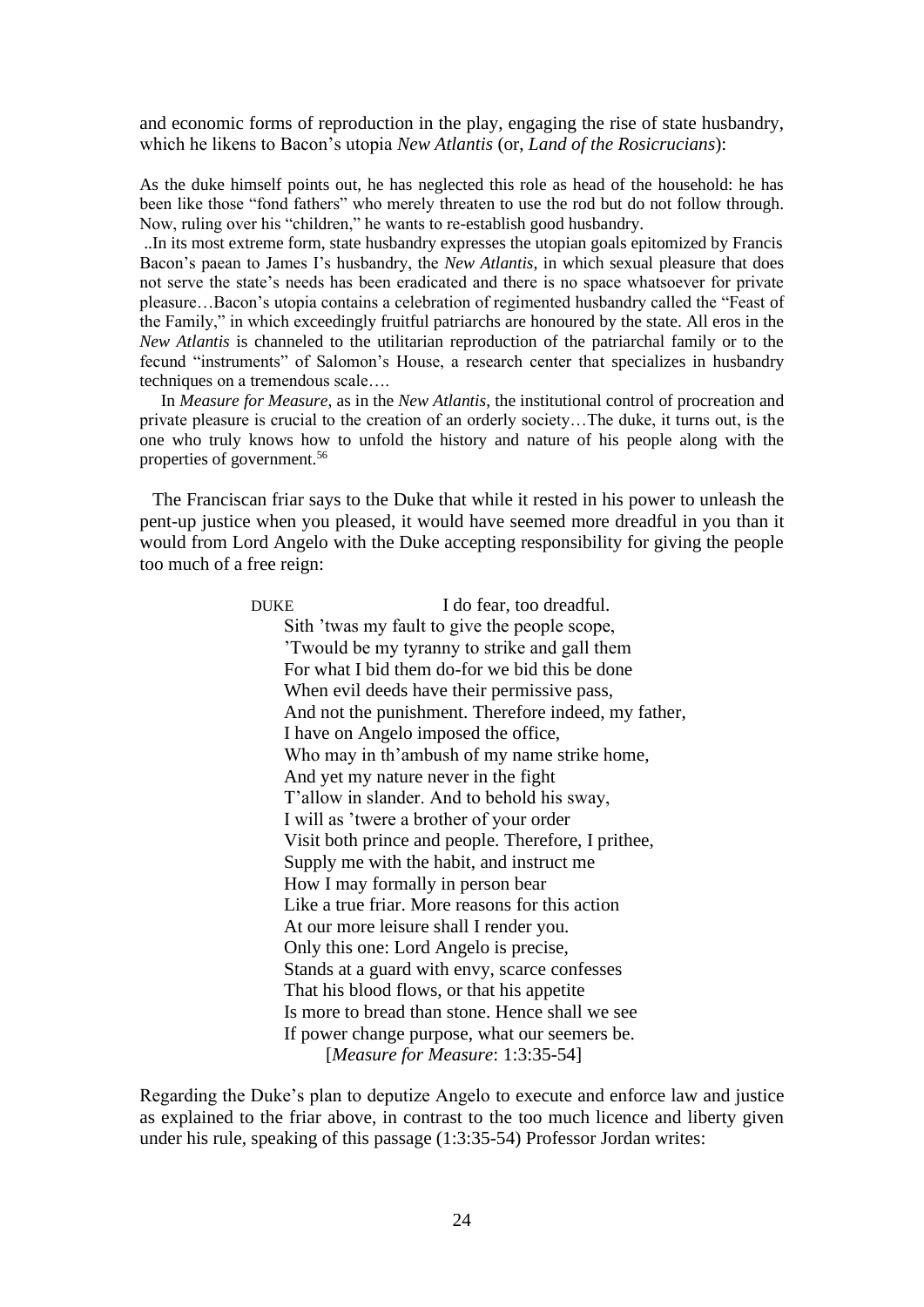The figure of executive dissimulation had a wide representation on stage but also in works on government. In itself it posed a formidable problem. To dissimulate is necessarily to withdraw oneself from the societies in which one has expected roles to perform, and *Measure for Measure* suggests that the converse is also true: simply by being absent, the Duke dissimulates: he is not where he should be, in effect he is not.<sup>57</sup>

 Like the Duke in *Measure for Measure* his creator Bacon was adept at secrecy, and where necessary, dissimulation, which he had first learned at the feet of his father Sir Nicholas Bacon, statesman and the holder of the highest legal office in the realm, and that of his mother, Lady Anne Bacon, a clandestine financial backer and supporter of Puritan clergymen, and like her husband, a keeper of high royal and state secrets. His own writings are shot through with the need for secrecy in state and government, and like his father a great Elizabethan statesman, he too was a leading Jacobean statesman and holder of the highest legal offices in the kingdom. Francis founded secret orders (Rosicrucian/Freemasonic Brotherhood) and adopted many pseudonyms and disguises and no person more than him understood the need for secrecy and dissimulation when the matter required, as expressed in his master class *Of Simulation and Dissimulation*:

These properties, of arts or policy and dissimulation or closeness, are indeed habits and faculties several, and to be distinguished. For if a man have that penetration of judgement as he can discern what things are to be laid open, and what to be secreted, and what to be shewed at half lights, and to whom and when, (which indeed are arts of state and arts of life, as Tacitus well calleth them,) to him a habit of dissimulation is a hindrance and a poorness. But if man cannot obtain to that judgement, then it is left to him generally to be close, and a dissembler.

 …There be three degrees of this hiding and veiling of a man's self. The first, Closeness, Reservation, and Secrecy; when a man leaveth himself without observation, or without hold to be taken, what he is. The second, Dissimulation, in the negative; when a man lets fall signs and arguments, that he is not that he is. And the third, Simulation, in the affirmative; when a man industriously and expressly feigns and pretends to be that he is not.

 For the first of these, Secrecy; it is indeed the virtue of a confessor. And assuredly the secret man heareth many confessions…In few words, mysteries are due to secrecy….Therefore set it down, *that an habit of secrecy is both politic and moral*…

For the second, which is Dissimulation; it followeth many times upon secrecy by a necessity; so that he that will be secret must be a dissembler in some degree...

 But for the third degree, which is Simulation and false profession; that I hold more culpable, and less politic; except it be in great and rare matters.<sup>58</sup>

 The theme of the law and its execution carries over into the second Act when Lord Angelo remarks that we must not let the law become like a scarecrow which when not enforced instead of scaring off criminals and predators, unafraid they perch upon it:

#### ANGELO

 We must not make a scarecrow of the law, Setting it up to fear the birds of prey, And let it keep one shape till custom make it There perch, and not their terror. [*Measure for Measure*: 2:1:1-4]

The striking use of the phrase and imagery invested in 'a scarecrow of the law' was again drawn upon by Bacon in a speech given in the House of Commons in defence of the king's right to impose impositions upon merchandises: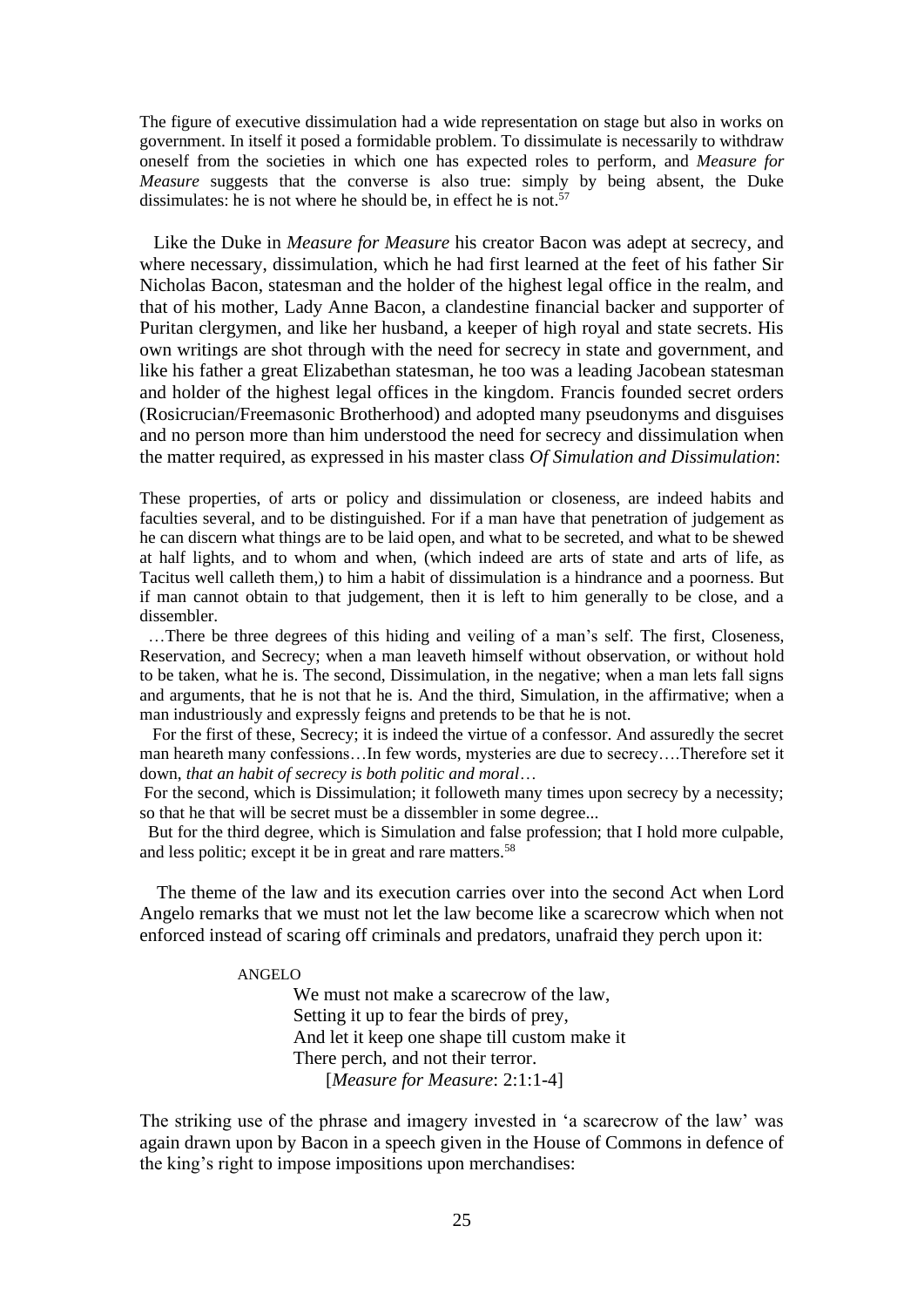As *posteriores leges priores abrogani* [subsequent laws repeal preceding ones], so new judgements avoid the former. The records reverent things but like scarecrows.<sup>59</sup>

In Baconian manner his wise counsellor Escalus agrees but suggests they take a more moderate line while pleading on behalf of Claudio whom he would save. Escalus asks Angelo whether at some time in his own life he had erred in a similar way for which he now censures Claudio 'and pulled the law upon you' (2:1:16) but precise Angelo is adamant, declaring that it is one thing to be tempted, but another to thing to succumb. He adds he does not possess such faults and if he was ever to commit the same crime as Claudio he would expect the same punishment and a model for his own death. He orders the Provost to see to it that Claudio 'Be execute by nine tomorrow morning' (9 is 3 times 3: 33 Bacon in simple cipher followed by the two lines beginning with the letters F B the initials of Francis Bacon):

> Bring him his confessor, let him be prepared, For that's the utmost of his pilgrimage. [*Measure for Measure*: 2:1:35-6]<sup>60</sup>

 With the business of the judges and justice concluded, with the order to execute Claudio, the scene moves to what Edward Castle describes as a court on the circuit in an English Assize town (a subject on which as we have seen Sir Nicholas Bacon and Bacon himself had occasion to discuss in private and parliamentary speeches, papers and letters) and into the Assize court comes the constable Elbow.<sup>61</sup> With the change of scenery comes a change of tone which takes on a comic quality with a vastly different cast of characters. The constable Elbow brings Pompey and Froth before Angelo and Escalus 'two notorious benefactors', and charges them with running a brothel on behalf of Mistress Overdone, and abusing his wife. The incompetent figure of the simple constable dominates the whole scene with his malapropisms and confused habits of speech which continually gives rise to misunderstandings to the frustration of all those around him. After eventually losing patience with trying to understand Elbow's reasons and explanations Angelo leaves Escalus to deal with it 'Hoping you'll find good reason to whip them all'(2:1:132).

 In his role akin to an English Judge of the Assizes Escalus dismisses the charges against Froth and then turns his attention to Pompey. With his razor-sharp wit he says to Escalus if you behead and hang everyone who has sex eventually there will be no more heads left to chop off. Escalus thanked him for his enlightening prophecy before warning him that if he appeared before him again he would have him whipped. With the prisoners discharged and freed Escalus asks Elbow how long had he served as a constable. He had, he tells him, been a constable for seven and a half years. Like in the real Elizabethan world Escalus knows that Elbow is ill-equipped for what is an important position in upholding the law in villages and towns around the kingdom. He instructs Elbow to bring him the names of other men in the ward capable of serving as constables 'Faith, sir, few of any wit in such matters. As they are chosen, they are glad to choose me for them. I do it for some piece of money, and go through with all' (2:1:257-9), which ran to the heart of the problem. The whole system and selection of constables (a position nobody wanted and bribed others to take their place) was in need of drastic overhaul and reform for the apprehension of offenders (such as Froth and Pompey in the play) if the government and judiciary wanted to effectively deliver law and justice through the Courts of Assizes throughout the country. No doubt more than familiar with the woefully inadequate and corrupt system Escalus directs Elbow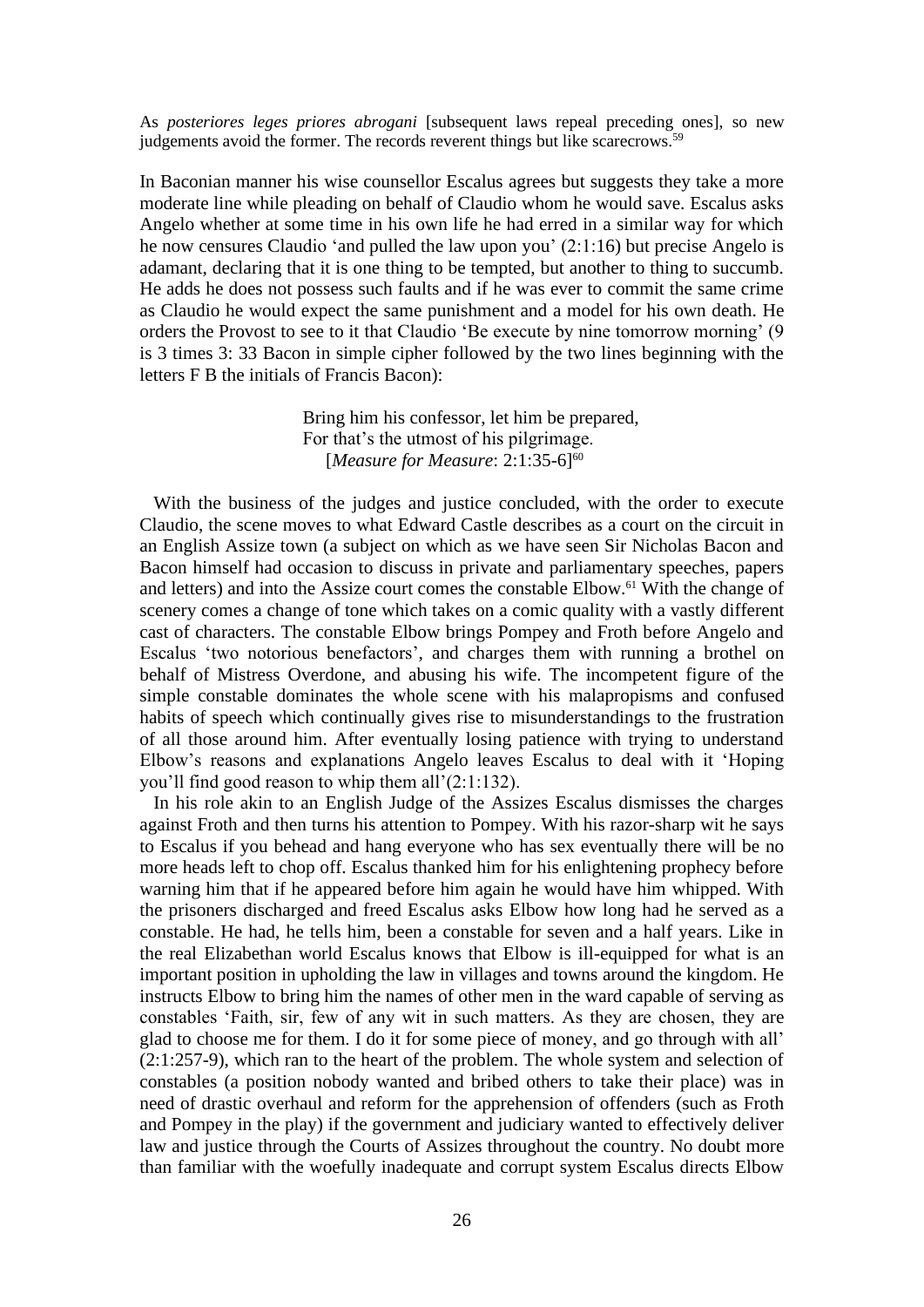to bring the names of six or seven of the most capable in the parish from whom he presumably proposes to select another constable, one willing and able, to uphold and enforce the law.

 In the Shakespeare plays Bacon furnishes us with several portraits of constables and seven pages is assigned to the subject in the standard *Shakespeare*'*s Legal Language A Dictionary* (2000) by Sokol and Sokol. In their discussion of the history pertaining to the office of constable and its appearance in various forms in the Shakespeare plays they point out that the disgraced Duke of Buckingham in *Henry VIII* was once Lord High Constable of England (in history the last to hold the office) and *Henry V* has its own Lord High Constable of France. However, 'The rest of Shakespeare's constables are of a lowly sort', by way of emphasis quoting the line from *All*'*s Well That Ends Well* 'From beyond your duke to beneath your constable' (2:2:29) and on account that 'law enforcement by constables is often derided or defied', citations from *The Merry Wives of Windsor*, *Romeo and Juliet*, *Love*'*s Labour*'*s Lost* and *The Tempest*. Of more interest they say are the characterisations and witless methods of constables in M*uch Ado About Nothing* and *Measure for Measure*. <sup>62</sup> When referring and discussing the characters and frequent references to constables in the plays virtually all Shakespeare editors and commentators make no mention that Bacon wrote a paper on the subject. However to their credit Sokol & Sokol, if only in passing, observe that 'Shakespeare and some contemporaries (e.g. Francis Bacon in his 'Office of the Constable', Bacon, 1872, vol 7, p.751) portray the Elizabethan constable as uneducated, possibly illiterate and generally of low social status.'<sup>63</sup>

 The brief treatise *Touching the Office of Constable A*. *D*. *1608* was written in answer to questions put by Sir Alexander Hay, Secretary of State of Scotland, to assist in the process of assimilating the administrations of England and Scotland. It is presented in a format of ten questions and detailed answers: '*What is the original of constables*?', '*Concerning the election of constables*?', '*How long is their office*?', '*Of what rank or order of men are they*?', '*What allowance have the constables*?', '*What if they refuse to do their office*?', '*What is their authority or power*?', '*What is their oath*?', '*What difference is there betwixt the high-constables and petty-constables*? and '*Whether a constable may appoint a deputy*?'.<sup>64</sup> To the fourth question 'Of what rank or order of men are they?' Bacon gives an answer consistent with that of Escalus in *Measure for Measure* 'They be men, as it is now used, of inferior, yea of base condition, which is a mere abuse or degenerating from the first institution; for the petty-constables in towns ought to be of the better sort of resiants in the same: save that they be not aged or sickly, but of able bodies in respect of keeping watch and toil of their place; nor must they be in any man's livery.'<sup>65</sup> Meaning able constables must be free and independent of the nobility and local magnates and ultimately answerable to central government via the Judges and Justices of the Assize Courts previously headed by his father Lord Keeper Sir Nicholas Bacon, and afterwards by himself, as both Lord Keeper and Lord Chancellor of England.

 While the Provost waits on Angelo to speak with him concerning the harsh sentence passed on Claudio he reflects that all sects and ages have indulged in fornication, yet in a complete abuse of power and of the law, Claudio is condemned to death for it. He appeals to Angelo to reconsider, but Angelo is unmoved, and tells him to do his office or give up his place. Accompanied by Lucio the virtuous sister of the condemned man Isabella arrives who the Provost informs Angelo is 'to be shortly of the sisterhood, if not already' (2:2:21), namely the female Franciscan Order of St Clare, to plead with him for mercy: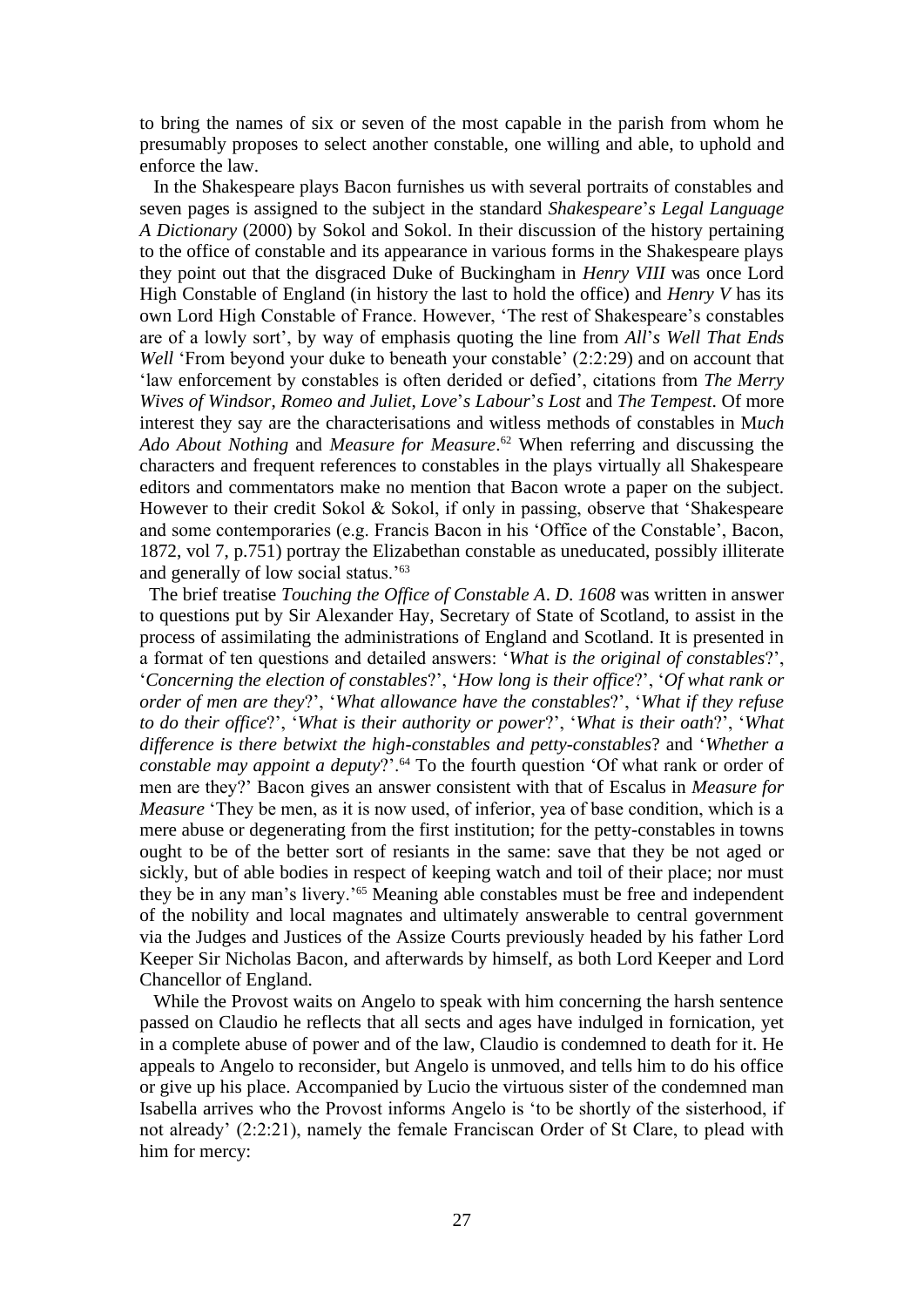ISABELLA I am a woeful suitor to your honour. Please but your honour hear me. ANGELO Well, what's your suit? ISABELLA There is a vice that most I do abhor. And most desire should meet the blow of justice, For which I would not plead, but that I must; For which I must not plead, but that I am At war 'twixt will and will not. ANGELO Well, the matter? ISABELLA I have a brother is condemned to die. I do beseech you, let it be his fault, And not my brother.

In his *Proclamation Touching the Marches* Bacon writes:

…such is our inclination to clemency and moderation as we are willing rather to correct the fault than to deal with the persons whom it may concern.<sup>66</sup>

> PROVOST (*aside*) Heaven give thee moving graces! ANGELO Condemn the fault, and not the actor of it? Why, every fault's condemned ere it be done. Mine were the very cipher of a function, To fine the faults whose fine stands in record, And let go by the actor.

In the *Charge of Owen*, *Indicted for High Treason Bacon* writes:

…because the example is more than the man... 67

 ISABELLA O just but severe law! [*Measure for Measure*: 2:2:28-42]

In his *Propositions Touching the Compiling and Amendments of Laws* Bacon writes:

There are some penal laws fit to be retained, but their penalty too great; and it is ever a rule, that any over-great penalty (besides the acerbity of it) deads the execution of the law.<sup>68</sup>

And in *Novum Organum*:

...forced thereto by severe laws and overruling authority.<sup>69</sup>

ISABELLA

 Yes, I do think that you might pardon him, And neither heaven nor man grieve at the mercy. [*Measure for Measure*: 2:2:50-1]

In his essay *Of Judicature* Bacon writes: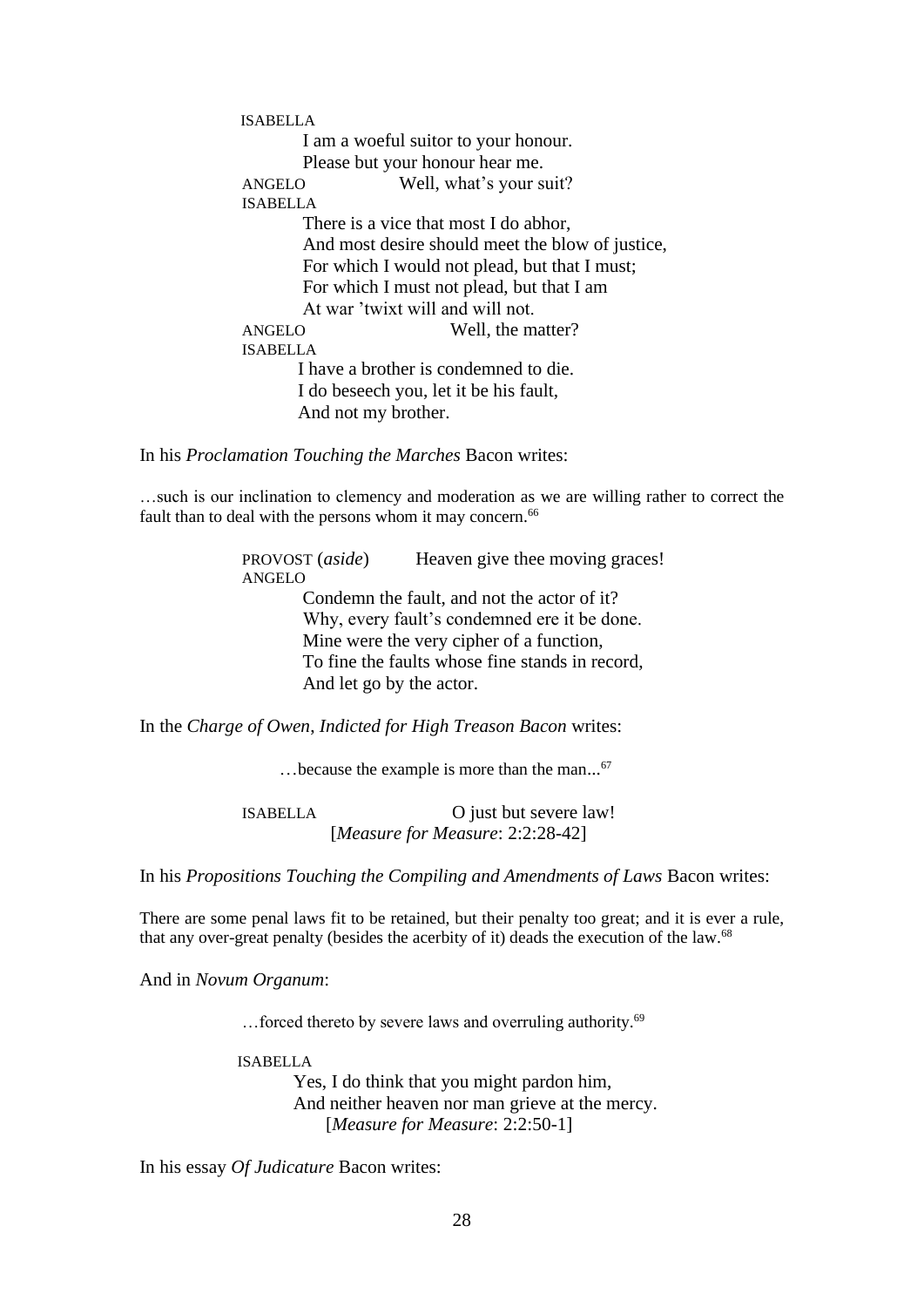In causes of life and death, judges ought (as far as the law permitteth) in justice to remember mercy; and to cast a severe eye upon the example, but a merciful eye upon the person.<sup>70</sup>

> Not the king's crown, nor the deputed sword, The marshal's truncheon, nor the judge's robe, Become them with one half so good a grace As mercy does. [*Measure for Measure*: 2:2:62-65]

 In his chapter 'The Judge: *Measure for Measure*' in *A Thousand Times More Fair What Shakespeare*'*s Plays Teach Us About Justice* the legal scholar and Professor of Constitutional Law Kenji Yoshino saw *Measure for Measure* as our poet's 'deepest meditation on the role of a judge',<sup>71</sup> and so it was. In his essay *Of Judicature* (judges collectively), his deep meditation on the role of a judge, like Isabella, who is having to deal with the judge Angelo, insisting upon a hard construction and strained inference of a long sleeping snaring penal law, Bacon insists that in matters of life and death the judge ought to cast a severe eye on the act and not the person ('Condemn the fault and not the actor of it'), and in justice remember mercy ('nor the judge's robe,/Become them with one half so good a grace/As mercy does'):

Judges must beware of hard constructions and strained inferences; for there is no worse torture than the torture of laws. Specially in case of laws penal, they ought to have care that that which was meant for terror be not turned into rigour; and that they bring not upon the people that shower whereof the scripture speaketh, '*Pluet super eos laqueos*'; for penal laws pressed are a *shower of snares* upon the people. Therefore let penal laws, if they have been sleepers of long, or if they be grown unfit for the present time, be by wise judges confined in the execution: *Judicis officium est*, *ut res*, *ita tempora rerum*, *&c*. [A Judge must regard to the time as well as to the matter.]<sup>72</sup>

Tucked away in his Notes to *Of Judicature* in *Francis Bacon*: *A Critical Edition of the Major Works* and edition of *The Essays or Counsels Civil and Moral* the recognised world authority on Bacon and Shakespeare, Professor Brian Vickers, with world class understatement and brevity says '(For this whole sequence cf. Shakespeare, *Measure for Measure*)/(For this whole sequence compare Shakespeare, *Measure for Measure*)'. <sup>73</sup> Regrettably the drowsy and sleepy world is not usually in the habit of reading Notes in the back of scholarly editions of Bacon's works, including apparently the numerous editors of *Measure for Measure*, as Professor Vickers, would be only all too aware.

We have seen above Bacon continually employing in his writings on law, justice and mercy the related verbs 'awake', 'awaked', 'sleeping' and slept' when speaking of old ensnaring statutes and acts, and similarly above, 'sleepers', in his essay *Of Judicature*, and the same thought and words are used by Angelo in response to Isabella's plea for mercy:

> The law hath not been dead, though it hath slept. Those many had not dared to do that evil If the first that did th'edict infringe Had answered for his deed. Now 'tis awake, Takes note of what is done, and, like a prophet, Looks in a glass that shows what future evils, Either raw, or by remissness new conceived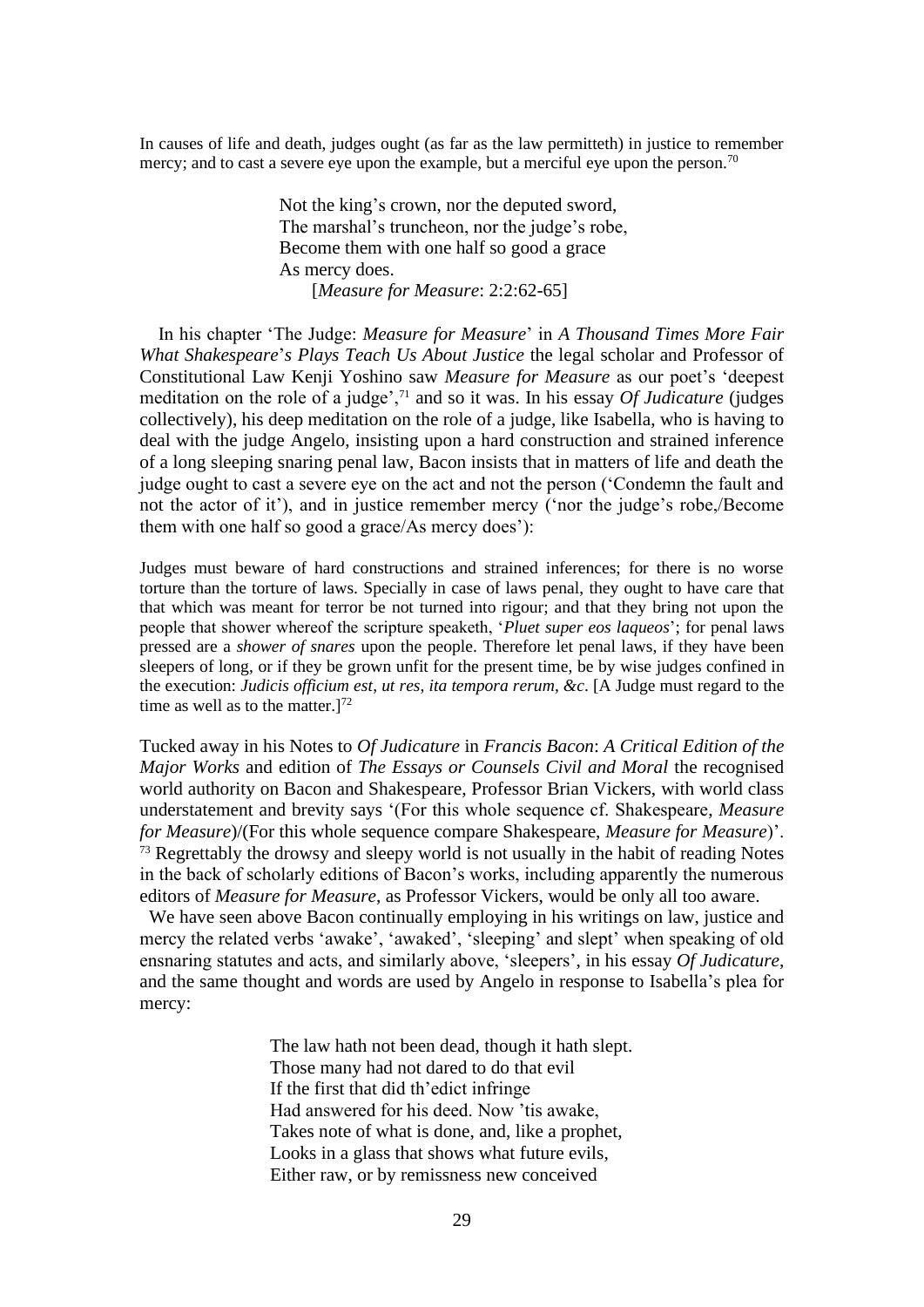And so in progress to be hatched and born, Are now to have no successive degrees, But ere they live, to end. [*Measure for Measure*: 2:2:92-101]

The same concept and contrast of sleeping and waking laws is referred to by Bacon in *De Augmentis Scientiarum*:

 ..in the meantime let the Praetorian Courts have power to decree against laws and statutes which are obsolete, and have not lately passed. For though it has been well said "that no one should be wiser than the laws," yet this must be understood of waking and not of sleeping laws. Not so however with more recent statutes, which are found to be injurious to public justice.<sup>74</sup>

 The Duke (Bacon) disguised as Friar Lodowick (Lewis: Rosicrucian-Freemasonic Brother) visits the prison to minister to the prisoners where on arrival he is met by the Provost. The Provost asks him 'What's your will, good friar?' to which the disguised Duke replies 'Bound by my charity and my blest order,/I come to visit the afflicted spirits/ Here in the prison' (2:3:2-5). The phrase 'blest order' is ambivalent and on the face of it would superficially seem to refer to his Franciscan Order but the friar is the Duke in disguise (Bacon), and the 'order' is also a disguise for the Rosicrucian Order, or Rosicrucian-Freemasonic Brotherhood, at whose head stood Bacon. The Provost introduces Friar Lodowick to Juliet whom he informs the disguised Duke is with child an act for which her lover is condemned to die. She tells him that her unlawful sex act was mutually consensual and confesses her repentance. The disguised Duke tells her that he is going to see Claudio, who he has heard, is to die tomorrow, to offer comfort.

 In the meantime in a soliloquy the hypocritical Angelo thinks on his empty words to heaven while consumed by his less than holy feelings for Isabella which have given rise in his heart to swelling evil. His place in government while on the one hand is a good thing, in the end becomes tedious, painful and restrictive, which now he wishes he could change for some kind of more agreeable private existence, without place and seeming form:

> When I would pray and think, I think and pray To several subjects: heaven hath my empty words, Whilst my invention, hearing not my tongue, Anchors on Isabel; God in my mouth, As if I did but only chew his name, And in my heart the strong and swelling evil Of my conception. The state whereon I studied Is like a good thing, being often read, Grown seared and tedious. Yea, my gravity, Wherein-let no man hear me-I take pride, Could I with boot change for an idle plume Which the air beats in vain. O place, O form, How often dost thou with thy case, thy habit, Wrench awe from fools, and tie the wiser souls To thy false seeming! Blood, thou art blood. Let's write 'good angel' on the devil's horn-'Tis now the devil's crest.

> > [*Measure for Measure*: 2:4:1-17]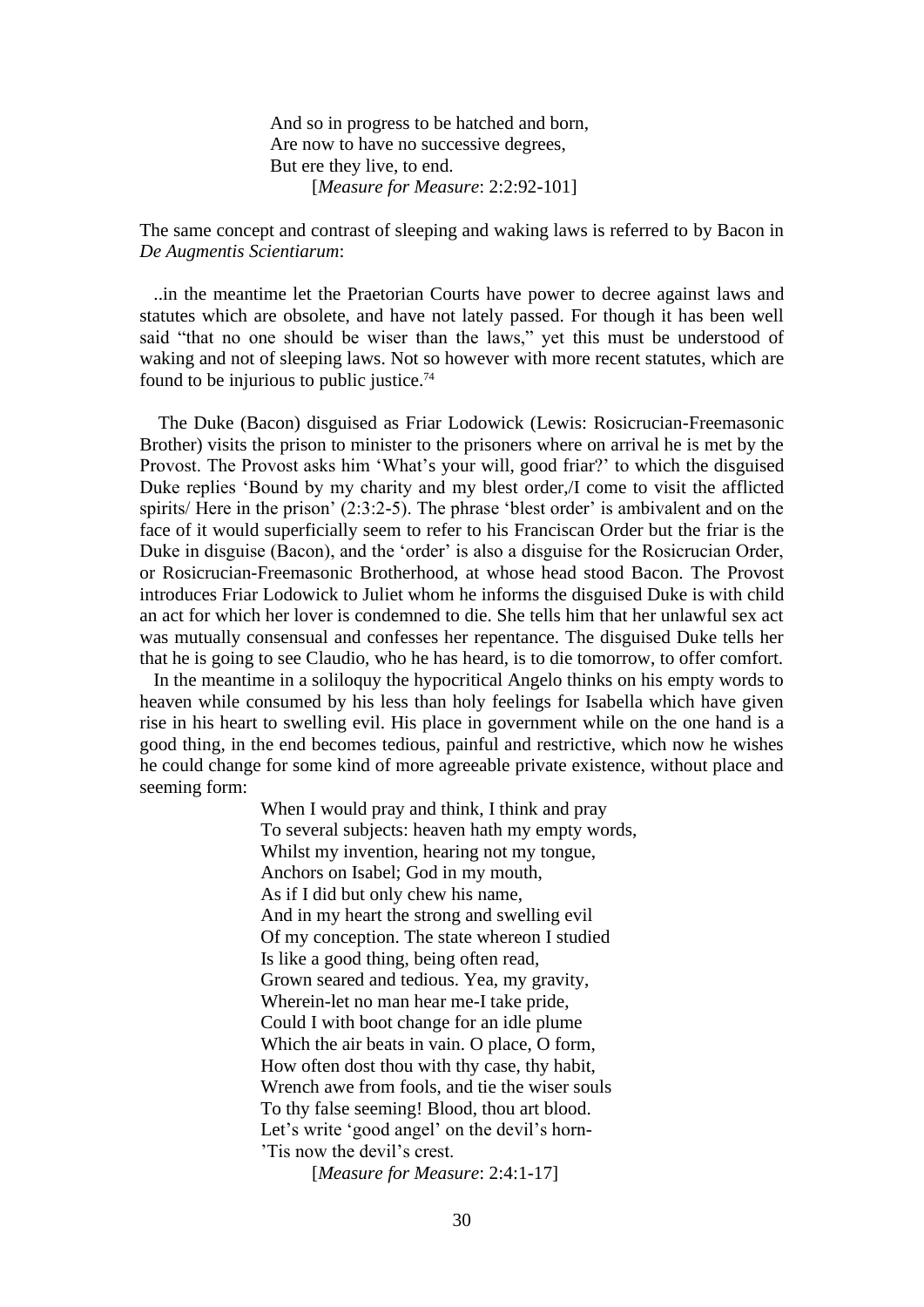In a textual note to the above passage for 'O place' which they elucidate as meaning 'high (judicial) office', or more generally high judicial and political office, the Arden editors of *Measure for Measure* direct their readers to 'See Francis Bacon's essay 'Of Great Place': In *place*, There is Licence to doe Good, and Evill, whereof the latter is a Curse; For in Evill, the best condition is, not to will; The Second, not to Can':<sup>75</sup> What follows is the passage in Bacon's essay *Of Great Place* referred to by the editors of *Measure for Measure* which serves as a commentary on the speech by Angelo given above:

Men in great place are thrice servants: servants of the sovereign or state; servants of fame; and servants of business. So as they have no freedom; neither in their persons, nor in their actions, nor in their times. It is a strange desire, to seek power and to lose liberty: or to seek power over others and to loose power over a man's self. The rising unto place is laborious; and by pains men come to greater pains; and it is sometimes base; and by indignities men come to dignities. The standing is slippery and the regress is either a downfall, or at least an eclipse, which is a melancholy thing….In place there is licence to do good and evil; whereof the latter is a curse: for in evil the best condition is not to will; the second not to can. But power to do good is the true and lawful end of aspiring. For good thoughts (though God accept them) yet towards men are little better than good dreams, except they be put in act; and that cannot be without power and place, as the vantage and commanding ground.<sup>76</sup>

 After dwelling upon place and seeming form Isabella arrives and renews her plea to Angelo to save the life of Claudio. Angelo tells Isabella that he will only show mercy to Claudio if she gives up herself to him. In the absence of the Duke, he was now 'the voice of the recorded law' and 'might not there be charity in sin/to save her brother's life (2:4:61-4), but Isabella at first appears to misunderstand him. To avoid anymore more misunderstanding he speaks more plainly. According to the law, your brother is to die, and there is no other way to save his life unless 'you his sister/Finding yourself desired of such a person/Whose credit with the judge, or own great place,/Could fetch your brother from the manacles/Of the all-binding law, and that there were/No earthly mean to save him, but that either/You must lay down the treasures of your body/To this supposed, or else let him suffer-What would you do?'(2:4:90-97). She declares that she would rather face death than give up her body to shame. Angelo tells her that he loves her, to which Isabella retorts, that Claudio did love Juliet and you demand he should die for it. She scorns him for hiding behind his so-called honour while behind it lurks his most pernicious purpose ('Seeming, seeming') and tells him that unless he signs a pardon for her brother 'I'll tell the world aloud/What man thou art'(2:4:153-4). He arrogantly replies that no one will believe her due to his unblemished reputation and 'my place i'th' state' (2:4:156) and if she does not yield to his sexual desire her brother Claudio 'must not only die the death' but his 'death' will be cruelly drawn out to 'linger'ring sufferance' by torture (2:4:165-7).He gives Isabella a day to change her mind. Alone she curses that powerful men and judges make or interpret the law to suit their own purposes and she decides to tell Claudio of Angelo's repugnant demand in the belief that his outraged honour will prepare his mind for death.

 The Duke still disguised as Friar Lodowick visits Claudio in prison and asks him if he hopes for a pardon from Lord Angelo. Claudio replies hope is all that he has left:

> DUKE So then you hope of pardon from Lord Angelo? CLAUDIO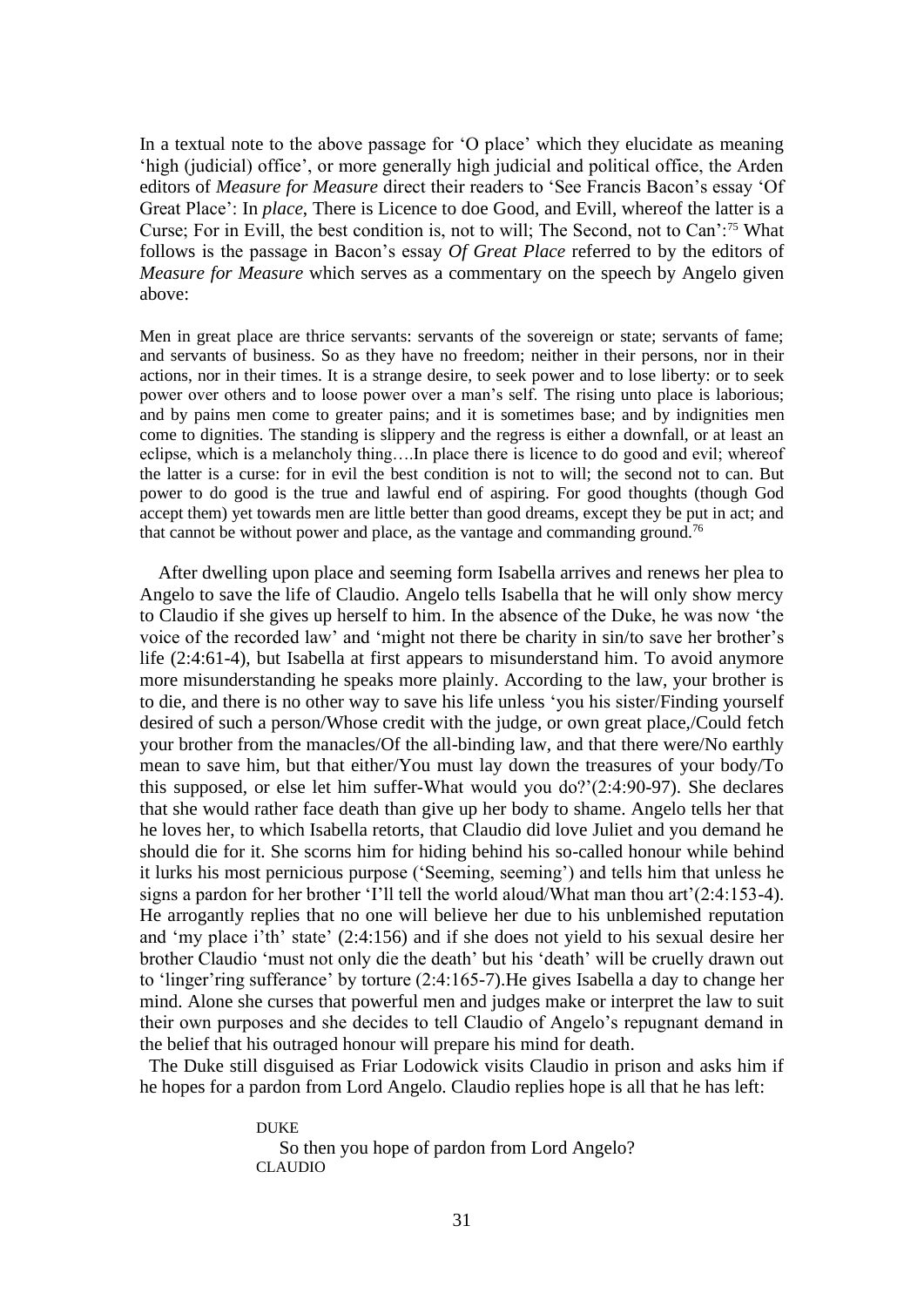The miserable have no other medicine But only hope. I've hope to live, and am prepared to die. [*Measure for Measure*: 3:1:4]

In his *Meditationes Sacrae* (*Sacred Meditations*) under the heading 'Of Earthly Hope' Bacon writes:

But in hope there seems no use. For what avails that anticipation of good? If the good turn out less than you hoped for, good though it be, yet because it is not *so* good, it seems to you more like a loss than a gain, by reason of the overhope…If the good be beyond the hope, then no doubt there is a sense of gain: true: yet had it not been better to gain the whole by hoping not at all, than the difference by hoping too little?...And therefore it was an idle fiction of the poets to make Hope the antidote of human diseases, because it mitigates the pain of them; whereas it is in fact an inflammation and exasperation of them rather, multiplying and making them break out afresh. So it is nevertheless, that most men give themselves up entirely to imaginations of hope and these wanderings of the mind, and thankless for the past, scarce attending to the present, ever young, hang merely upon the future.<sup>77</sup>

The Duke counsels and prepares Claudio to meet his death:

#### DUKE

 Be absolute for death. Either death or life Shall thereby be the sweeter. Reason thus with life. If I do lose thee, I do lose a thing That none but fools would keep. A breath thou art, Servile to all the skyey influences That dost this habitation where thou keep'st Hourly afflict. Merely thou art death's fool, For him thou labour'st by thy flight to shun, And yet runn'st toward him still. Thou art not noble, For all th'accommodations that thou bear'st Are nursed by baseness. Thou'rt by no means more valiant, For thou dost fear the soft and tender fork Of a poor worm. Thy best of rest is sleep, And that thou oft provok'st, yet grossly fear'st Thy death, which is no more. Thou art not thyself, For thou exist'st on many a thousand grains That issue out of dust. Happy thou art not, For what thou hast not, still thou striv'st to get, And what thou hast, forget'st.

CLAUDIO I humbly thank you. To sue to live, I find I seek to die, And seeking death, find life. Let it come on. [*Measure for Measure*: 3:1:5-23, 42-3]

Isabella arrives and asks to speak to Claudio and the Duke urges the Provost to 'Bring me to hear them where I may be concealed' and the two of them conceal themselves to overhear the conversation between Isabella and Claudio (3:1:51). Isabella tells him that he must die and Claudio asks if there is no remedy. Yes she replies 'There is a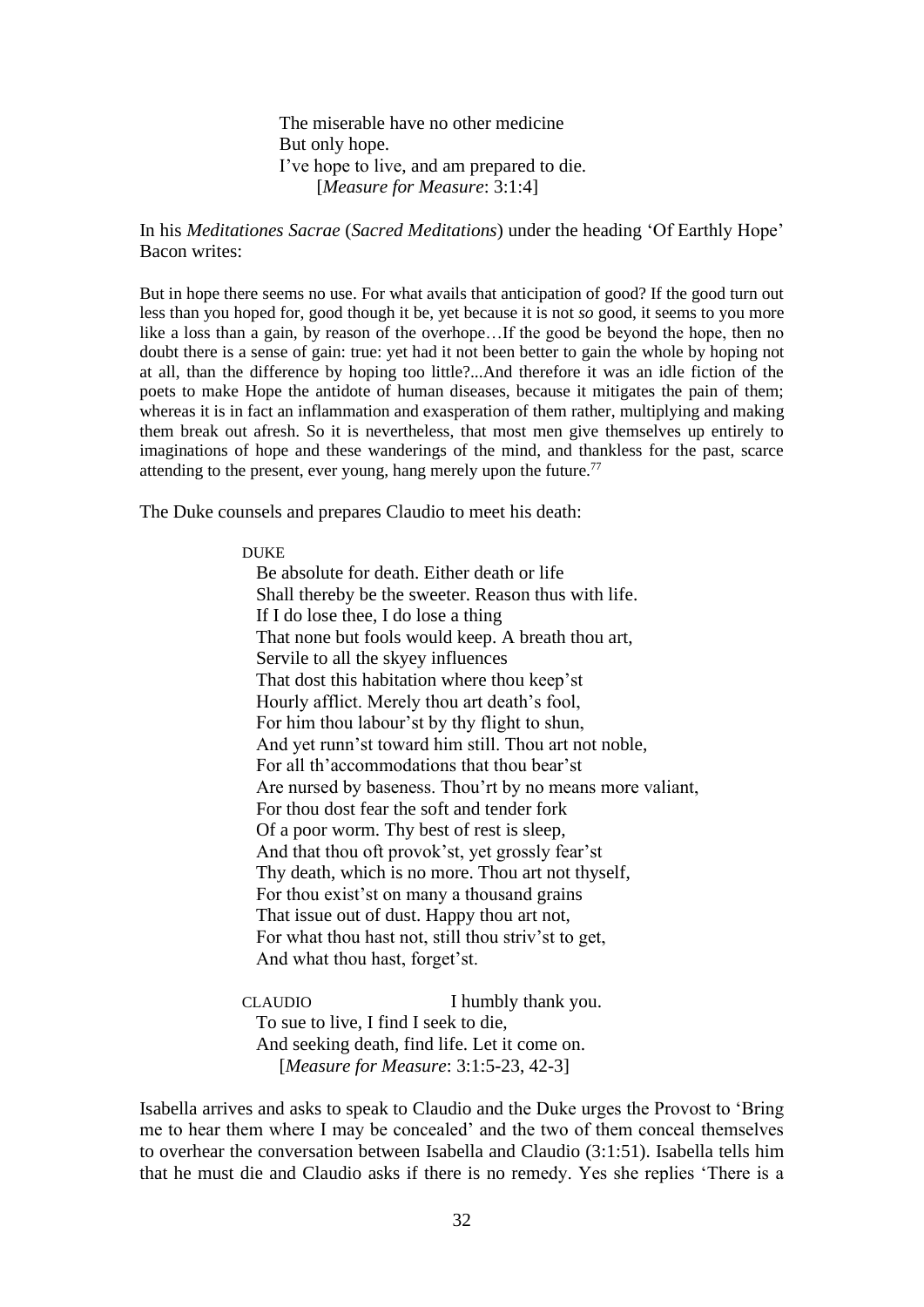devilish mercy in the judge,/If you'll implore it, that will free your life,/But fetter you till death' (3:1:63-5). He assures her that he is not afraid of death and she explains to him that Angelo will grant his freedom in exchange for her virginity. Although at first Claudio says 'Thou shall not do't', (3:1:102), he is then overcome by the fear of his impending death and pleads with her to save him 'Death is a fearful thing' (3:1:116):

CLAUDIO

 Ay, but to die, and go we know not where; To lie in cold obstruction, and to rot; This sensible warm motion to become A kneaded clod, and the dilated spirit To bathe in fiery floods, or to reside In thrilling region of thick-ribbed ice; To be imprisoned in the viewless winds, And blown with restless violence round about The pendent world; or to be worse than worst Of those that lawless and incertain thought Imagine howling-'tis too horrible! The weariest and most loathed worldly life That age, ache, penury, and imprisonment Can lay on nature is a paradise To what we fear of death. [*Measure for Measure*: 3:1:118-32]

 The 'death philosophy' articulated above by Bacon finds similar expression in his prose essay *Of Death*, which when writing it, must have reminded him of the death passages in *Measure for Measure*, the theme that haunts the whole of the play:

Men fear Death, as children fear to go in the dark; and as that natural fear in children is increased with tales, so is the other. Certainly, the contemplation of death, as the wages of sin and passage to another world, is holy and religious; but the fear of it, as a tribute due unto nature, is weak. Yet in religious meditations there is sometimes mixture of vanity and of superstition. You shall read in some of the friars' books of mortification, that a man should think with himself what the pain is if he have but his finger's end pressed or tortured, and thereby imagine what the pains of death are, when the whole body is corrupted and dissolved; when many times death passeth with less pain than the torture of a limb: for the most vital parts are not the quickest of sense. And by him that spake only as a philosopher and natural man, it was well said, *Pompa mortis magis terret*, *quam mors ipsa*: [it is the accompaniments of death that are frightful rather then death itself.]…It is worthy the observing, that there is no passion in the mind of man so weak, but it mates and masters the fear of death; and therefore death is no such terrible enemy when a man hath so many attendants about him that can win the combat of him.<sup>78</sup>

In addition to his essay *Of Death* Bacon wrote two full-length tracts on the subject of life and death. The first *De vijs Mortis*, *et de Senectute retardanda*, *atque instaurandis uiribus* or *An Inquiry concerning the Ways of Death the Postponing of Old Age*, *and the Restoring of the Vital Powers* that may have been originally destined for Part V of *Instauratio magna* (*Great Instauration*), Bacon's planned restoration and systematic division of all sciences of human knowledge.<sup>79</sup> The study of death and the bringing about the prolonging of life was one of the important aims of Bacon's philosophical programme. It was to these ends Bacon wrote and published *Historia Vitae & Mortis*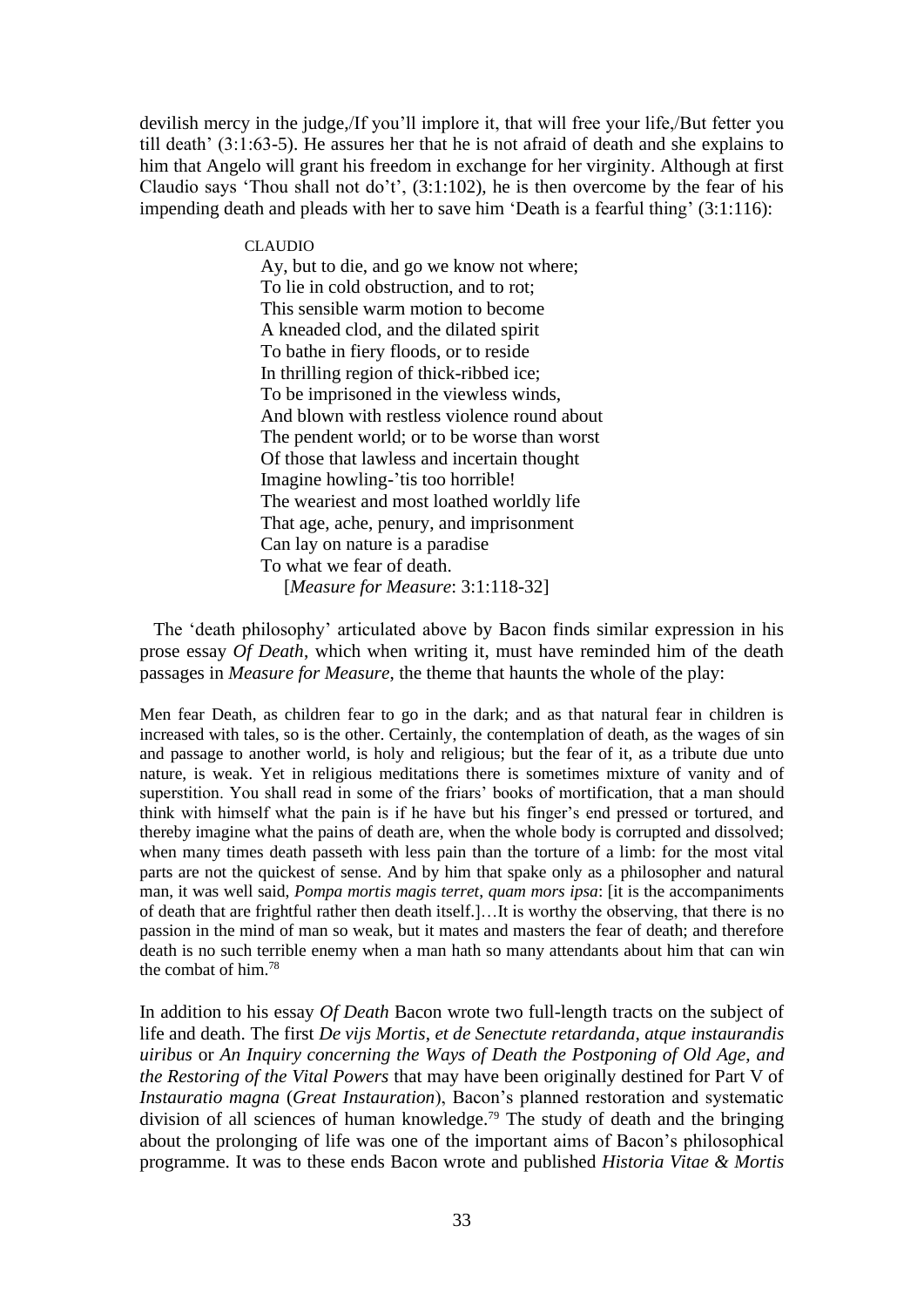(*The History of Life and Death*),<sup>80</sup> at the time the first printed version of *Measure for Measure* was being published in the Shakespeare First Folio in 1623.

 The condemned Claudio asks Isabella's to agree to Angelo's demands saying the sin to save his life would become a virtue for which she berates him for his cowardice in the face of death to 'Die perish!', she screams and 'I'll pray a thousand prayers for thy death' (3:1:147) but no word to save you 'Tis best that thou diest quickly' (3:1:153). The Duke intervenes and asks to speak privately with Isabella. In an aside the Duke speaks to Claudio telling him he overheard what passed between them. He pretends he is Angelo's confessor and tells Claudio that Angelo was only testing Isabella's virtue and that he should prepare himself for death.

 The Duke disguised as Friar Lodowick informs Isabella that he knows of Angelo's unlawful proposition and she says that she would rather let Claudio die than have an unlawfully born child with Angelo. She tells the disguised Duke, how much the good Duke is deceived in Angelo, and if he returns and I could speak with him 'I will open my lips in vain, or discover his government' (3:1:196). Yet as things stand he tells her it will be hard to prove Angelo's guilt as he only made trial of you 'Therefore fasten your ear on my advising. To the love I have in doing good, a remedy presents itself' (3:1:199-101), which would 'much please the absent Duke' (3:1:204-5). His three part plan would save Isabella's virtue, redeem her brother from the 'angry law', and help a 'poor wronged lady'. He tells Isabella about Mariana, who was betrothed to Angelo, but between 'the time of the contract and limit of the solemnity' (3:1:217) her brother Frederick died in a shipwreck, and with him her fortune and marriage dowry, as well as her husband to be 'this well-seeming Angelo' (3:1:224-5), who then abandoned her under the pretence of discovering she had been unfaithful.

 The Duke tells Isabella that despite all of this Mariana is still in love with Angelo and behind the pseudonym of Friar Lodowick sets out his secret plan. He instructs her under the cloak of plausible obedience to agree to Angelo's demands on the condition that their clandestine meeting takes place in 'shadow and silence', so that Mariana can surreptitiously take her place in his bed 'If you think well to carry this, as you may, the doubleness of the benefit defends the deceit from reproof'(3:1:258-60). A justified dissembling (one consistent with Bacon's *Of Simulation and Dissimulation*) to which Isabella agrees.

 The Duke, who is everywhere and invisible, concealed behind the cloth of his order and mask of Friar Lodowick, returns Escalus's greetings 'Bliss and goodness on you' with Escalus asking him where he was from 'Not of this country, though my chance is now/To use it for my time, I am a brother/Of gracious order' (3:1:475-7). The word 'order' has a double meaning: firstly referring to the Duke disguised as a friar of the Franciscan Order (named after St Francis-Christian name of Bacon), and secondly, as a brother of the Rosicrucian Brotherhood who in Bacon's *New Atlantis* (or *Land of the Rosicrucians*) although they knew all about the affairs of the outside world, remained unknown and invisible to others, and sought to build a just and perfect society. What follows is a simply remarkable and revealing cryptic speech delivered by Bacon, a Rosicrucian Brother, behind his dramatic creation, the Duke, himself disguised as the Franciscan Friar Lodowick:

> ESCALUS What news abroad i'th' world? DUKE None, but that there is so great a fever on goodness that the dissolution of it must cure it. Novelty is only in request, and it is as dangerous to be aged in any kind of course as it is to be virtuous to be inconstant in any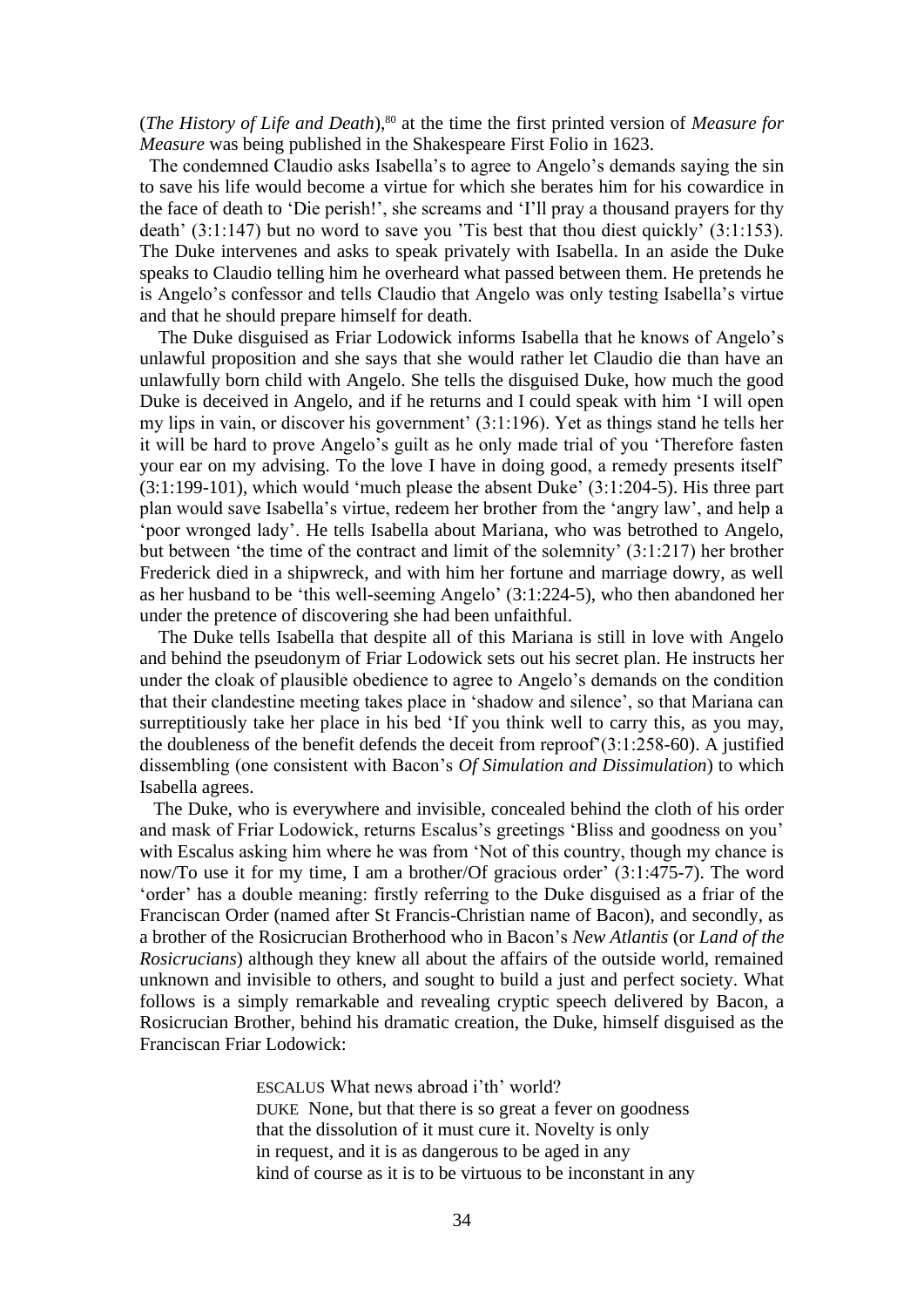undertaking. There is scarce truth enough alive to make societies secure, but security enough to make fellowship accursed. Much upon this riddle runs the wisdom of the world. This news is old enough, yet it is every day's news. I pray you, sir, of what disposition was the Duke? ESCALUS One that, above all other strifes, contended especially to know himself. [*Measure for Measure*: 3:1:479-89]

The remarkable speech, pregnant with layers of secrecy and hidden meanings 'with its deliberate, incisive, cryptic sentences' has observes the great Shakespearean Professor Knight 'a profound quality and purpose which reaches the very heart of the play', and because of its critical importance he felt bound to provide an expanded paraphrase of it to illuminate its concealed meaning:

No news, but that goodness is suffering such a disease that a complete dissolution of it (goodness) is needed to cure it. That is, our whole system of conventional ethics should be destroyed and rebuilt. A change (novelty) never gets beyond request, that is, is never actually put in practice. And it is as dangerous to continue indefinitely a worn-out system or order of government, as it is praiseworthy to be constant in any individual undertaking. There is scarcely enough knowledge of human nature current in the world to make societies safe; but ignorant self-confidence (i.e. in matters of justice) enough to make human intercourse within society a miserable thing. This riddle holds the key to the wisdom of the world (probably, both the false wisdom of the unenlightened, and the true wisdom of great teachers. This news is old enough, and yet the need for its understanding sees daily proof.<sup>81</sup>

 At the time Bacon was revising *Measure for Measure* (1603-4) he was also writing and completing his revolutionary *The Two Books of the Proficience and Advancement of Learning*, *Divine and Human* (between 1603 and 1605 the year it was published) a survey of all existing knowledge with proposals for a new method of how it might be achieved to construct 'in the human understanding a true model of the world' for the future benefit of mankind:

We see there be many orders and foundations, which though they be divided under several sovereignties and territories, yet they take themselves to have a kind of contract, fraternity, and correspondence one with the other, insomuch as they have Provincials and Generals. And surely as nature createth brotherhood in families, and arts mechanical contract brotherhoods in communalties, and the anointment of God superinduceth a brotherhood in kings and bishops; so in like manner there cannot but be a fraternity in learning and illumination, relating to that paternity which is attributed to God, who is called the Father of illuminations or lights.<sup>82</sup>

This remarkable passage referring to a Brotherhood in learning and illumination hints at or alludes to his Rosicrucian Brotherhood, that had not yet announced itself to the world which was to come nine years later, in a collection of writings that included the tract *The Universal and General Reformation of the Whole Wide World* along with its first manifesto, the *Fama Fraternitatis*:

Seeing the only wise and merciful God in these latter days hath poured out so richly his mercy and goodness to mankind, whereby we do attain more and more to the perfect knowledge of his Son Jesus Christ and Nature, that justly we may boast of the happy time, wherein there is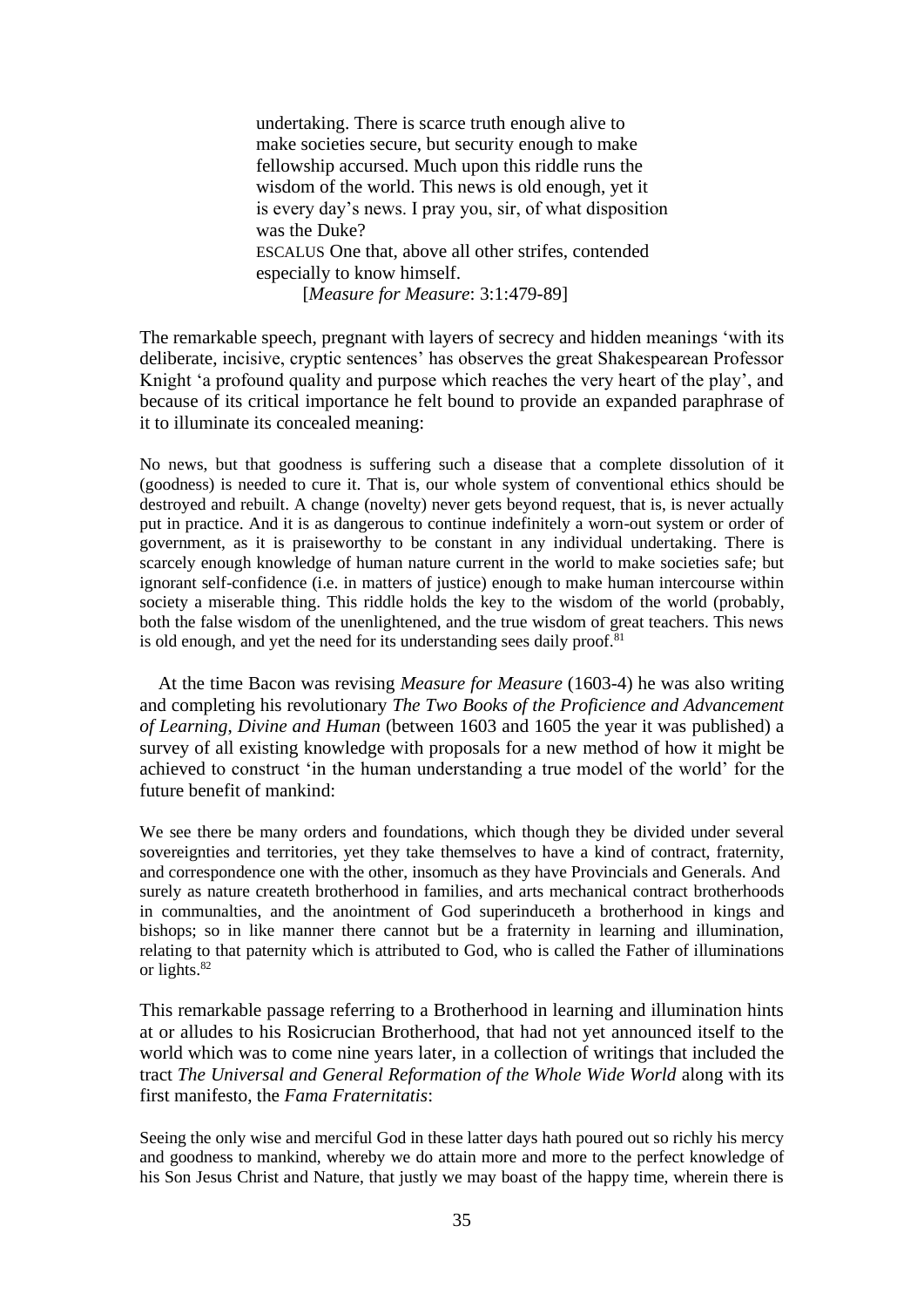not only discovered unto us the half part of the world, which was heretofore unknown and hidden, but he hath also made manifest unto us many wonderful and never heretofore seen, works and creatures of Nature, and moreover hath raised men, imbued with great wisdom, who might partly renew and reduce all arts (in this our age spotted and imperfect) to perfection; so that finally man might thereby understand his nobleness and worth, and why he is called Microcosmus, and how far his knowledge extendeth into Nature.<sup>83</sup>

 The Rosicrucian Duke disguised as the Franciscan Friar visits Mariana at her home and as Isabella arrives he asks Mariana to leave them for a while. Isabella tells the Duke that Angelo has given her two keys and they have agreed to meet in his garden at midnight. In a question which bears the dual quality of the literal and metaphorical the Duke asks Isabella 'But shall you on your knowledge find this way?'(4:1:36), but she assures him that Angelo to be on the safe side, had in a whispering voice shown her the way twice. The Duke calls Mariana and tells Isabella to explain the situation to her. All alone Bacon behind the Duke disguised as Franciscan friar Lodowick reflects upon power and greatness, and how millions of deluded eyes think they see and know you, with volumes of contemporary and historical accounts full of false reports of your thoughts and actions, none of whom see the truth, and the true you:

DUKE

 O place and greatness, millions of false eyes Are stuck upon thee; volumes of report Run with their false and most contrarious quest Upon thy doings; thousand escapes of wit Make thee the father of their idle dream. And rack thee in their fancies. [*Measure for Measure*: 4:1:58-63]

The Duke disguised as the Franciscan friar welcomes them back and Isabella tells the Duke, whom of course she does not recognise even though he is right before her eyes, that if he advises it, Mariana is willing to participate in their secret plot. He states that Angelo is Mariana's 'husband on a pre-contract' and the 'justice of your title to him' means it is not a sin to have sex with him (4:1:70-73), an interpretation of the law that runs contrary to the strict application of the law made by Angelo for the imprisonment of Claudio, implying a critical difference between Law and Justice.

 The Provost offers to parole Pompey if he will serve as assistant to the executioner Abhorson who is tasked with executing Claudio and Barnardine the next morning. The Provost shows Claudio the warrant for his execution ('for thy death') earmarked for eight tomorrow. The Duke, still in disguise arrives and asks if anyone has come with a pardon for Claudio, knowing that Mariana, in place of Isabella, had slept with Angelo. Instead of a pardon, a messenger arrives with a note from Angelo, with clear instructions that Claudio be executed by four o'clock and his head sent to Angelo by five. Aware that Angelo had not kept his word the Duke suggests Barnardine's head is substituted for Claudio's but Barnardine is too drunk to face his execution. The Duke, who prides himself on his special ability to read the minds of men, says to the Provost 'There is written in your brow, Provost, honesty and constancy. If I read it not truly, my ancient skill beguiles me' (4:2:155-7) and tells him, that Claudio is no more guilty under the law than Angelo, who has sentenced him.

 So that he can prove it the Duke tells the Provost he needs four days and asks him to undertake a dangerous mission. The Provost is unsure until the Duke still in the habit of a Franciscan friar shows him a letter in the hand of Duke with his seal upon it. The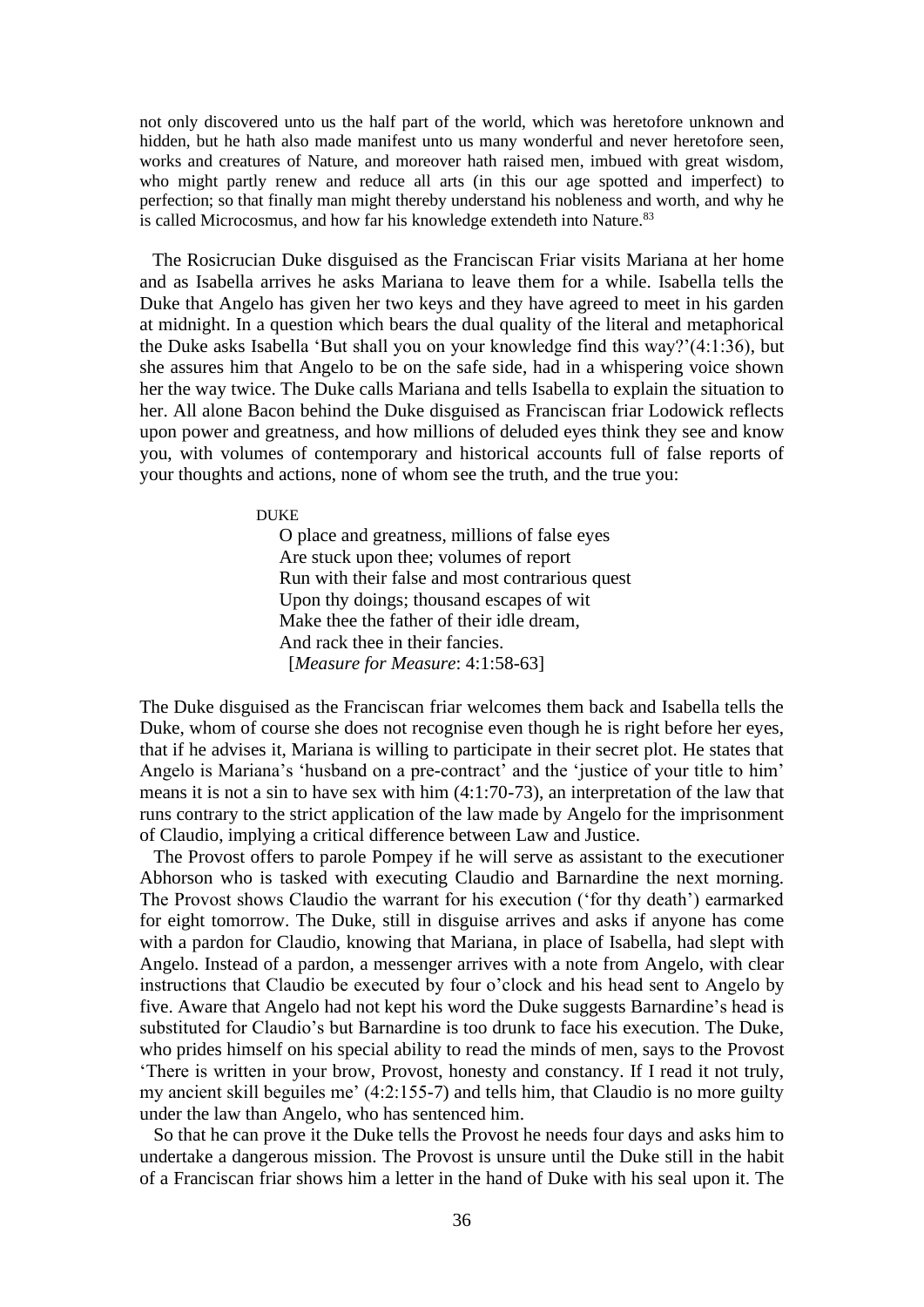letter reveals the Duke is to 'return' within two days, which is unknown to Angelo, who is himself about to receive an ambiguous letter 'perchance of the Duke's death, perchance entering into some monastery; but by chance nothing of what is writ.' (4:2:200-2). The Duke tellingly says to the Provost 'Put not yourself into amazement how these things be. All difficulties are but easy when they are known' (4:2:203-5). The words, writes Professor Wilson Knight, are meant to recall the 'mystic assurance' of Matthew.10:26:

....for there is nothing covered, that shall not be revealed; and hid, that shall not be known.<sup>84</sup>

 When the prisoner Barnardine is summoned to be executed he refuses because he has been drinking all night and is not fit for it. The Provost suggests they send the head of another prisoner, the notorious pirate Ragusine, who has died that morning of natural causes, and was of the same years and similar in appearance to Claudio. The Duke instructs the Provost to immediately send his severed head to Angelo. Alone the Duke reveals his intention to write to Angelo telling him that he plans to enter the city publicly and that from their meeting point at the consecrated fount he will proceed with Angelo 'By cold gradation and well-balanced form' (4:3:96). Isabella arrives and asks if Claudio's pardon has been sent. As part of his wider plan the Duke tells her that Claudio's head has already been cut off and sent to Angelo. The Duke, whom she thinks is the friar, tells Isabella that the Duke is due to return tomorrow and will meet with Escalus and Angelo at the city gates for them to surrender their power. He tells Isabella to give Friar Peter a letter, who will accompany her and Mariana, to accuse Angelo before the Duke. The significance of the following scene was deciphered by professors Barnaby and Schnell in their chapter '"A Comune Biholdyng Place" The Scene of Knowledge in *Measure for Measure*', as part of a full-length work analysing the relations between drama, literature, and politics with Bacon's new experimental philosophy and science:

Bacon would warn in *Novum Organum* that the government of a state needed to be wary of allowing "certain rumours" and the "gossip of the streets" to displace those official intelligences by which that government policed its boundaries (IV, 94). But as he argued in the *Essays* and elsewhere, this policing activity could be best carried out not by avoiding contact with *vulgi opiniones* altogether but by actively producing them in its own interests. Well-placed political disinformation could facilitate this production, for, as with religious belief, knowledge supplied by ruling authority for public consumption could help "erecteth," as Bacon put it, "an absolute Monarchy, in the Mindes of Men." The proactive construction of public knowledge in important matters could prevent less reliable sources form bringing in that "new *Primum Mobile*" that would ravish "all the Spheares of Government."

 At the gates of his own city, where he intends to "exhibit" the workings of authority "in the street" (IV.iv.10), the Duke in *Measure for Measure* produces a scene of knowledge that anticipates this Baconian "Habit of Secrecy" (*E*, 21) even as it deconstructs the humanist ideal of theatrical display. Part of what the Duke manages to construct in the end is recognition among his subjects of the necessity of his authority. And just as critically, this necessity is made to appear to originate in something other than the logic of human affairs. He accomplishes this task, in part, by evoking that aura of divinity that, as Bacon asserts in "Of Seditions and Troubles," must gird God's substitutes in "Reverence." Having shown that he knows how to strew rumors to achieve his ends, the Duke also demonstrates his capacity to satisfy the desire for certainty that his own equivocal actions have generated. The rumors, gossip, and opinions he himself has encouraged are thus transformed in the final scene into a knowledge productive of authority. Paradoxically, then, the city streets become the very site for policing those boundaries by which authority maintains its privileged distance from its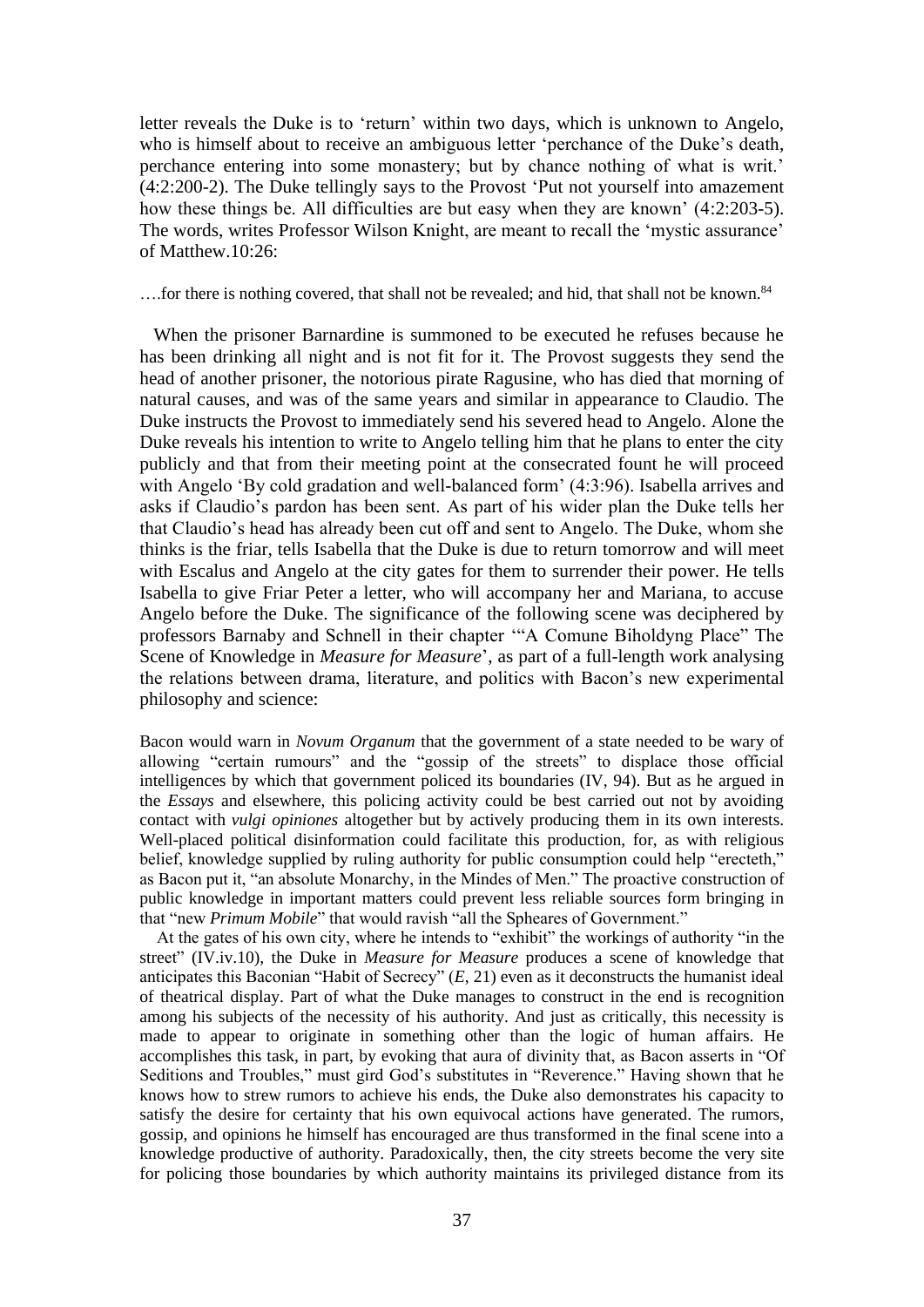subjects; or, in Baconian terms, the Duke's own *provincia* of knowledge establishes as one of its key administrative outposts just that public space that Bacon had warned needed to be subjected to proper governance by the ministers of a centralizing royal intelligence. $85$ 

 The Duke, in his own person, discusses his plans to enter Vienna with Friar Peter, telling him that the Provost 'knows our purpose and our plot' (4:5:2) and instructs him to hold to 'our special drift', although at times he might have to deviate here and there as the matter unfolds. Isabella reminds Mariana that the friar said she must 'veil full purpose', keeping the fuller part of the plan secret (4:6:4). To continue the pretence she has been advised the Duke may initially in public, side against her, but in the end, the concealed hidden truth will eventually be revealed to her full satisfaction. Friar Peter arrives to take them to meet the Duke who is entering the city to a ceremonial fanfare and the triumphant sound of trumpets.

 In the final act where all the deceptions and illusions are revealed and made known to the world of Vienna (a metaphor for the world itself), its creator, the Grand Master of Illusions, Bacon through his character the Duke, who knows what to make known and to whom and when, masterfully delays the revelation of certain knowledge and facts, the removal of all masks and pseudonyms, and the revealing of multiple identities.

The returning all seeing, all-knowing, Duke, is met by Angelo and Escalus at the city gates and he thanks them for their service giving no hint that all this time he has been carefully watching over them and their every move. With formal and polite exchanges completed Friar Peter leads Isabella forward before the Duke. She kneels before him and loudly asks the Duke for 'justice, justice, justice, justice!' (5:1:25). He tells her to deliver her complaint to Angelo, whom she says to the Duke, would be like asking her to look for redemption from the devil, and begs him 'Hear me, O hear me, hear!' (5:1: 32). In order to maintain his lies and deception Angelo steps forward in all innocence, and with mock surprise tells the Duke what she is speaking is bitter and very strange. His pretence and deception prompts Isabella (in the recognisable words of her creator Bacon) to respond with an essay on illusions, and the strangeness of truth, especially to the unknowing, and those easily deceived, by so-called authority figures:

#### ISABELLA

 Most strange, but yet most truly, will I speak. That Angelo's forsworn, is it not strange? That Angelo's a murderer, is't not strange? That Angelo is an adulteress thief, An hypocrite, a virgin-violator, Is it not strange, and strange? DUKE Nay, it is ten times strange! ISABELLA It is not truer he is Angelo Than this is all as true as it is strange Nay, it is ten times true, for truth is truth To th'end of reck'ning. [*Measure for Measure*: 5:1:37-46]

Unperturbed, she continues her protest, and says to the Duke 'neglect me not with that opinion/That I am touched with madness. Make not impossible/That which but seems unlike' (5:1:50-52). The Duke masterfully playing his part utters 'By mine honesty,/If she be mad, as I believe no other,/Her madness hath the oddest frame of sense' (5:1: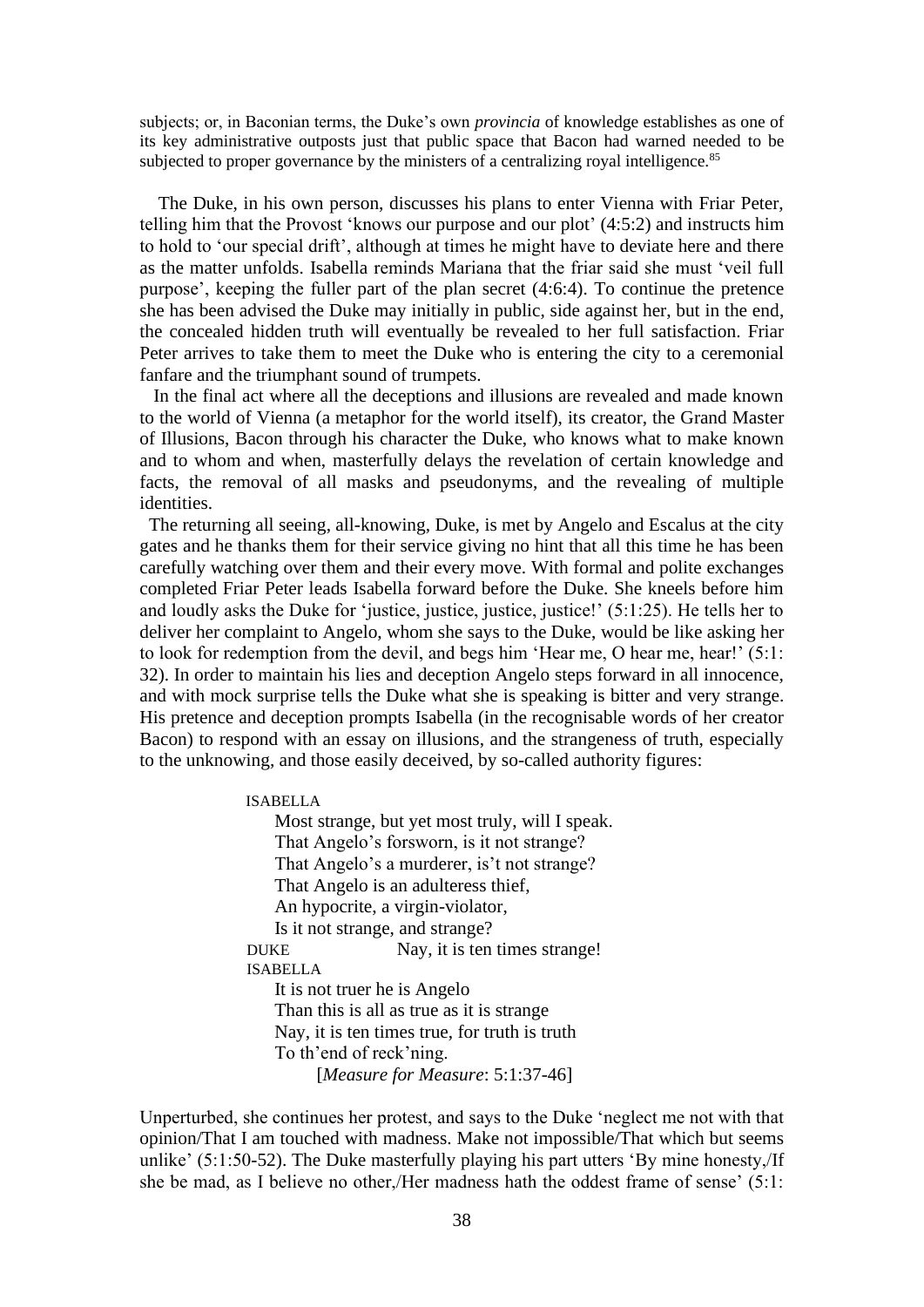60-1). She then urges the Duke to make the truth appear where it seems hid and look beyond false things that seem true:

> To make the truth appear where it seems hid, And hide the false seems true. [*Measure for Measure*: 5:1:66-7]

### In their jointly written article entitled '*Authorized Versions*: Measure for Measure *and the Politics of Biblical Translation*', professors Andrew Barnaby and Joan Wry, state:

Isabella shows a similar reverence towards the duke's quasi-mystical knowledge: "O gracious Duke,/…let your reason serve/To make the truth appear, where it seems hid,/And hide the false seems true" (5.1.63-67). As if echoing the Duke's words, Bacon would remark in the *Advancement of Learning* (1605) that "men must know, that in this theatre of man's life it is reserved *only for God and angels to be lookers on*".<sup>86</sup>

Save Bacon's God-like self, in the guise of his divine creation, the Duke in *Measure for Measure*:

#### DUKE

 My business in this state Made me a looker-on here in Vienna, Where I have seen corruption boil and bubble Till it o'errun the stew; laws for all faults, But faults so countenanced that the strong statutes Stand like the forfeits in a barber's shop, As much in mock as mark [*Measure for Measure*: 5:1:313-19]

 Continuing the narrative Isabella informs the Duke that she is the sister of Claudio condemned by Angelo for the act of fornication, and in probation for the Franciscan Order of St Clare, and that when she went to visit Angelo to plead for his life, he told her he would only agree to it on the condition she gave up her chaste body. In keeping with the agreed script Isabella tells the Duke that out of sisterly love for her brother she sacrificed her virginity to Angelo who broke his promise and issued a warrant for Claudio's execution. The Duke pretends he does not believe her and insists someone must have put Isabella up to it and orders her arrest for slandering Angelo. Before she departs the Duke says to Isabella this must be some kind of plot and demands to know who knew of her intentions. Someone I wish were here, she tells him, Friar Lodowick (the assumed identity of the Duke). To which the Duke stealthily says out loud 'Who knows that Lodowick' (5:1:126) and issues an order that his own pseudonymous mask be found! The conspiratorial charade is reinforced when Friar Peter steps forward and says Isabella had wrongly accused Angelo with the Duke replying 'We did believe no less. Know you that Friar Lodowick that she speaks of? (5:1:142) and he does 'I know him for a man divine and holy' (5:1:143). Friar Peter claims Friar Lodowick is sick with a fever and upon hearing of this complaint against Angelo asked him 'To speak, as from his mouth, what he doth know/Is true and false' (5:1:154-5).

 Friar Peter brings in Mariana and she enters veiled with her face hidden. The Duke asks her to show her face but she refuses until her husband bids her. The Duke asks if she is married, a maid, or a widow, but she cryptically denies all three 'My lord, I do confess I ne'er was married,/And I confess besides, I am no maid./I have known my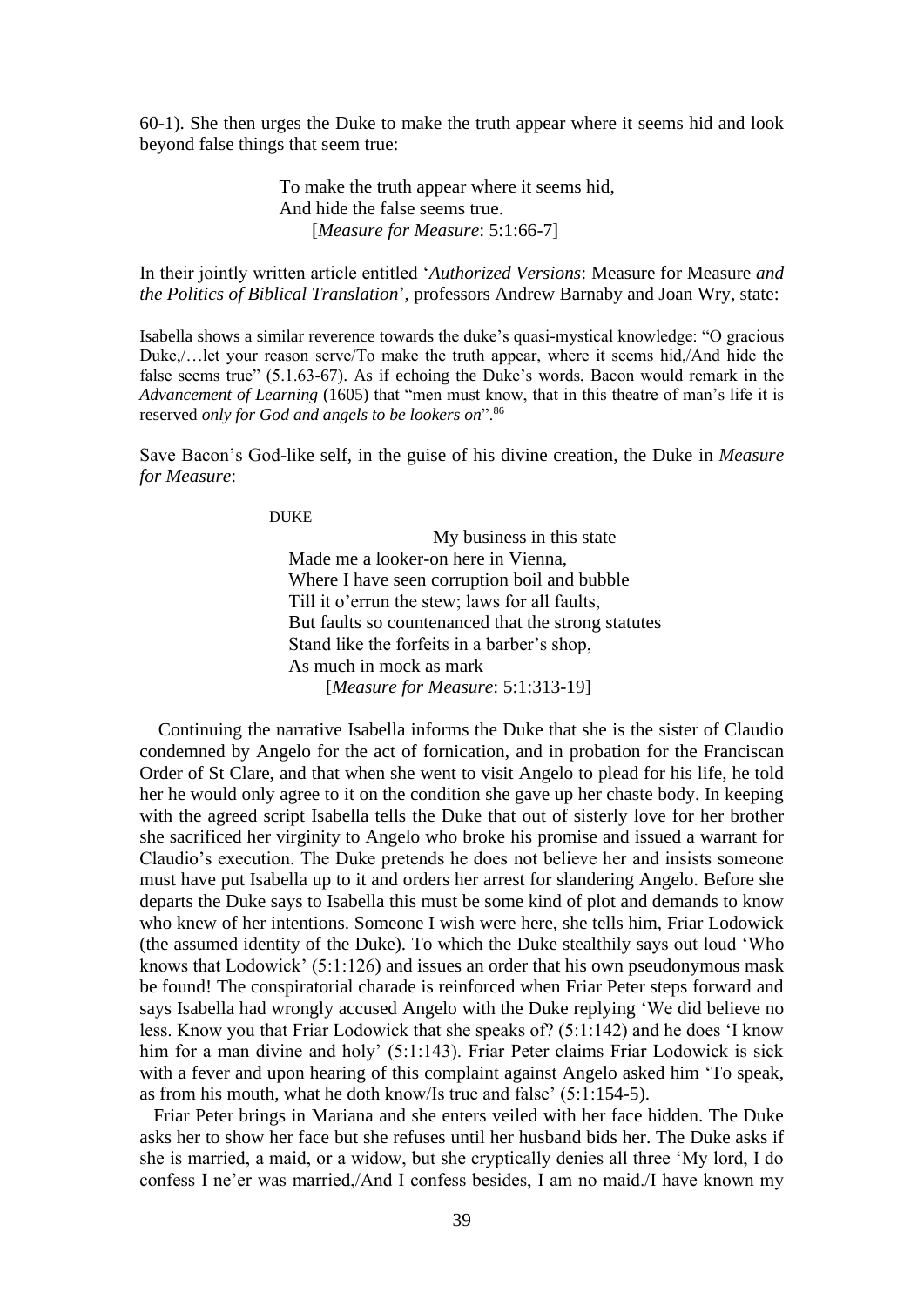husband, yet my husband/Knows not that ever he knew me' (5:1:183-6). The woman who accuses Angelo of fornication 'accuses my husband' who at that time was having sex with me' (5:1:191-5). With Angelo confused, the Duke mischievously interjects, you say your husband 'Why just, my lord, and that is Angelo,/Who thinks he knows that he ne'er knew my body,/But knows, he thinks, that he knows Isabel's' (5:1:198- 200). Still deceived and confused Angelo demands to see her face 'My husband bids me;/now I will unmask' (5:1:202). Mariana tells Angelo it was her and not Isabella he had sex with: I 'did supply thee at thy garden-house/In her imagined person' (5:1:208- 9). Angelo confesses he knows Mariana but in the last five years he has not as much as even spoken to her, seen her, nor heard from her, and claims Mariana and Isabella, are the mere instruments of some mysterious higher intelligence that has set them on. Angelo asks permission to 'find this practice out' and the Duke denounces his coconspirators Friar Peter and those 'pernicious women', and tells everyone concerned 'There is another friar that set them on./Let him be sent for' (5:1:246-7). The Duke orders Escalus to fetch Friar Lodowick, in other words, writes Professor Jordan, 'the Duke summons his pseudo-self as if to charge him and proceeds to leave the scene.<sup>87</sup>

 The Duke returns disguised as Friar Lodowick and Escalus asks him did he set these women on to slander Lord Angelo 'They have confessed you did'. The Duke as his 'pseudo-self' denies the charge 'Tis false' (5:1:286-8). He salutes Escalus 'Respect to your great place' and deceitfully asks him 'Where is the Duke? 'Tis he should hear me speak' (5:1:290-3), thus the disguised Duke, would like to speak to himself. Escalus tells the disguised Duke's 'pseudo-self' Friar Lodowick that the Duke has given him the authority to oversee the trial and he will hear his testimony. The Duke, in the persona of his 'pseudo-self', says to Isabella and Mariana, that the Duke is unjust in making them endure a trial before the person they have accused prompting Escalus to angrily threaten to have the disguised Duke ('thou unreverend and unhallowed friar') tortured on the rack, for taxing the Duke with injustice. The disguised Duke in turn responds 'Be not so hot. The Duke/Dare not stretch this finger of mine than he/Dare rack his own' (5:1:310-12), who like his creator Bacon in *Advancement of Learning*, he is a 'looker-on here in Vienna' (5:1:314). The enraged Escalus cries out 'Slander in th' state!/Away with him to prison (5:1: 320-1).

 Lucio falsely states the Duke's pseudo-self Friar Lodowick, slandered the Duke, but the disguised Duke protests that he loves the Duke 'I protest I love the Duke as I love myself' (5:1:338). Escalus again orders the disguised Duke, Friar Lodowick, be taken to prison, and as the Provost tries to seize him, in the ensuing struggle Lucio pulls the Duke's hood off, revealing his true identity. The Duke has Lucio arrested and takes Angelo's seat symbolising his return to power. Realising the Duke has known all along about his crime Angelo confesses 'O my dread lord,/I should be guiltier than my guiltiness/To think I can be undiscernible,/When I perceive your grace, like power divine,/Hath looked upon my passes' (5:1:364-7):

 in his inscrutable, godlike intelligence of Angelo's crimes, the Duke appears to manifest the same *character angelicus* that medieval and Renaissance political theology ascribed to the reigning monarch. This view of power is shared by the narrator of Bacon's *New Atlantis*, who remarks that it is a "condition and propriety of divine powers and beings…to be hidden and unseen to others, and yet to have others open and in light to them  $(III, 140)$ <sup>88</sup>

He asks the Duke to let his trial be his confession and that he be sentenced to death. The Duke orders the penitent Angelo to immediately marry Mariana. The Duke then apologizes to Isabella about the death of her brother 'you may marvel why I obscured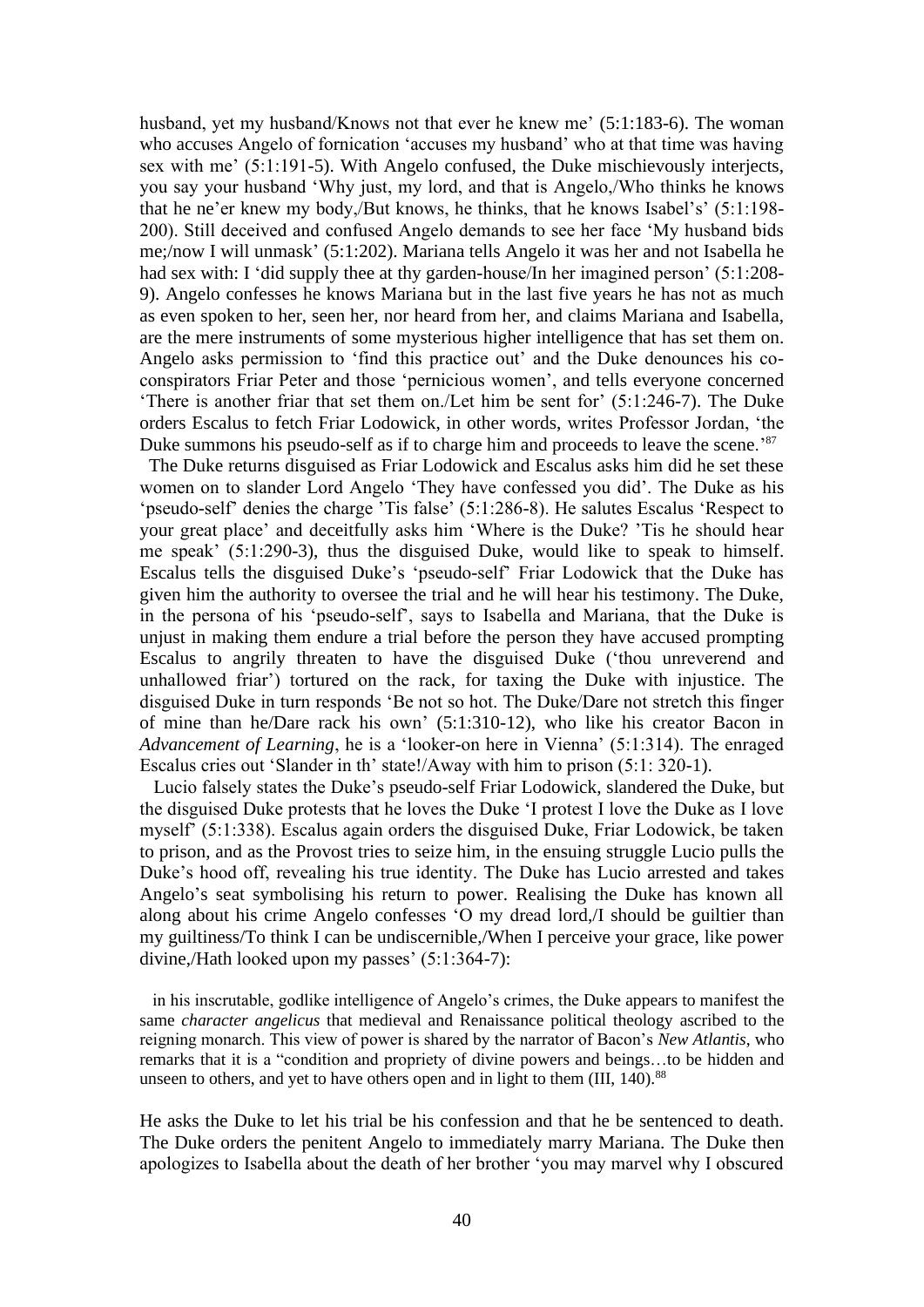myself' and did not use 'my hidden power' to save him, but he died sooner than he expected 'But peace be with him!/That life is better life, past fearing death,/Than that which lives to fear. Make it your comfort (5:1:393-5). After the wedding ceremony the newly married Angelo returns prompting the Duke to say to Isabella that she needs to pardon Angelo for Mariana's sake. But since he judged Claudio 'Being criminal in double violation/Of sacred chastity and of promise-breach' (5:1:401-2) and for the death of her brother 'the very mercy of the law cries out/...'An Angelo for Claudio, death for death'/...Like doth quit like, and measure still for measure' (5:1:404-8). Both Mariana and Isabella plead for his life but the Duke refuses to listen to their suit and instead turns to the Provost and asks why Claudio was beheaded at an unusual hour of the day. The Provost replies that it is what he was commanded to do. 'Had you a special warrant for the deed?'(5:1:456) asks the Duke, no he replies it was by private message for which the Duke dismisses him from his office. The Provost humbly apologizes and acknowledges that he thought it was wrong, and that he had kept Barnardine alive to testify to it.

 The prisoner Barnardine is brought in with Juliet and Claudio, whose face is hidden. For all his faults the Duke pardons Barnardine and advises him to take advantage of this mercy to improve his life in future. The Provost reveals that the hidden man is Claudio and he is also pardoned. The Duke proposes to Isabella and says if you will be mine Claudio is his 'brother' too. He also pardons Angelo 'yet here's one in place I cannot pardon' (5:1:498), meaning Lucio, who should be 'whipped first' and 'hanged after', before ordering him to marry the woman he had made pregnant. Recalling that Lucio had on several occasions repeatedly slandered him the Duke says 'thy slanders I forgive', as well as all his other crimes. Still ungrateful Lucio protests that marrying a whore, is worse than being pressed to death, and being whipped and hanged. In response to which the Duke tells him 'Slandering a prince deserves it' (5:1:523):

It is Lucio more than Angelo whose final predicament most forcefully reveals how in the new Vienna past transgressions may suddenly come back to haunt one. Condemned to be "whipt …and hang'd after"-all this to follow his enforced marriage to the prostitute who has borne his child (5.1.507-21)-Lucio finds his protest about the severity of the punishment met by the duke's simple assertion, "Slandering a prince deserves it" (5.1.524). Although we have no way of knowing if Lucio's alleged slanders are actually false, the mere accusation of royal impropriety suddenly becomes a capital offence because it undermines the public "Reverence …wherwith," as Bacon explains, "Princes are girt from God." [*Of Seditions and Troubles*]: 89

#### OF SEDITIONS AND TROUBLES

Shepherds of people had need know the calendars of tempests in state; which are commonly greatest when things grow to equality; as natural tempests are greatest about the *Equinoctia*. And as there are certain hollow blasts of wind and secret swelling of seas before a tempest, so are there in states:

> Ille etiam caecos instare tumultus Saepe monet, fraudesque et operta tumescere bella. [Of troubles imminent and treason dark Thence warning comes, and wars in secret gathering]

Libels and licentious discourses against the state, when they are frequent and open; and in like sort, false news often running up and down to the disadvantage of the state, and hastily embraced; are amongst the signs of troubles.<sup>90</sup>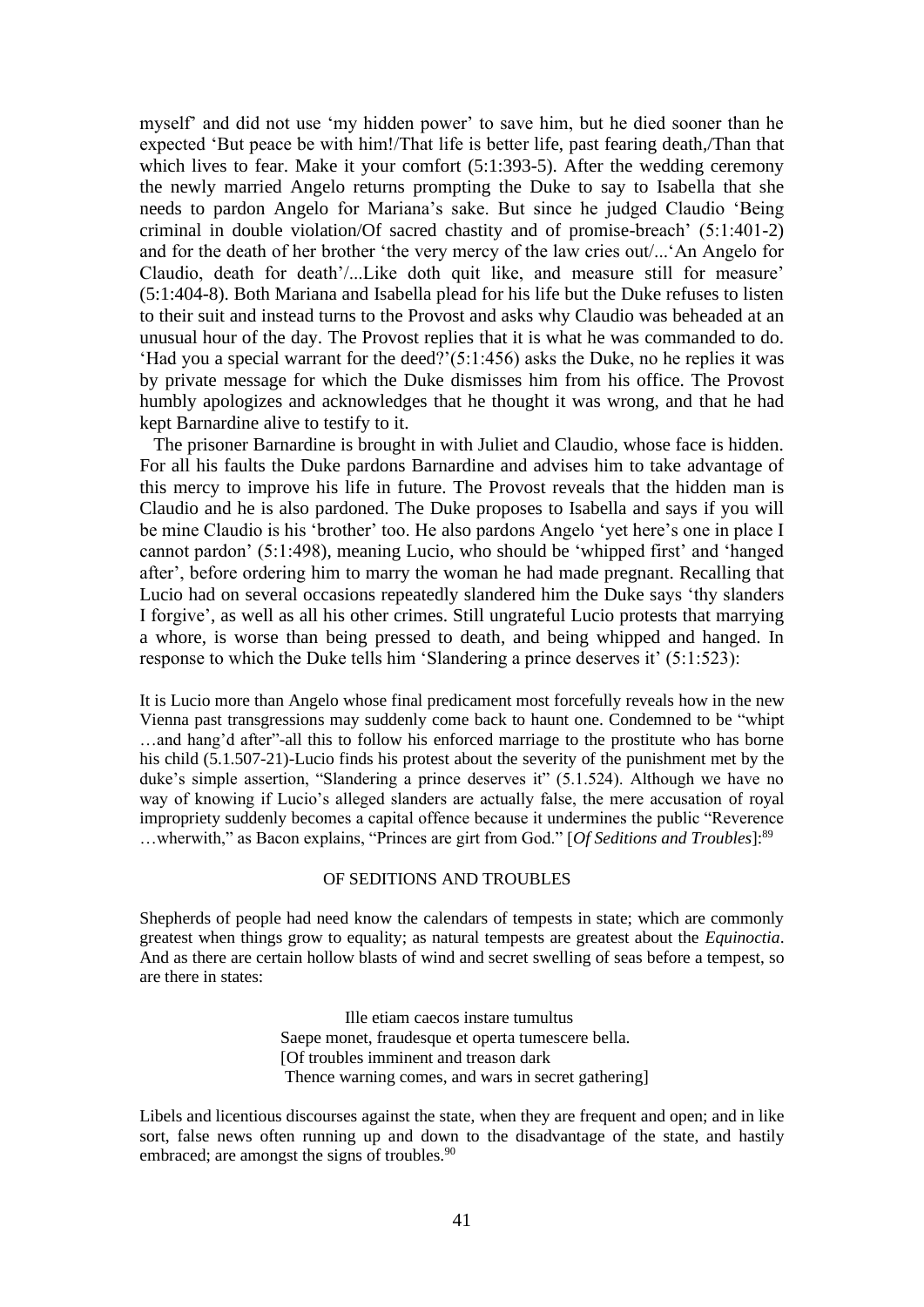One of the less familiar dramas in the Shakespeare canon *Measure for Measure* has at its heart the God-like Rosicrucian figure of Duke Vincentio one akin to Prospero in *The Tempest* described by Dr Yates as a Rosicrucian manifesto. The role of the Duke is one of the longest roles in the Shakespeare canon. He is seen by many Shakespeare scholars as a surrogate of the dramatist himself with the joint Arden editors of *Measure for Measure* correctly maintaining its author 'sets up the correspondences between himself and the duke…extensively', and *Measure for Measure* 'persistently hints that the Duke is a playwright made in Shakespeare's image*'*. Or put another way the secretive, complex and enigmatic character of Duke Vincentio, who adopts multiple masks, disguises and identities in *Measure for Measure* represents Shakespeare, that is to say, the true author of the play, who himself outside of the play itself, also adopts multiple identities and disguises behind his various literary living masks including the pseudonym of Shakespeare. The Duke is a complex dramatic portrait of his creator Francis Bacon, supreme head of the Rosicrucian-Freemasonry Brotherhood, with the Duke in the play watching over Vienna just as Bacon, reflected in his Rosicrucian utopia *New Atlantis*, watches over the world and the future of mankind. In the play the Duke seeks to build a new, fair, and just society one based upon love just as Bacon with his Rosicrucian Brotherhood set in motion a plan for *A Universal Reformation of the Whole World*.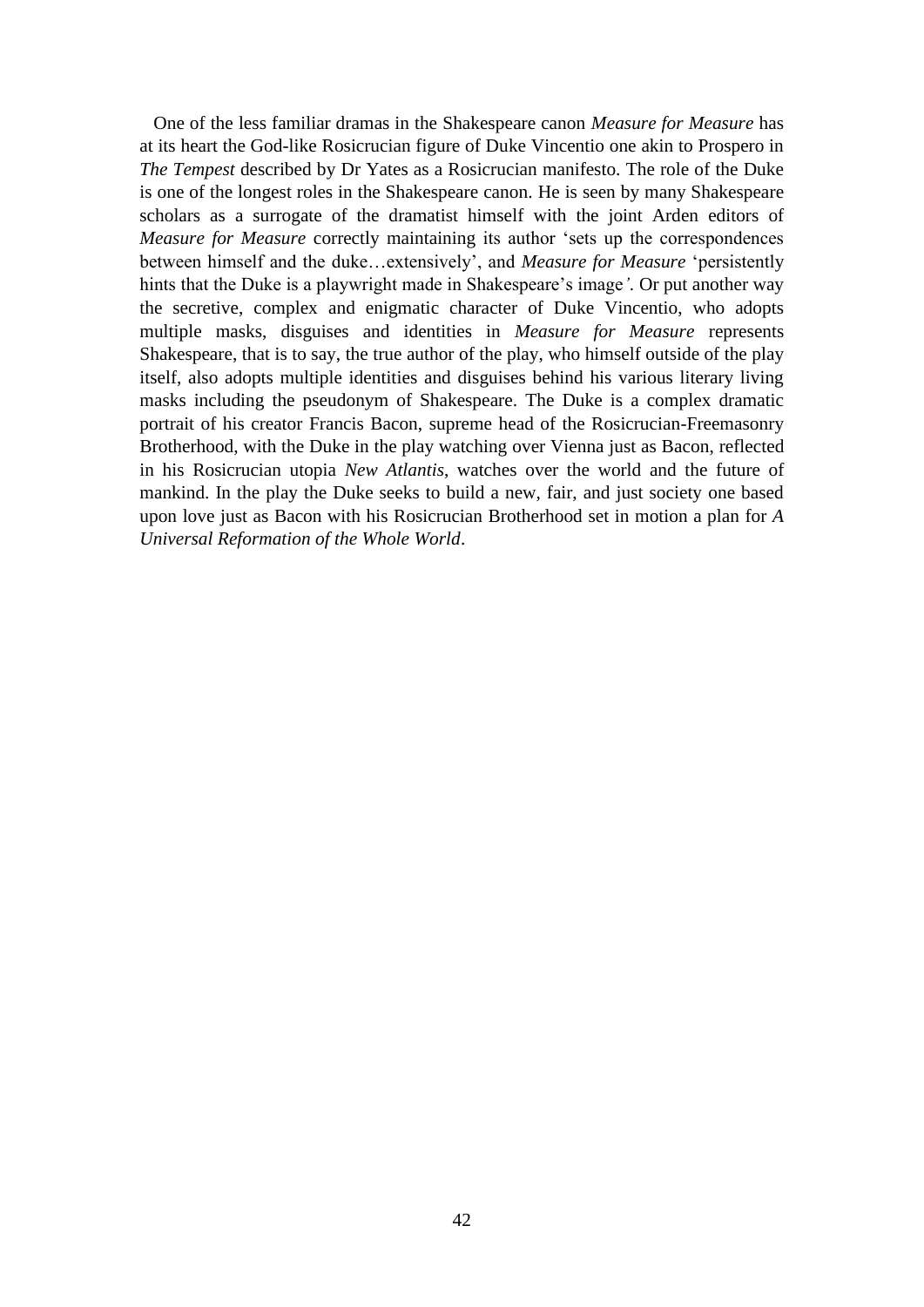### **REFERENCES**

- 1. Spedding, *Life and Letters*, I, pp. 7-8; *Works*, II, p. 666.
- 2. Paul H. Kocher, 'Francis Bacon and His Father', *The Huntington Library Quarterly*, 21 (1957-8), pp. 133-58, at p. 133.
- 3. Spedding, VII, *Works*, p. 183n1; John Lord Campbell, *Lives Of The Lord Chancellors And Lord Keepers Of England* (London: John Murray, 1856), pp. 130-1; Virgil Barnard, 'The Political Career Of Nicholas Bacon', (MA Thesis, University of Chicago, 1957), p. 135.
- 4. Lisa Jardine and Alan Stewart, *Hostage to Fortune The Troubled Life of Francis Bacon* (London: Victor Gollancz, 1998), p. 503.
- 5. For a extensive and detailed discussion see A. Phoenix, 'Francis Bacon And His Earliest Shakespeare Play *Hamlet* A Tudor Family Tragedy'(2021), pp. 1-109, available online, at [www.sirbacon.org](http://www.sirbacon.org/) and [www.francisbaconsociety.co.uk.](http://www.francisbaconsociety.co.uk/)
- 6. Spedding, *Works*, VI, pp. 379-80; Brian Vickers, ed., *Francis Bacon A Critical Edition Of The Major Works* (Oxford University Press, 1996), pp. 343-4; Michael Kiernan, ed., *The Essayes or Counsels*, *Civill and Morall* (Oxford Clarendon Press, 2000), pp. 9-11.
- 7. Graham Rees, ed., *Philosophical Studies c*.*1611-c*.*1619* (Oxford Clarendon Press, 1996), pp. 270-359 where the Latin text and English translation are produced alongside each other.
- 8. Graham Rees with Maria Wakely, eds., *The Instauratio magna Part III*: *Historia naturalis et experimentalis*: *Historia ventorum and Historia vitae & mortis* (Oxford Clarendon Press, 2007), pp. 140-377 where the Latin text and English translation are also produced along side each other.
- 9. See A. Phoenix, 'Francis Bacon And His Earliest Shakespeare Play *Hamlet* A Tudor Family Tragedy'(2021), pp. 4-24, available online, at [www.sirbacon.org](http://www.sirbacon.org/) and [www.francisbaconsociety.co.uk.](http://www.francisbaconsociety.co.uk/)
- 10. F. E. Budd, 'Rouillet's *Philanira* And Whetstones's *Promos and Cassandra*', The  *Review of English Studies*, 21 (1930), pp. 31-48; Kenneth Muir, *Shakespeare's Sources*, (*1) Comedies And Tragedies* (London: Methuen & Co., Ltd.,. 1957), p. 101; Kenneth Muir, *The Sources Of the Shakespeare Plays* (Methuen & Co., Ltd., 1977), p. 174; Geoffrey Bullough, ed., *Narrative And Dramatic Sources Of Shakespeare* (London: Routledge and Kegan Paul, 1968), II, pp. 399-401; John Nassichuk, 'Traduire la *Philanira* de Claude Roillet, ou, le laboratoire de la forme poetique theatrale',  *Renaissance et Reforme*, 40 (2017), pp. 1-26.
- 11. George Whetstone, *The Right Excellent and famous Historye*, *of Promos and Cassandra*: *Deuided into two Commicall Discourses*. *In the fyrste parte is showne*, *the unsufferable abuse*, *of a lewde Magistrate*: *The virtuous behauiours of a chaste Ladye*: *The uncontrowled lewdenes of a fauoured Curtisan*. *And the undeserued estimation of a pernicious Parasyte*. *In the second parte is discoursed*, *the perfect magnanimitye of a noble Kinge*, *in checking Vice and fauouringe Vertue*: *Wherein is showne*, *the Ruyne and ouerthrowe*, *of dishonest practises*: *with the aduauncement of upright dealing* (London: printed by Richard Jones, 1578), A2<sup>r</sup>-A3<sup>r</sup>. See also Charles T. Prouty, 'George Whetstone and the Sources of *Measure for Measure*', *Shakespeare Quarterly*, 15 (1964), pp. 131-45.
- 12. J. W. Lever, ed., *Measure for Measure* (The Arden Shakespeare, 1965, 2006), pp. xli xliv, and for extensive extracts from *Promos and Cassandra*, pp.166-93; Brian Gibbons, ed., *Measure For Measure* (Cambridge University Press, 1991, 2007), pp. 9-12; N. W. Bawcutt, ed., *Measure for Measure* (Oxford University Press, 1991, 2008), pp. 19-25; A.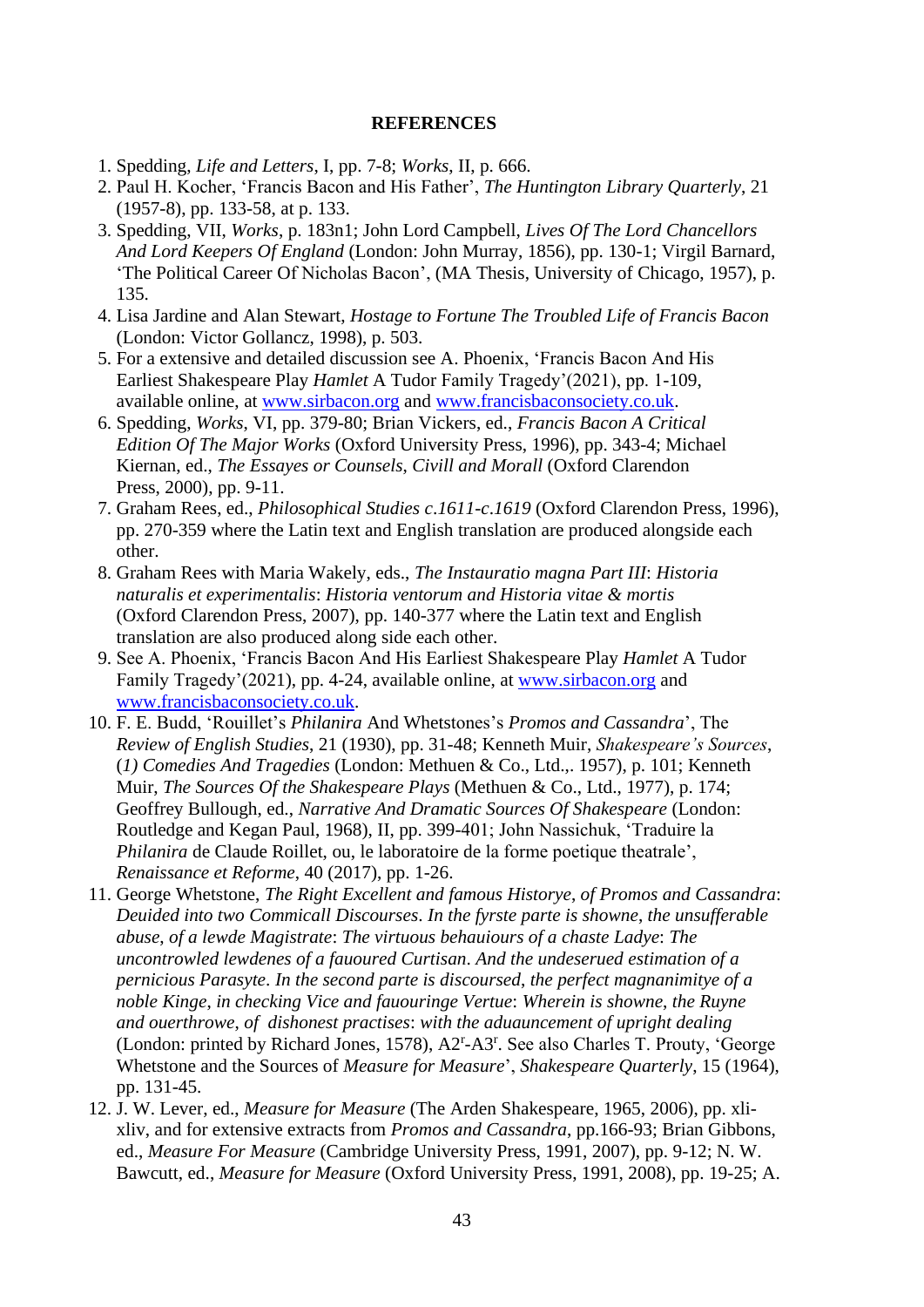R. Braunmuller and Robert N. Watson, eds., *Measure for Measure* (The Arden Shakespeare, 2020), pp. 99-103. See also Charles T. Prouty, 'George Whetstone and the Sources of *Measure for Measure*', *Shakespeare Quarterly*, 15 (1964), pp. 131-45; Geoffrey Bullough, *Narrative And Dramatic Sources Of Shakespeare* (London: Routledge and Kegan Paul, 1975), II, pp. 403-5, 406-8, 413-15, the complete text of *Promos and Cassandra* is reproduced on pp. 442-513; Mary Lascelles, *Shakespeare*'*s Measure for Measure* (University of London: The Athlone Press, 1953), pp. 13-21; Kenneth Muir, *Shakespeare*'*s Sources* (*1*) *Comedies And Tragedies* (London: Methuen and Co Ltd, 1957), p. 102; Kenneth Muir, *The Sources Of Shakespeare*'*s Plays* London: Methuen and Co Ltd, 1977), p. 175; Stuart Gillespie, *Shakespeare*'*s Books A Dictionary of Shakespeare Sources* (London and New York: Continuum, 2004), pp. 113- 18.

- 13. George Whetstone, *The Rocke of Regard* (London: printed by H. Middleton for Robert Waley, 1576), dedication to Sir Thomas Cecil.
- 14. Ibid., pp. 123-4. See also Chris Laoutaris, *Shakespeare and the Countess The Battle that Gave Birth to the Globe* (Penguin Books, 2015), pp. 35/421 and Gemma Allen, *The Cooke sisters Education*, *piety and politics in early modern England* (Manchester University Press, 2016), p. 217.
- 15. George Whetstone, *A Remembravnce*, *Of The woorthie and well imployed life*, *of the right honorable Sir Nicholas Bacon Knight*, *Lorde keper of the greate Seale of England*, *and one of the Queens Maiesties most honorable Priuie Counsell*, *who deceased*, *the 20 daye*  of Februarie 1578 (London: printed for Myles Jennings, 1579), B3<sup>v</sup>.
- 16. Virginia Lee Strain, *Legal Reform in English Renaissance Literature* (Edinburgh University Press, 2019), pp. 133-4.
- 17. Ibid., p. 146.
- 18. Ibid., p. 18.
- 19. Spedding, *Letters and Life*, VI, pp. 18-9.
- 20. Virginia Lee Strain, *Legal Reform in English Renaissance Literature* (Edinburgh University Press, 2019), pp. 139-40.
- 21. The ten 1597 essays are reprinted by Spedding, *Works*, VII, pp. 525-34 and Brian Vickers, ed., *Francis Bacon A Critical Edition Of The Major Works* (Oxford University Press, 1996), pp. 81-96.
- 22. The Latin *Meditationes Sacrae* with an English translation are reprinted by Spedding, *Works*, VII, pp. 233-54 and selection from them by Brian Vickers, ed., *Francis Bacon A Critical Edition Of The Major Works* (Oxford University Press, 1996), pp. 89-96.
- 23. The collection *Of Colours of Good and Evil* are reprinted by Spedding, *Works*, VII, pp. 77-92 and selections of them by Brian Vickers, ed., *Francis Bacon A Critical Edition Of The Major Works* (Oxford University Press, 1996), pp. 97-101.
- 24. Brian Vickers, ed., *Francis Bacon A Critical Edition Of The Major Works* (Oxford University Press, 1996), p. 554; Spedding, *Works*, VII, p. 71.
- 25. Jonathan P. Lamb, *Shakespeare In The Marketplace Of Words* (Cambridge University Press, 2017), p. 77.
- 26. Morton Luce, *A Handbook To The Works Of William Shakespeare* (London: George Bell and Sons, 1906), pp. 289-90, 292.
- 27. He does however make a appearance in two textual footnotes in A. R. Braunmuller and Robert N. Watson, eds., *Measure for Measure* (The Arden Shakespeare, 2020), pp. 239, 340.
- 28. For his portrayal in the theatre see Roger Allam, 'The Duke in *Measure for Measure*', in *Players of Shakespeare 3 Further essays in Shakespearian performance by players with the Royal Shakespeare Company* (Cambridge University Pres, 1993), pp. 21-41 and A. R.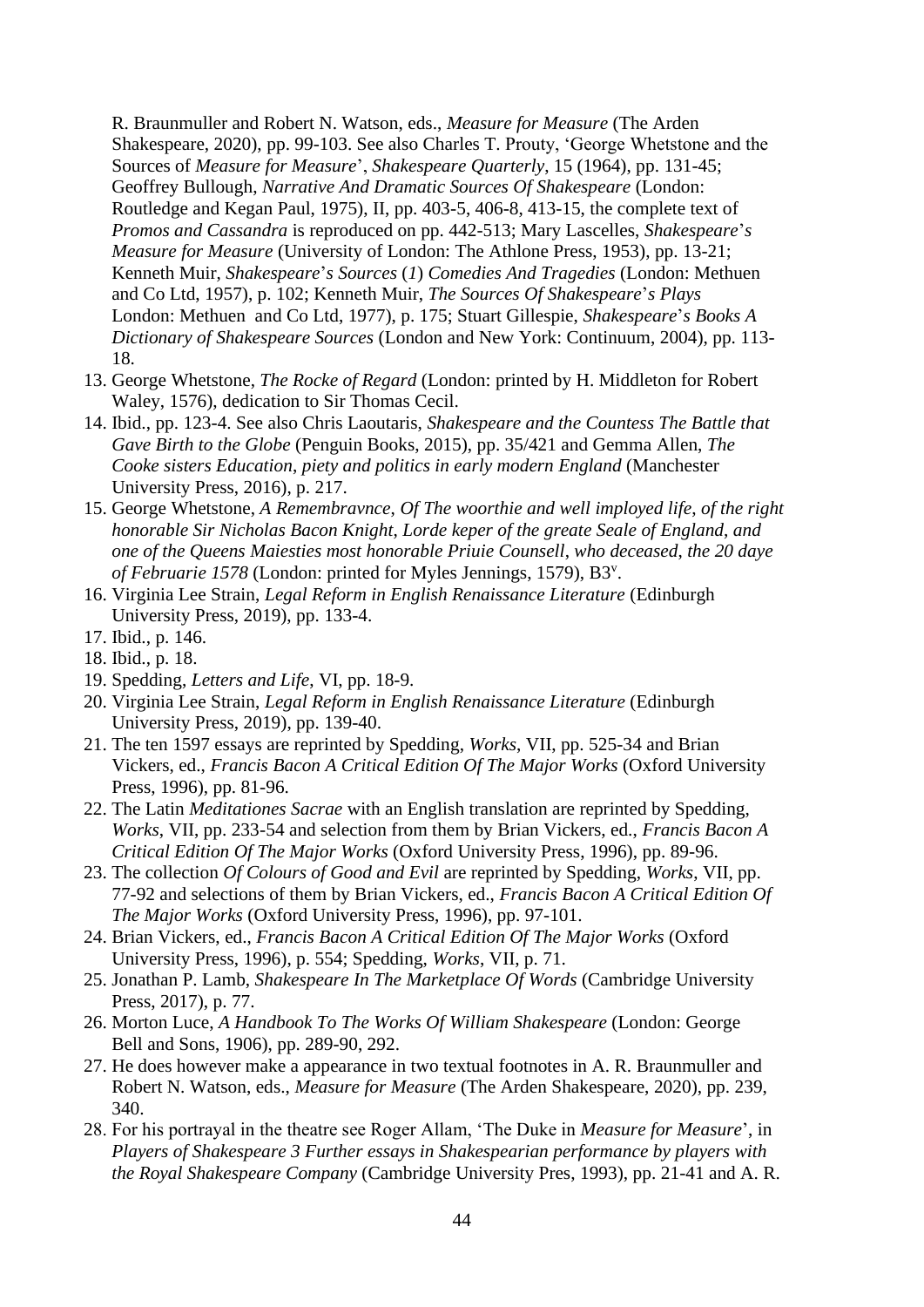Braunmuller and Robert N. Watson, eds., *Measure for Measure* (The Arden Shakespeare, 2020), pp. 57-67.

- 29. Maurice Hunt, 'Vincentio's Selves in *Measure for Measure*', *College Literature*, 46 (2019), pp. 684-711, at p. 685.
- 30. Constance Jordan, 'Interpreting Statue In *Measure for Measure*' in *Shakespeare And The Law*, eds., Bradin Cormack, Martha C. Nussbaum, and Richard Strier (Chicago and London: The University of Chicago Press, 2013), pp. 101-20, at p. 113.
- 31. Marjorie Garber, *Shakespeare After All* (New York: Anchor Books, 2005), p. 564.
- 32. Alexander Leggatt, 'Substitution in *Measure for Measure*', *Shakespeare Quarterly*, 39 (1998), pp. 342-59, at p. 358.
- 33. A. R. Braunmuller and Robert N. Watson, eds., *Measure for Measure* (The Arden Shakespeare, 2020), p. 145.
- 34. Constance Jordan, 'Interpreting Statue In *Measure for Measure*' in *Shakespeare And The Law*, eds., Bradin Cormack, Martha C. Nussbaum, and Richard Strier (Chicago and London: The University of Chicago Press, 2013), pp. 101-20, at p. 113.
- 35. Jonathan Bate and Eric Rasmussen, eds., *The RSC Shakespeare Complete Works* (Hampshire: Macmillan, 2008), p. 156; Jonathan Bate and Eric Rasmussen, eds., *Measure for Measure* (The RSC Shakespeare: Macmillan, 2010), pp. 4-5.
- 36. D. J. Palmer, 'G. Wilson Knight', *Critical Survey*, 2 (1965), pp. 77-83, at p. 77 and see also R. J. Kaufmann, 'Remembering Dionysus: The Achievement Of G. Wilson Knight', *Educational Theatre Journal*, 15 (1963), pp. 366-73.
- 37. G. Wilson Knight, *The Wheel of Fire*: *Essays In Interpretation Of Shakespeare*'*s Sombre Tragedies* (Oxford University Press, 1930), p. 81, 86-7.
- 38. Maurice Hunt, 'Vincentio's Selves in *Measure for Measure*', *College Literature*, 46 (2019), p. 692.
- 39. Andrew Gurr, 'Measure for Measure's *Hoods and Masks*: *the Duke*, *Isabella*, *and Liberty*', *English Literary Renaissance*, 27 (1997), pp. 89-105, at p. 93. See also G. K. Hunter, 'Six Notes on *Measure for Measure*, *Shakespeare Quarterly*, 15 (1964), pp. 167- 72; Jessica Slights and Michael Morgan Holmes, 'Isabella's Order: Religious Acts and Personal Desires in "Measure for Measure"', *Studies in Philology*, 95 (1998), 263-292; Natasha Korda, *Shakespeare*'*s Domestic Economies Gender and Property in Early Modern England* (University of Pennsylvania Press, 2002), pp. 169-72. For a full-length account of the Order of St Clares in England see Edward Murray Tomlinson, *A History Of The Minories In London* (London: Smith, Elder, & Co, 1907).
- 40. Robert Tittler, *Nicholas Bacon The Making of a Tudor Statesman* (Ohio University Press, 1976), p. 169.
- 41. Spedding, *Works*, III, pp. 473-6.
- 42. Elizabeth Hanson, '*Measure for Measure* and the Law of Nature' in *The Law in Shakespeare*, eds., Constance Jordan and Karen Cunningham (Hampshire: Palgrave Macmillan, 2010), pp. 249-65, at p. 251.
- 43. Ibid., p. 257.
- 44. Spedding, *Works*, VII, pp. 221-2 and Brian Vickers, ed., *Francis Bacon A Critical Edition Of The Major Works* (Oxford University Press, 1996), p. 108; Elizabeth Hanson, '*Measure for Measure* and the Law of Nature' in *The Law in Shakespeare*, eds., Constance Jordan and Karen Cunningham (Hampshire: Palgrave Macmillan, 2010), p. 257.
- 45. Spedding, *Letters and Life*, III, p.90; Elizabeth Hanson, '*Measure for Measure* and the Law of Nature' in *The Law in Shakespeare*, eds., Constance Jordan and Karen Cunningham (Hampshire: Palgrave Macmillan, 2010), pp. 257-9.
- 46. Elizabeth Hanson, '*Measure for Measure* and the Law of Nature' in *The Law in*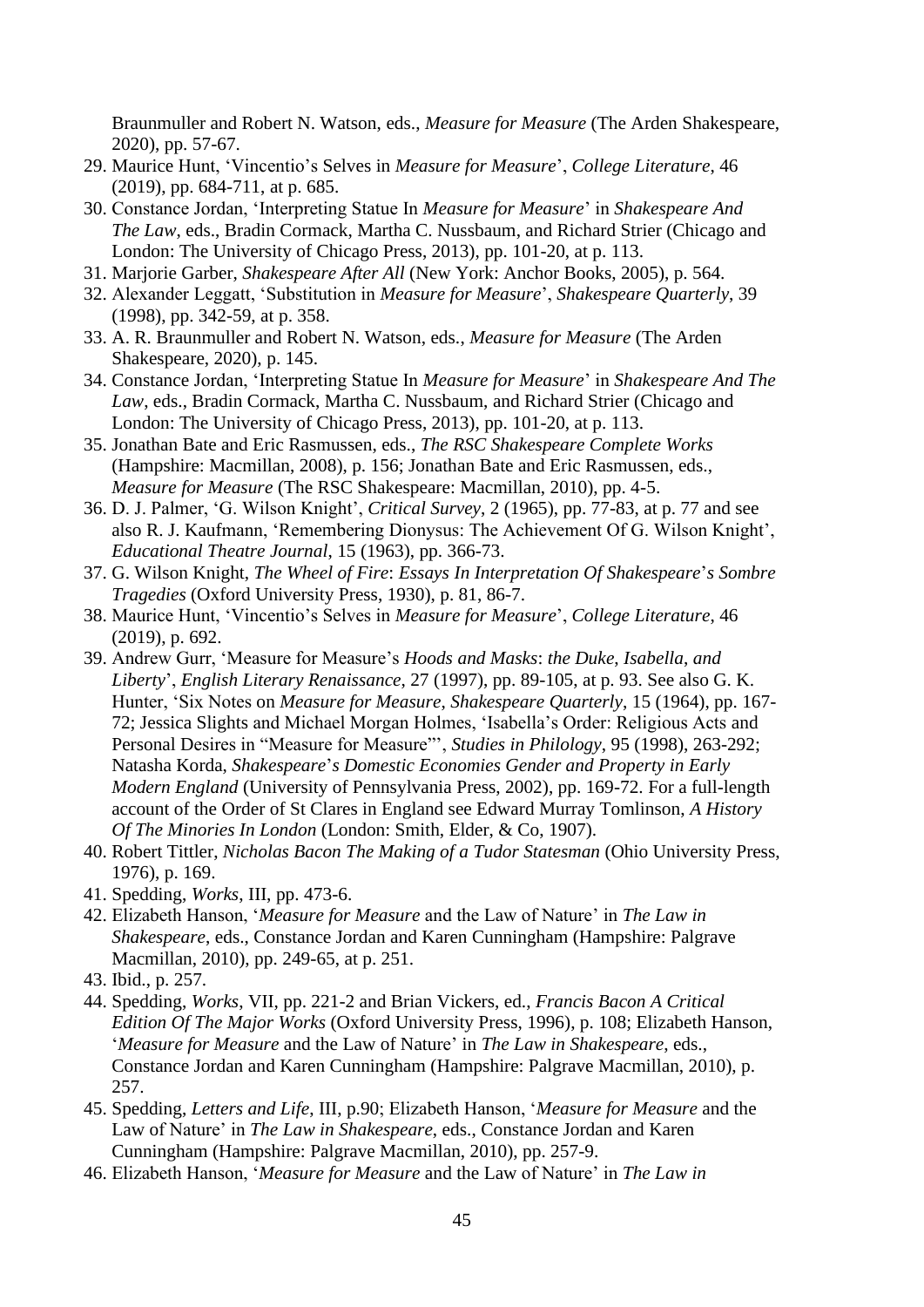*Shakespeare*, eds., Constance Jordan and Karen Cunningham (Hampshire: Palgrave Macmillan, 2010), p. 259.

- 47. Estelle Rivier et Anne-Marie Santin-Guettier, 'If? What if? Hypothesis as a Leitmotif in *Measure for Measure*', *English Linguistics*, 17 (2013), pp. 88-103, at p. 103.
- 48. Maurice Hunt, 'Vincentio's Selves in *Measure for Measure*', *College Literature*, 46 (2019), pp. 684-711, at pp. 690, 705n15.
- 49. Virginia Lee Strain, *Legal Reform in English Renaissance Literature* (Edinburgh University Press, 2019), p. 134.
- 50. Spedding, *Letters and Life*, VI, p. 211.
- 51. Ibid., *Works*, VI, p. 399. This is one of the first of more than a hundred parallels between Bacon's acknowledged writings and *Measure for Measure* pointed out by Dr W. S. Melsome, Fellow of Queen's College Cambridge and former President of The Francis Bacon Society in the following articles: 'Bacon-Shakespeare Anatomy', *Baconiana*, Vol. XXV, No. 97, October 1940, pp. 65-80; W. S. Melsome, 'Bacon-Shakespeare Anatomy', *Baconiana*, Vol. XXV, No. 99, April 1941, pp. 166-75; W. S. Melsome, 'Bacon- Shakespeare Anatomy', *Baconiana*, Vol. XXV, No. 100, July 1941, pp. 229-41. These were reproduced with some additions in the full-length work W. S. Melsome, *The Bacon- Shakespeare Anatomy* (London: George Lapworth & Company Limited, 1945) from where I have taken many of the parallels that appear in the present paper and to whom I owe an enormous debt of gratitude.
- 52. Spedding, *Letters and Life*, VI, p. 65.
- 53. Virginia Lee Strain, *Legal Reform in English Renaissance Literature* (Edinburgh University Press, 2019), p. 70.
- 54. For parallels with his passage and Bacon's writings see W. S. Melsome, *The Bacon- Shakespeare Anatomy* (London: George Lapworth & Company Limited, 1945), pp. 34- 37, 59, 107, 207.
- 55. Virginia Lee Strain, *Legal Reform in English Renaissance Literature* (Edinburgh University Press, 2019), pp. 16-17. See also Virginia Lee Strain, 'Preventive Justice in *Measure for Measure*' in *Shakespeare and Judgement*, ed., Kevin Curran (Edinburgh University Press, 2018), pp. 21-44. The work also prints two further chapters on legal aspects of the play: Carolyn Sale, '"Practis[ing] judgment with the disposition of natures": *Measure for Measure*, the "Discorsive" Common Law, and the "Open Court" of the Theater'. pp. 115-38 and Paul Yachin, 'The Laws of *Measure for Measure*', pp.139- 56. For a discussion of the play from a legal perspective see also George W. Keeton, *Shakespeare And His Legal Problems* (London: A. and C. Black, 1930), pp. 90-108; Edward J. White, *Commentaries on the Law in Shakespeare* (Honolulu, Hawaii, 1913), pp. 42-63; George W. Keeton, *Shakespeare*'*s Legal And Political Background* (London: Sir Isaac Pitman & Sons Limited, 1967), pp. 371-93; Daniel J. Kornstein, *Kill All the Lawyers*? *Shakespeare*'*s Legal Appeal* (Lincoln and London: University of Nebraska Press, 2005), pp. 35-64.
- 56. Benjamin Bertram, '*Measure for Measure* and the Discourse of Husbandry', *Modern Philology*, 110 (2013), pp. 459-80, at pp. 463-5.
- 57. Constance Jordan, 'Interpreting Statute In *Measure For Measure*' in *Shakespeare And The Law A Conversation Among Disciplines And Professions*, eds., Bradin Cormack, Martha C. Nussbaum, and Richard Strier (Chicago and London: The University of Chicago Press, 2016), p. 112.
- 58. Spedding, *Works*, VI, pp. 387-9; Brian Vickers, ed., *Francis Bacon A Critical Edition Of The Major Works* (Oxford University Press, 1996), pp. 349-51; Michael Kiernan, ed.,  *The Essayes or Counsels*, *Civill and Morall* (Oxford Clarendon Press, 2000), pp. 20-22.
- 59. Spedding, *Letters and Life*, IV, p. 200. See also W. S. Melsome, *The Bacon-Shakespeare*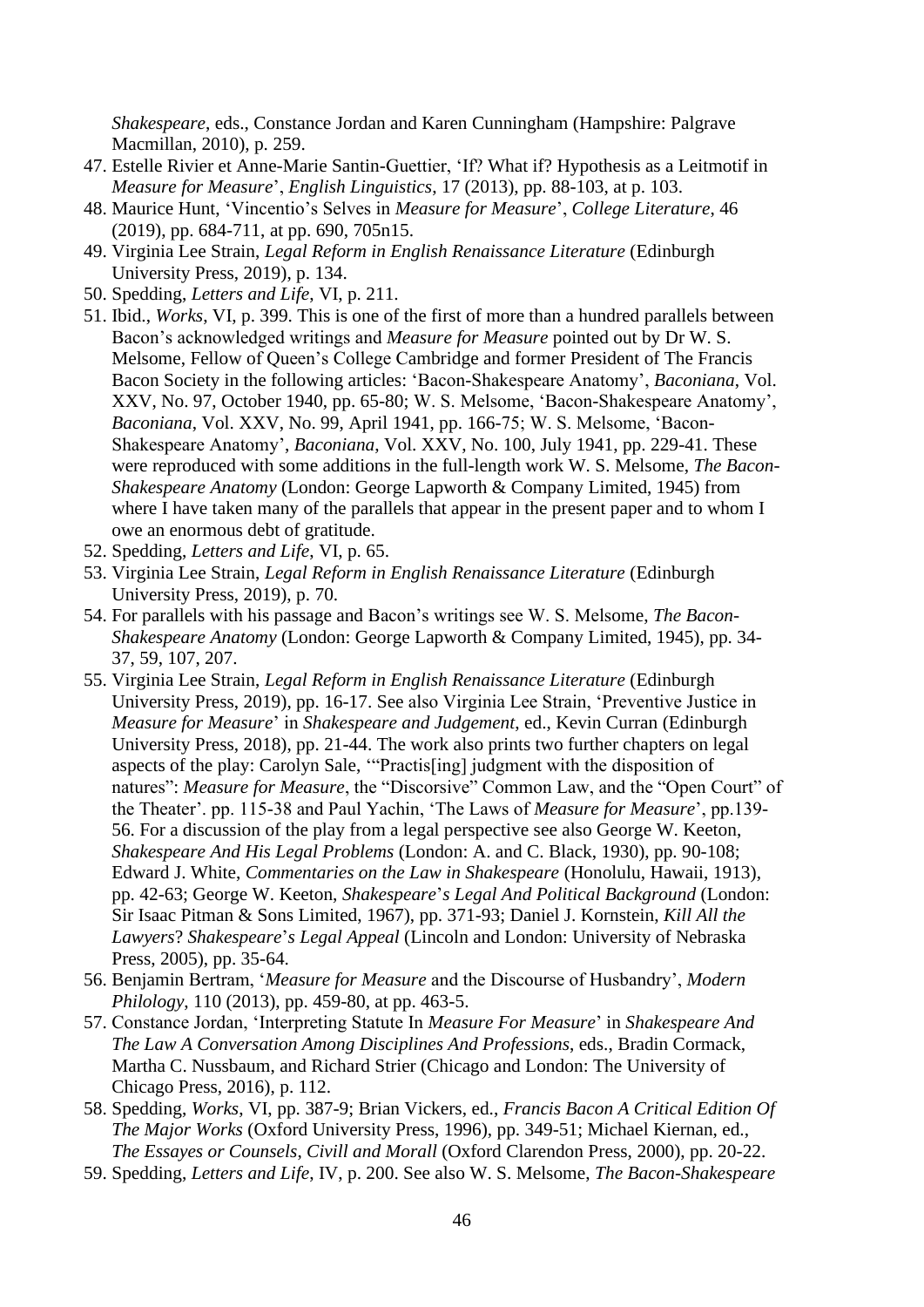*Anatomy* (London: George Lapworth & Company Limited, 1945), pp. 35, 108.

- 60. For the following lines (2:1:37-40) see W. S. Melsome, *The Bacon-Shakespeare Anatomy* (London: George Lapworth & Company Limited, 1945), pp. 6, 8, 114.
- 61. Edward James Castle, *Shakespeare*, *Bacon*, *Jonson and Green A Study* (London: Sampson, Low, Marston, and Company, Ltd, 1897), p. 53.
- 62. B. J. Sokol and Mary Sokol, *Shakespeare*'*s Legal Language A Dictionary* (London and New York: 2000), pp. 62-3.
- 63. Ibid., pp. 61-2.
- 64. Spedding, *Works*, VII, pp. 747-54.
- 65. Ibid., *Works*, VII, p. 751.
- 66. Ibid., *Letters and Life*, p. 387; W. S. Melsome, *The Bacon-Shakespeare Anatomy* (London: George Lapworth & Company Limited, 1945), p. 49.
- 67. Spedding, *Letters and Life*, V, p. 160; W. S. Melsome, *The Bacon-Shakespeare Anatomy* (London: George Lapworth & Company Limited, 1945), p. 49.
- 68. Spedding, *Letters and Life*, VI, p. 65. See also W. S. Melsome, *The Bacon-Shakespeare Anatomy* (London: George Lapworth & Company Limited, 1945), p. 36.
- 69. Spedding, *Works*, IV, p. 57.
- 70. Ibid., *Works*, VI, p. 508; W. S. Melsome, *The Bacon-Shakespeare Anatomy* (London: George Lapworth & Company Limited, 1945), p. 48.
- 71. Kenji Yoshino, *A Thousand Times More Fair What Shakespeare*'*s Plays Teach Us About Justice* (New York: Harper Collins Publishers, 2011), p. 84. David Bevington, 'Equity In *Measure for Measure*' in *Shakespeare And The Law A Conversation Among Disciplines And Professions*, eds., Bradin Cormack, Martha C. Nussbaum, and Richard Strier (Chicago and London: The University of Chicago Press, 2016), pp. 164-73 argues that 'Shakespeare invites special sympathy for a middle position in the legal tangle that afflicts the citizens of Vienna in the play.'
- 72. Spedding, *Works*, VI, pp. 507-8; Brian Vickers, ed., *Francis Bacon A Critical Edition Of The Major Works* (Oxford University Press, 1996), p. 447; Brian Vickers, ed., *The Essays or Counsels Civil and Moral* (Oxford University Press, 1999), p.123.
- 73. Brian Vickers, ed., *Francis Bacon A Critical Edition Of The Major Works* (Oxford University Press, 1996), p. 779; Brian Vickers, ed., *The Essays or Counsels Civil and Moral* (Oxford University Press, 1999), p. 210.
- 74. Spedding, *Works*, V, p. 99.
- 75. A. R. Braunmuller, and Robert N. Watson, eds., *Measure For Measure* (The Arden Shakespeare, 2020), p. 239.
- 76. Spedding, *Works*, VI, pp. 398-9; Brian Vickers, ed., *Francis Bacon A Critical Edition Of The Major Works* (Oxford University Press, 1996), pp. 359-60; Michael Kiernan, ed., *The Essayes or Counsels*, *Civill and Morall* (Oxford Clarendon Press, 2000), pp. 33-4.
- 77. Spedding, *Works*, VII, pp. 247-8.
- 78. Ibid., *Works*, VI, pp. 379-80; Brian Vickers, ed., *Francis Bacon A Critical Edition Of The Major Works* (Oxford University Press, 1996), p. 343; Michael Kiernan, ed., *The Essayes or Counsels*, *Civill and Morall* (Oxford Clarendon Press, 2000), pp. 9-10.
- 79. Graham Rees, ed., *Philosophical Studies c*.*1611-c*.*1619* (Oxford Clarendon Press, 1996), p. xxxv. The Latin text and English translation of *An Inquiry concerning the Ways of Death* are produced side by side on pp. 270-359.
- 80. For the Latin text together with an English translation of *The History of Life and Death*, see Graham Rees with Maria Wakely, eds., *The Instauratio magna Part III*: *Historia naturalis et experimentalis*: *Historia ventorum and Historia vitae & mortis* (Oxford Clarendon Press, 2007), pp. 140-377.
- 81. G. Wilson Knight, *The Wheel of Fire*: *Essays In Interpretation Of Shakespeare*'*s Sombre*